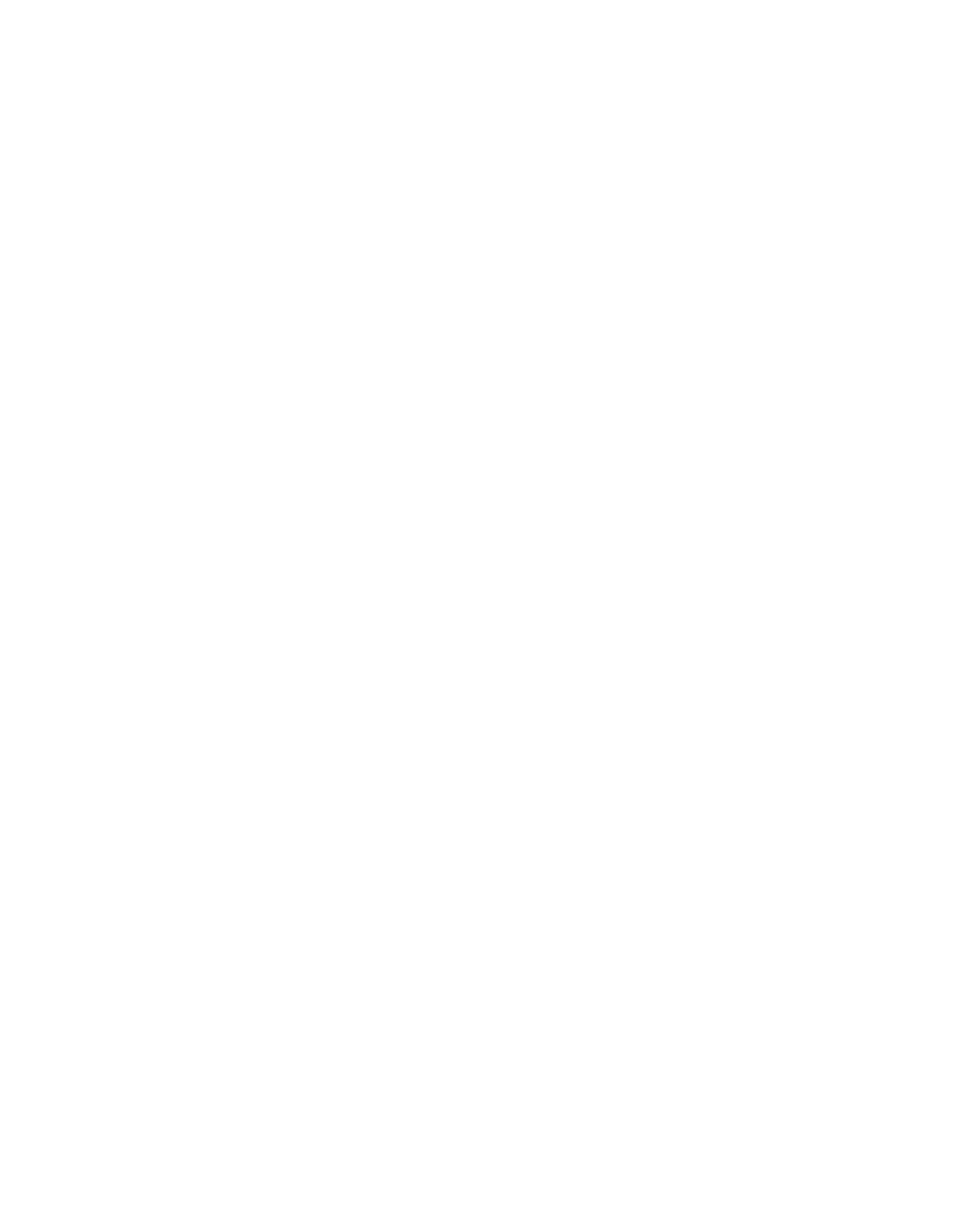#### **IMF Working Paper**

#### European Department

#### **Bond Markets As Conduits for Capital Flows: How Does Asia Compare?**

Prepared by Barry Eichengreen and Pipat Luengnaruemitchai<sup>1</sup>

Authorized for distribution by Emmanuel van der Mensbrugghe

October 2006

#### **Abstract**

**This Working Paper should not be reported as representing the views of the IMF.** The views expressed in this Working Paper are those of the author(s) and do not necessarily represent those of the IMF or IMF policy. Working Papers describe research in progress by the author(s) and are published to elicit comments and to further debate.

We use data on the extent to which residents of one country hold the bonds of issuers resident in another as a measure of financial integration or interrelatedness, asking how Asia compares with Europe and Latin America and with the base case in which the purchaser and issuer of the bonds reside in different regions. Not surprisingly, we find that Europe is more financially integrated than other regions. Asia, more interestingly, already seems to have made more progress on this front than Latin America and other parts of the world. The contrast with Latin America is largely explained by stronger creditor and investor rights, better contract enforcement, and greater transparency, all of which are conducive to foreign participation in local markets and to intraregional cross holdings of Asian bonds generally. Further results based on a limited sample suggest that one factor holding back investment in foreign bonds in East Asia may be limited geographical diversification by mutual funds, in turn reflecting a dearth of appropriate assets. Asian Bond Fund 2, by creating a passively managed portfolio of local currency bonds potentially attractive to mutual fund managers and investors, may help to relax this constraint.

JEL Classification Numbers: F21, F36

1

Keywords: Asia; bond markets; cross-border investment; gravity model

Author's E-Mail Address: eichengr@econ.berkely.edu; lpipat@imf.org

<sup>&</sup>lt;sup>1</sup> University of California, Berkeley and International Monetary Fund, respectively. This is a revision of a paper prepared for the 17<sup>th</sup> NBER East Asian Seminar on Macroeconomics, Kona, Hawaii, 22-24 June 2006. We thank the seminar participants for their valuable comments, and Kampon Adireksombat for research assistance.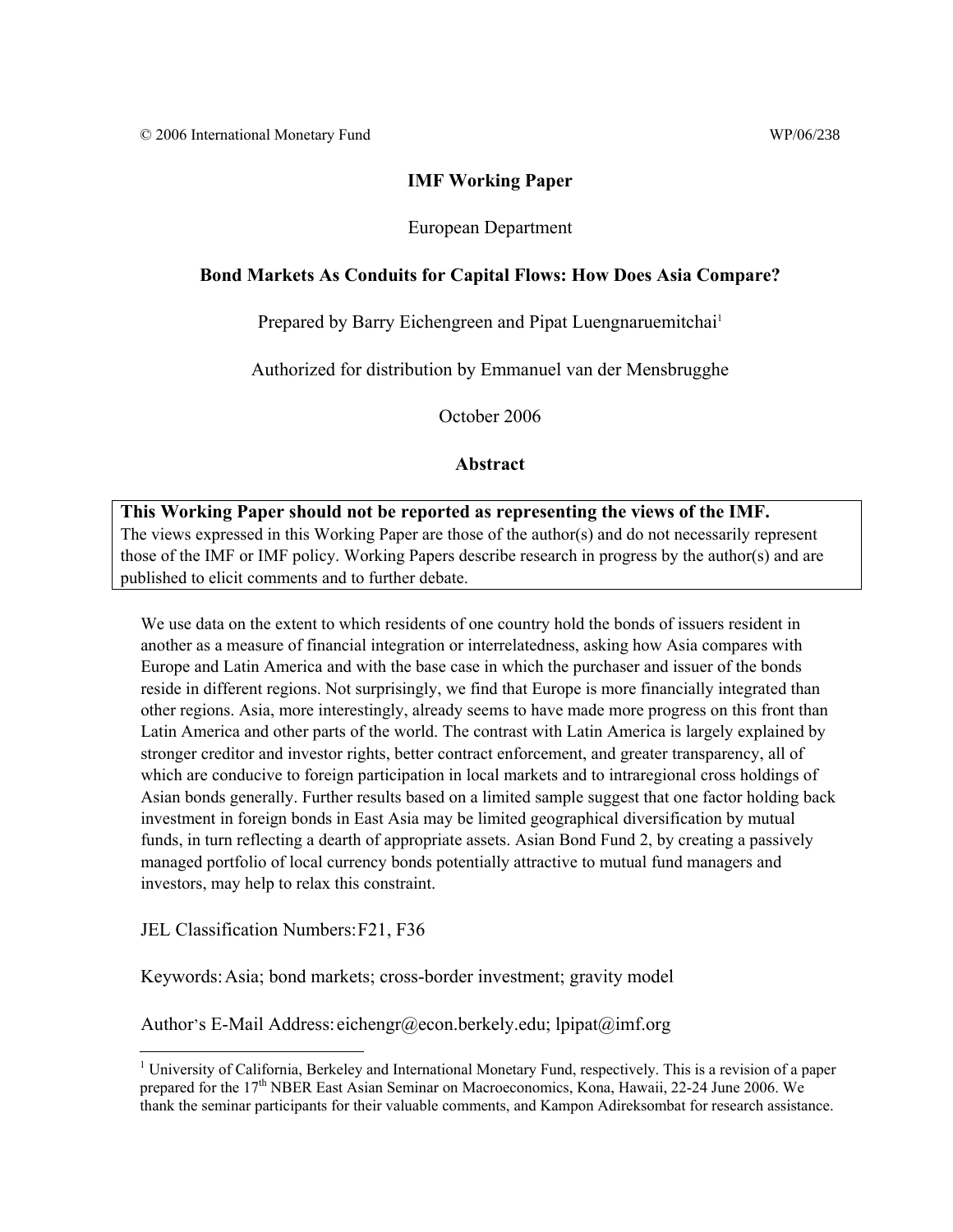| <b>Contents</b>                                                                                                                                                                                                                                                                                                                              | Page |
|----------------------------------------------------------------------------------------------------------------------------------------------------------------------------------------------------------------------------------------------------------------------------------------------------------------------------------------------|------|
|                                                                                                                                                                                                                                                                                                                                              |      |
|                                                                                                                                                                                                                                                                                                                                              |      |
|                                                                                                                                                                                                                                                                                                                                              |      |
|                                                                                                                                                                                                                                                                                                                                              |      |
|                                                                                                                                                                                                                                                                                                                                              |      |
|                                                                                                                                                                                                                                                                                                                                              |      |
|                                                                                                                                                                                                                                                                                                                                              |      |
|                                                                                                                                                                                                                                                                                                                                              |      |
|                                                                                                                                                                                                                                                                                                                                              |      |
| <b>Tables</b><br>1. Average Cross-Border Portfolio Holdings of Long-Term Debt, 2001-003 26<br>2. Cross-Border Holdings of Long-Term Debt in Percent of Destination Countries' Total<br>5. Baseline Results: Destination Country Fixed and Random Effects30<br>13. Sensitivity Checks: Reserves, Distance, Time Zone, and Information Costs38 |      |
| <b>Appendix Tables</b><br>I I ist of Dertisipents in CDIC                                                                                                                                                                                                                                                                                    | 41 T |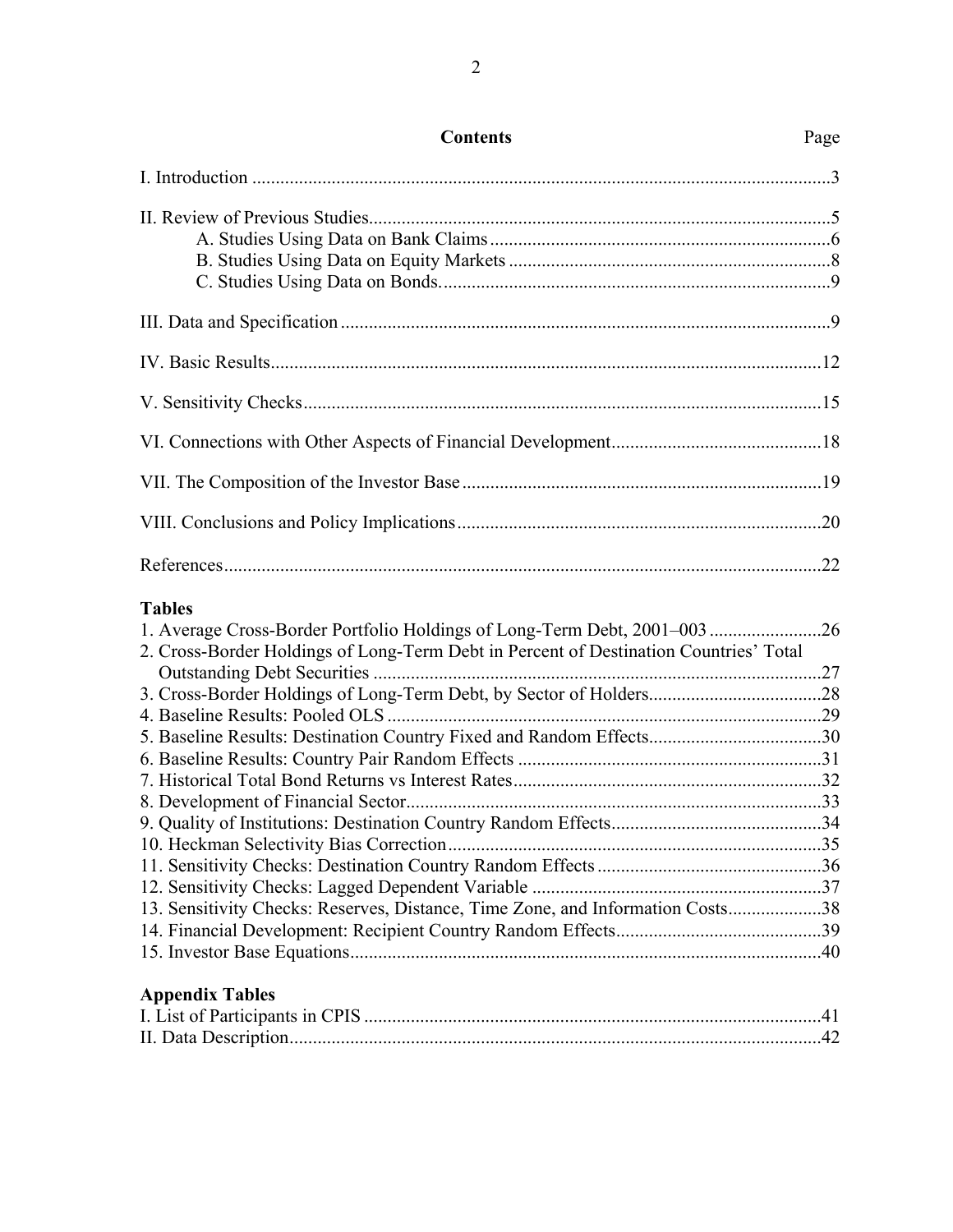#### **I. INTRODUCTION**

 Bond market development is high on the policy agenda in East Asia, with the Asian Bond Fund, the Asian Bond Markets Initiative, and a range of related policy initiatives.<sup>2</sup> Building bond markets is designed to free Asian economies from excessive dependence on bank intermediation and to foster the development of a more diversified and efficient financial sector. One can think of the desired results as having both domestic and international dimensions. Domestically, banks have the weakness of being closely connected to business and political leaders but also the strength of long-standing relationships with borrowers, enabling them to bridge information gaps that might otherwise impede lending and borrowing. Bond markets have the opposite strengths and weaknesses: transactions are at arm's length, often between anonymous buyers and sellers, but access to the bond market as a source of finance is available only to the largest, longest-established firms about whom the best information is available. Given the existence of long-standing relationships between banks and their clients, the banking system is ideally placed to provide patient finance for investments subject to limited uncertainty but long gestation periods. Bond markets, in contrast, are the channel through which creditors lend to enterprises investing in rival technologies, not all of which will pay off even with sufficient time. Such are the arguments that a financially mature economy should have diversified sources of finance, including both an efficient banking system and a well-developed bond market.

 The international dimension emphasizes that bond markets may have advantages over banks as channels for capital flows. Banks value liquidity, given that some of their funds are raised by offering demand deposits; it follows that bank loans are generally of shorter maturity than bond issues, and the short maturity of foreign liabilities is a notorious problem for countries borrowing abroad (Goldstein and Turner 2004). Market discipline may be weak when banks, being too big to fail, are on the borrowing and/or lending side of the capital flow. These qualms about bank intermediation of capital flows provided an important part of the impetus for the Asian Bond Fund and the Asian Bond Markets Initiative.

 In a previous study (Eichengreen and Luengnaruemitchai 2004), we asked how Asia was doing along the domestic dimension—how Asia compared to other regions and how individual Asian countries compared to economies with broadly similar characteristics elsewhere in the world in terms of the depth of domestic markets. Here we provide a complementary analysis of the international aspect. We assess bond markets as a conduit for

 $2^2$  The Asian Bond Fund (ABF) launched by the Executives' Meeting of East Asia-Pacific Central Banks (EMEAP) in June 2003 is designed to catalyze the growth of Asian bond markets by allocating a portion of the reserves of regional central banks to purchases of government and quasi-government securities. The initial \$1 billion of investments, known as ABF-I, was devoted exclusively to Asian sovereign and quasi-sovereign issues of dollar-denominated bonds. ABF-II is twice as large and includes bonds denominated in regional currencies. It has two components: a \$1 billion central bank reserve pool to be overseen by professional managers for local bond allocation, and a \$1 billion index unit designed to list on eight stock exchanges beginning with Hong Kong SAR in 2005. The latter is designed to facilitate one-stop entry for retail and institutional buyers as well as providing a benchmark structure for tracking pan-Asian performance. The Asian Bond Markets Initiative (AMBI), endorsed by ASEAN+3 finance ministers at their meeting in Manila in August 2003, is designed to foster an active and liquid secondary market in local-currency bonds and to develop the infrastructure needed for the growth of local bond markets, mainly through the activity of six working groups and a focal group intended to coordinate their activities.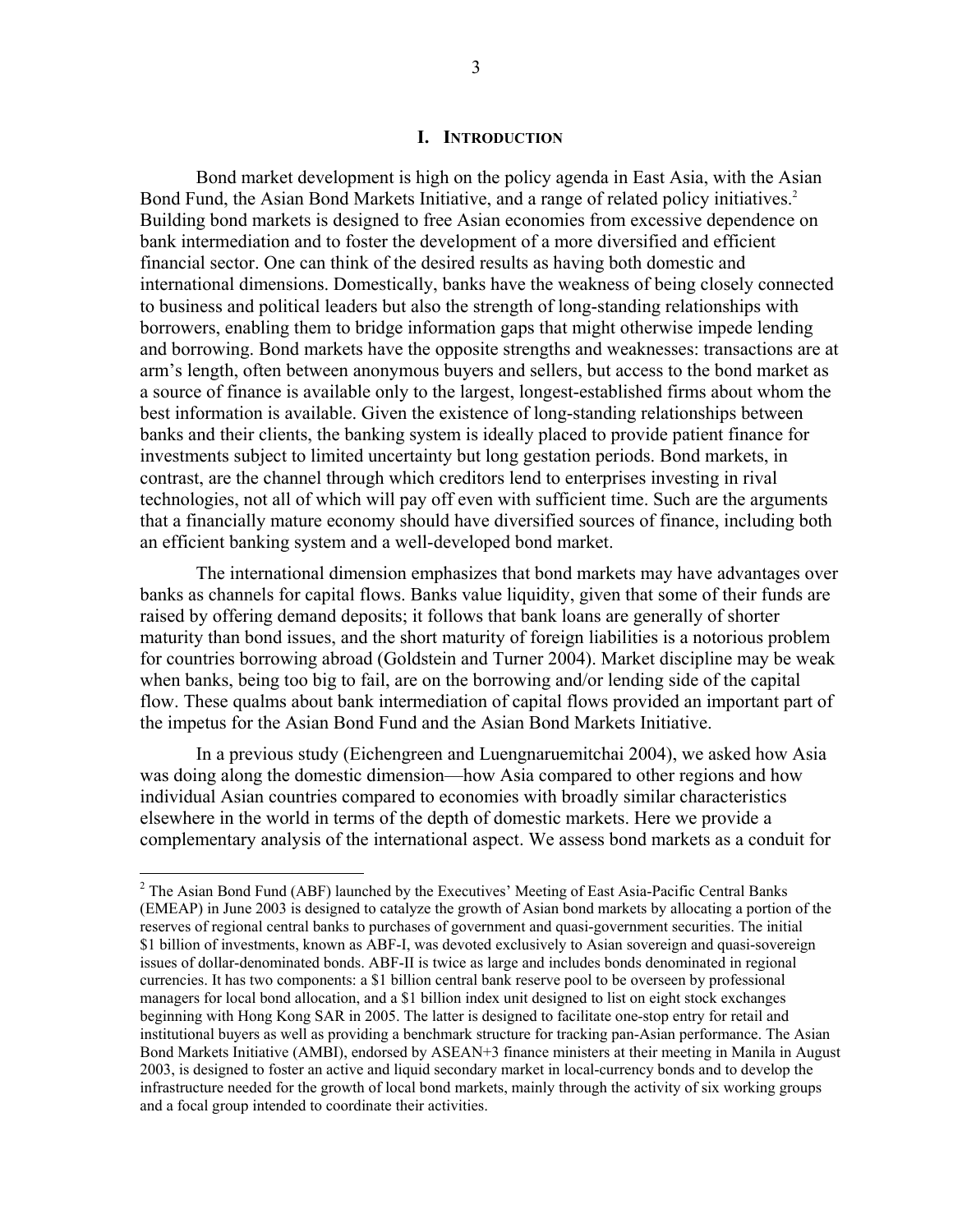capital flows (more precisely, as a conduit for cumulated capital flows, that is, stocks). Using bilateral data we analyze the importance of a range of factors determining nonresident holdings of a country's bonds, which permits us to compare cross-country holdings in Asia with cross-country holdings in other regions, as well as analyzing the determinants of holdings across regions. This allows us to gauge the extent of bond market integration and how it compares across regions and over time.<sup>3</sup>

The vehicle for this analysis (as some readers will have guessed given use of the word "bilateral" in the preceding paragraph) is the gravity model, which provides a natural framework for analyzing trade in financial assets (as well as trade in goods). An advantage of this framework is that it is straightforward to compare the results with previous gravitymodel-based studies of the determinants of cross-border capital flows mediated by international banks.<sup>4</sup>

The basic framework explains cross-country bond holdings well. The results point to the significant regionalization of bond markets in the sense that investors are most inclined to hold the bonds of other countries in their same region. Not surprisingly this phenomenon is most extensive in Europe: compared to the base case, where the investors and the issuing country are in different regions, Europeans hold significantly larger bond-market claims on one another. We would be alarmed and begin to question our methodology if we did not find this, since the single market, the euro, and subsequent efforts at regulatory harmonization provide powerful explanations for this pattern. More striking is that cross holdings are also greater within Asia than across regions when we control for the basic arguments of the gravity model. Bond market integration in Asia may have significantly further to go before it reaches European levels or meets the expectations of regional officials, but our results suggest that there has already been some progress.<sup>5</sup>

A number of our results also caution that bond markets are not a panacea for countries seeking to tame volatile capital flows. They indicate that bond-market transactions are heavily influenced by financial conditions in the investing country, in turn suggesting that emerging economies utilizing bond markets to access foreign finance can suffer disruptions

<sup>&</sup>lt;sup>3</sup> In principle, one could analyze the integration of bond markets on a number of other dimensions, for example the convergence of interest rates and spreads. Similarly, one would measure bond market development not just in terms of market capital capitalization but also liquidity (turnover), bid-ask spreads, and a number of other measures. Unfortunately, data on these other dimensions are more limited and fragmentary and thus do not permit as extensive an analysis as we undertake here (although data on stock market capitalization, utilized below, can be thought of as providing at least an indirect indication of financial market liquidity). For further discussion, see our 2004 study, and for an analysis of liquidity and spreads that expressly compares Asia with Latin America, see Eichengreen, Borensztein, and Panizza (2006).

<sup>4</sup> This literature is surveyed below, in Section II.

<sup>&</sup>lt;sup>5</sup> A contrasting case is Latin America, where we find that bond market integration, so measured, is even less than is typical of pairs of countries located in different parts of the world. This result is fully explained, it turns out, by the weakness of institutions in Latin American countries, which continues to discourage foreign investors in the region (as well as foreign investors outside) from holding their bonds—and which is associated with financial underdevelopment generally. Thus, Eichengreen, Borensztein, and Panizza (2006) compare bond market development in Asia and Latin America and show that Asian countries rank significantly higher in terms of cost and reliability of contract enforcement, compliance with international accounting standards, etc.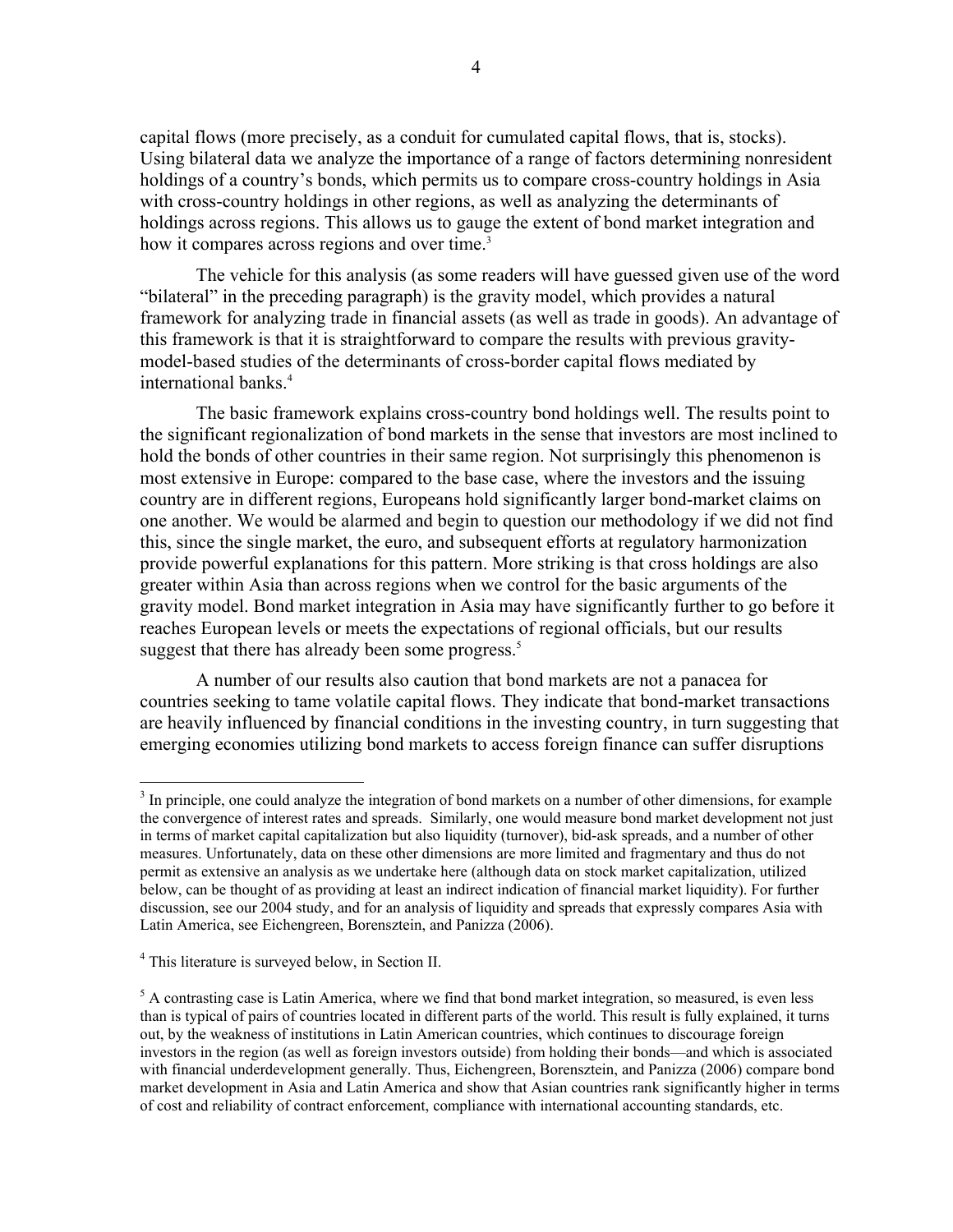for reasons largely beyond their control. This was a conclusion of the literature analyzing early post-Brady Plan bond flows to emerging markets (see e.g., Calvo, Liederman, and Reinhart, 1993); it is timely again in 2006, when questions have been raised about whether flows into local bond markets reflect better fundamentals in emerging-market economies or simply the fact that the advanced economies are awash with liquidity.<sup>6</sup> Our results also indicate that that bondholders are attracted to the securities of countries whose returns covary positively with their own; this result would seem to support return-chasing rather than diversification motives for holding foreign bonds. This evidence of limited diversification again raises questions about the prospective stability of the market.

Section II starts with a review of previous studies, after which we introduce the data in Section III. Section IV reports the basic results, while Section V examines their robustness. In Section VI we turn to the key issue of how cross-holdings of bonds within Asia and globally are related to the development of national financial systems. This leads us in Section VII to the role institutional investors (banks, insurance companies and mutual funds). Section VIII reiterates the main findings and draws out their policy implications.

#### **II. REVIEW OF PREVIOUS STUDIES**

 There are now substantial theoretical and empirical literatures using the gravity model to analyze bilateral commodity trade. Why the size and distance between importing and exporting countries should successfully explain patterns of merchandise trade is intuitive: country size is a proxy for the both the supply and demand for tradeable goods, while distance between the trading partners has is correlated with transport costs. More recently there has developed a rapidly growing if still largely unpublished literature using the gravity model to explain trade in assets.<sup>7</sup> In that context the meaning of the distance variable is less straightforward.<sup>8</sup> Physical transport costs are negligible in this case; more likely is that distance to a country is correlated with availability of information about its financial instruments and the determinants of their performance (investors are likely to know more about these things in neighboring countries to which travel is relatively cheap). This perspective suggests augmenting the traditional distance measure with more direct proxies for ease of information flows, such as bilateral telephone traffic and imports and exports of newspapers and periodicals.

There is some theoretical basis for these relationships. Martin and Rey (2004) show that if markets for financial assets are segmented, cross-border asset trade entails transaction or information costs, and the supply of assets is endogenous, then bilateral asset holdings are positively related to the size of the markets, negatively related to the transaction or

 $6$  Empirical evidence that both sets of factors are at work is in Buchanan (2005) and Borensztein, Eichengreen, and Panizza (2006a).

 $<sup>7</sup>$  In contrast to the substantial literature on bank-intermediated flows and the growing literature on equity flows,</sup> studies of the bond market—our particular concern in this paper—utilizing this framework are relatively few and far between.

<sup>&</sup>lt;sup>8</sup> We return to this below.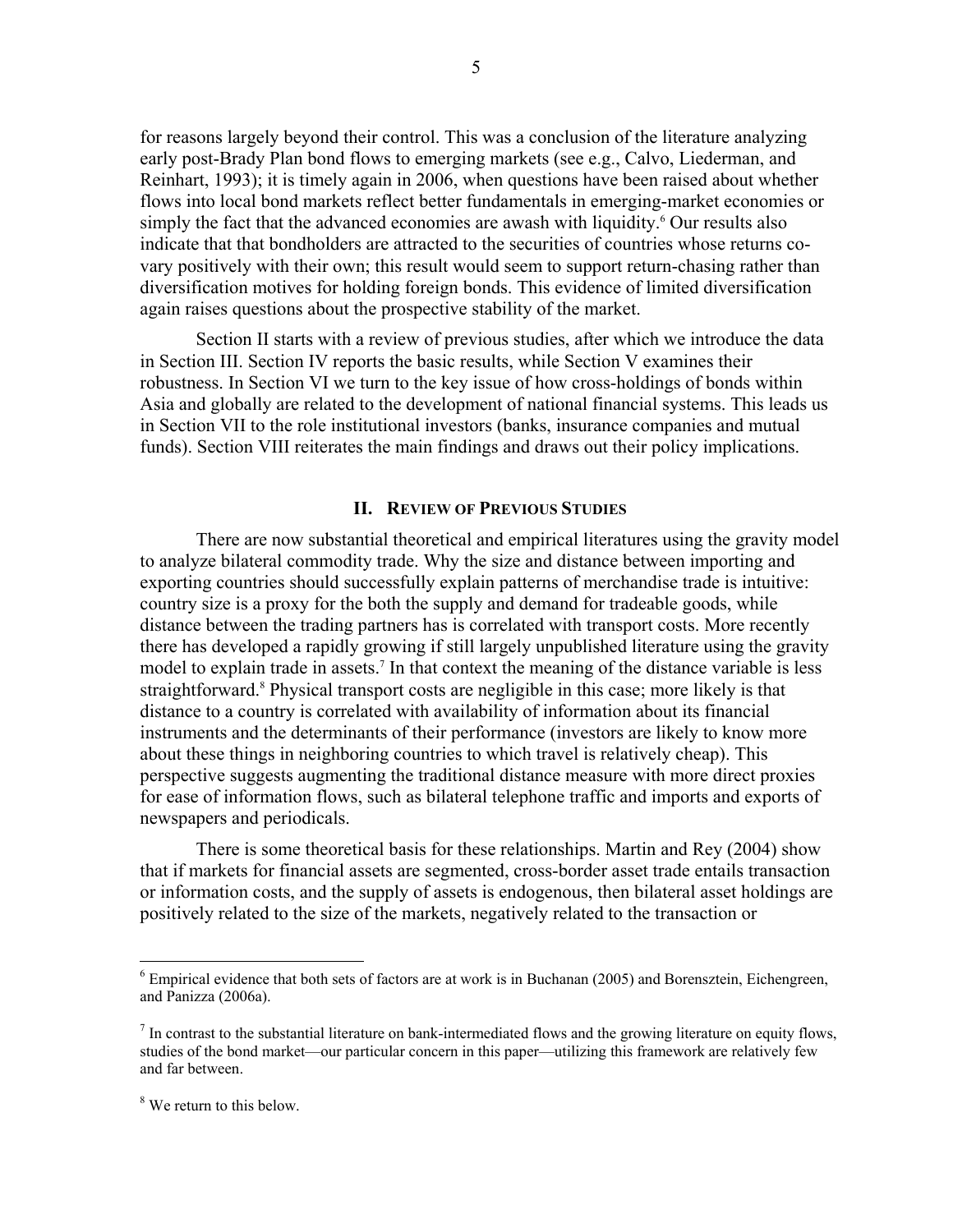information costs, and positively related to expected returns of the assets.<sup>9</sup> Using a similar theoretical model, Faraqee, Li and Yan (2004) also show that the gravity equation emerges naturally. While these models are developed for equity investment, one can show that the results can be applied for risky bond investments.

#### **A. Studies Using Data on Bank Claims**

From the early 1980s the Bank for International Settlements (BIS) has provided information on the international claims of BIS-reporting banks. Banks reporting to the BIS tend to be larger and more internationally active than the typical commercial bank, a form of selectivity that should be taken into account in interpreting the finding of studies utilizing this source.<sup>10</sup> This measure of international bank lending is organized by the country of origin of the bank extending the claims (specifically, the country in which the head office of the reporting bank is located).<sup>11</sup> The underlying information is drawn from supervisory and statistical returns of the countries in which the banks are headquartered. Data are broken down by the national destination of the loans.

The first studies to use these data of which we are aware are by Claudia Buch. Buch (2000a) uses BIS consolidated data for one year, 1999, and limits her source countries to France, Italy, Japan, Spain, the United Kingdom, and the United States (while distinguishing 75 destination countries). The most important determinant of the extent of cross border lending is financial development in the destination country (as measured by the ratio of bank credit to GDP). Curiously, the presence or absence of capital controls does not appear to have a significant impact on the extent of lending. In a follow-up study, Buch (2000b) then uses BIS consolidated claims data for the longer period 1983–99. In addition to the standard gravity variables, she includes in her specification the volume of bilateral trade (which enters positively and significantly, where lagged trade is used as an instrument for current trade). <sup>12</sup> She also considers a dummy for OECD membership as a measure of the differential effects of the Basle Accord (which enters positively), the Grilli-Milesi-Ferretti capital controls measure (which has a negative but quantitatively small impact on cross border bank claims),

<sup>&</sup>lt;sup>9</sup> This assumption is consistent with the views that financial assets are imperfect substitutes as they insure against different risks.

<sup>&</sup>lt;sup>10</sup> A not unrelated fact is that country coverage has expanded over time. At most recent report banks and other lending institutions in some 30 jurisdictions contribute to the construction of the BIS data.

 $11$  This is in contrast to the BIS's locational data (not published on the institution's website), which distinguishes banks by location rather than nationality. Arguably, the consolidated data are more relevant for studies of financial integration insofar as they focus on both the cross-border and within-destination-country lending activities of foreign-headquartered banks.

 $12$  Rose and Spiegel (2004) focus on the connections between trade and lending as well. Their strongest finding is that an increase in trade is associated with an increase in bilateral bank lending. They instrument trade with distance and therefore do not include distance as an explanatory variable for lending. They also use a common language dummy and a regional trade agreement dummy. An alternative approach is that of Aviat and Coeurdacier (2005), who use 2001 BIS data. They estimate two simultaneous equations for trade in goods and trade in assets (using transport costs—UPS shipping rates—as an instrument for trade in goods and hence omitting it from the trade in assets equation). In addition, they compute the correlation of the average gross return on equity in the two countries. Interestingly, they find the same thing we do when we consider bonds below: a higher correlation leads to more claims (they refer to this as the "correlation puzzle"). Another study that reaches the same result is Coeurdacier and Guibaud (2005).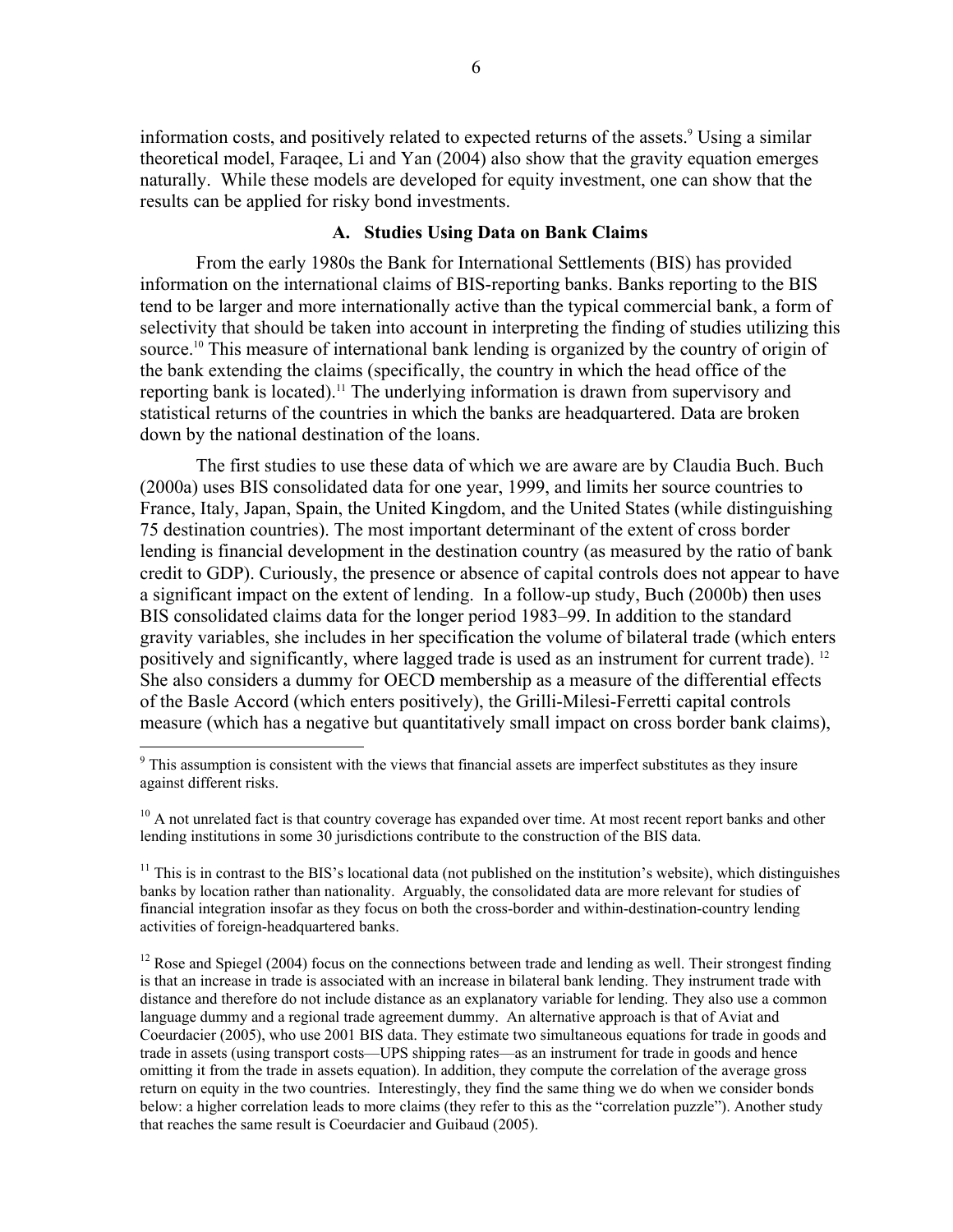the share of the banking system that is government owned (which affects cross border lending negatively), and a measure of exchange rate volatility (which has no discernible effect on the volume of cross-border lending).

Kawai and Liu (2001) use BIS data for the period 1985–2000. They consider 10 OECD source countries and a sample of developing country destinations. Unlike other studies, they do not pool the annual data for successive years but consider a series of 16 cross sections. Like Buch, they find that trade flows encourage cross-border banking lending. In addition, the volume of bank-related inflows declines with measures of consumption and rises with the credit rating of the recipient country (especially after 1996, suggesting a growing sensitivity to credit-quality-related considerations). Countries receiving more bilateral foreign aid also receive more bank loans from the same source. In contrast to Buch's earlier conclusion, the authors find that a more volatile exchange rate discourages bank lending (this coefficient is consistently negative though not always significant). The interest differential between the source and destination country has no consistent effect.

Jeanneau and Micu (2002) study lending flows from OECD member countries to 10 emerging markets. Their principal findings include that aggregate flows are procyclical with respect to growth in the lending countries. They find a positive correlation between fixed exchange rates and bank lending (reinforcing the earlier finding of Kawai and Liu). Ferrucci (2004) studies BIS-reporting banks' lending to 19 emerging markets, and distinguishes 6 advanced lending countries. The results support the significance of business cycles in the borrowing country (but not in the lending country, which is contrary to Jeanneau and Micu), bilateral exchange rate variability (which reduces lending), the overall level of indebtedness of the borrower (which again reduces lending), bilateral trade (which enters positively), global equity returns (which enter negatively), and the yield spread between low and high rated U.S. corporate bonds as a measure of risk tolerance (which enters negatively).

The most recent wave of studies (Eichengreen and Park 2005, Kim, Lee and Shin 2005) focuses on comparisons between Asia and Europe. To shed more light on intra-Asian flows, Eichengreen and Park (2005) supplement the BIS data with unpublished data for Taiwan Province of China, Hong Kong SAR, Singapore and Korea.13 Banks are distinguished by nationality rather than location. They find that cross border bank claims are smaller in Asia than in Europe. The standard gravity variables explain some but by no means all of this difference. The remainder is explained by policy variables: more intraregional trade in Europe makes for more financial flows; past capital controls influence current claims; and less developed financial markets (as measured by bank credit as a share of GDP) make for fewer flows. Kim, Lee and Shin (2005) augment the BIS database with data for Korea. Unlike Eichengreen and Park, they report results suggesting that there is no remaining significant difference between the volume of intra-European and intra-East Asian flows once one controls for the standard gravity models. This may however reflect their limited geographical coverage for Asia.

The most comprehensive study in this vein is Papaioannou (2005), who uses BIS locational banking data from the mid-1980s through 2002. Standard gravity variables perform as expected, but there is also a role for ICRG political risk ratings, in that recent

<sup>&</sup>lt;sup>13</sup> Obtained from the national authorities in each country.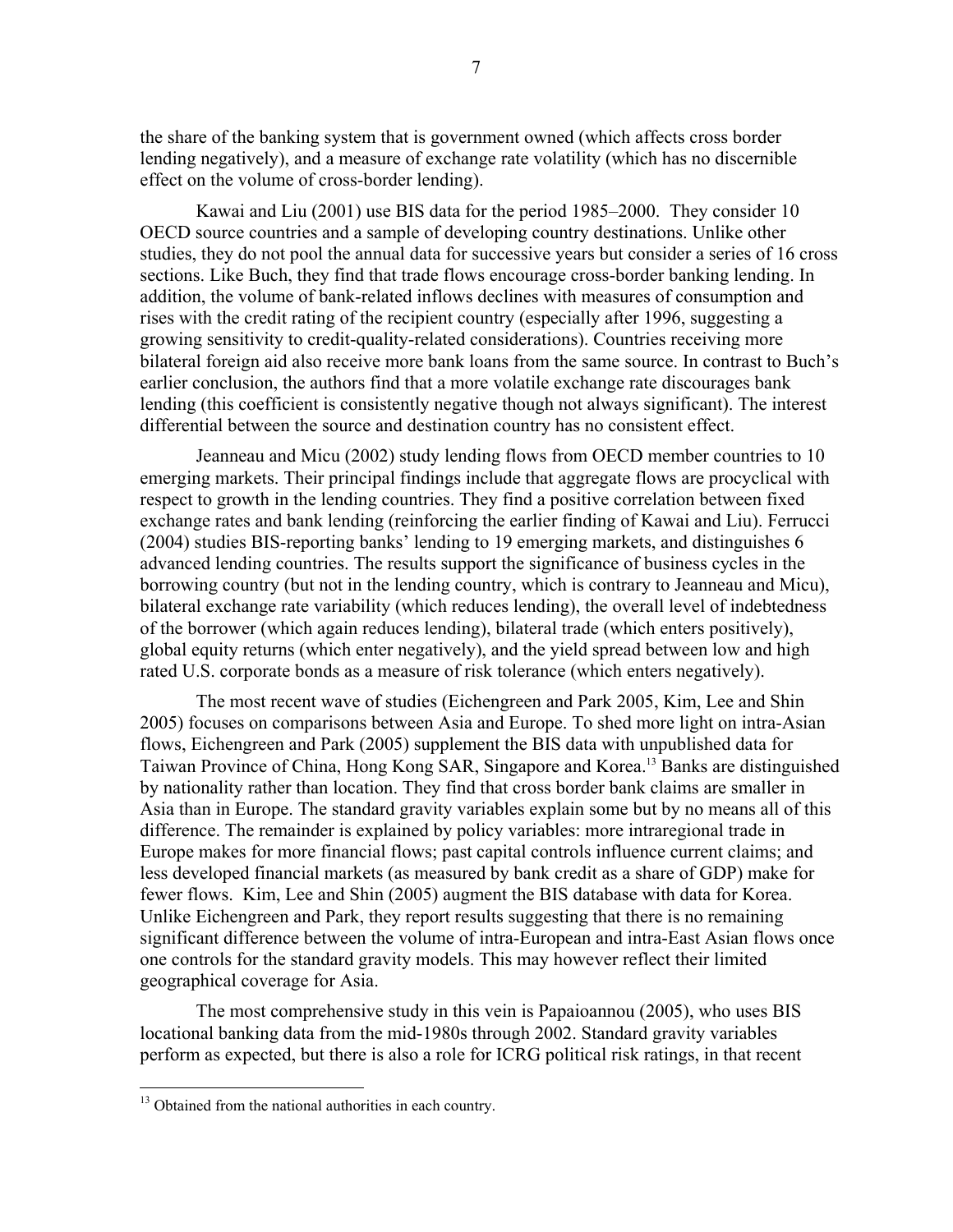declines in country risk in developing countries have led to a significant increase in crossborder bank claims, other things equal. Papaioannou then tries to unbundle this variable by substituting bureaucratic quality (which discourages foreign bank investment), time required to complete a legal case (which has a significant negative effect on cross border bank claims), and government ownership of the banking system (which has a significant negative effect). When political risk is reintroduced, it matters as well ("politics and institutions are both key determinants of international capital transactions"). Papaioannou also considers the Reinhart-Rogoff de facto classification of exchange rate regimes and finds that foreign banks prefer investing in countries with more stable exchange rates.

Finally, Liu (2005) uses BIS data to test for the significance of General Agreement on Trade and Services (GATS) commitments—which are highly significant in his specification. In contrast to other studies, he finds no effect of exchange rate volatility or the presence of capital controls.

#### **B. Studies Using Data on Equity Markets**

An early contribution to the literature on international equity transactions is Ghosh and Wolf (2000), who consider flows from Germany, Italy, the United Kingdom and the United States to nine recipient countries. They include only the basic gravity variables, finding that most of these perform reasonably well. Portes and Rey (2005), in a more comprehensive effort, consider bilateral equity purchases and sales between 14 source and destination countries in the period 1989-1996.14 They compare the performance of two measures of information costs: distance and telephone traffic. The number of bank branches in country *i* of banks headquartered in country *j* consistently matters, as if banks and equitymarket flows are complements rather than substitutes. They use market capitalization in the source and destination countries as a measure of market size. Interestingly (and in contrast to our results for bonds below), destination country returns do not appear to matter.

Izquierdo, Morriset and Olarreaga (2003) use the same data as Portes and Rey (2005) for a similar period (1990–96). They again use bilateral telephone traffic as a measure of information flows but also consider bilateral trade in newspapers and periodicals; by distinguishing imports and exports of newspapers they can say something about the direction of the information flow. Their most important finding, which is somewhat counterintuitive, is that information flowing from the source to the destination country matters most for bilateral equity flows (newspaper exports from the United States to Argentina matter more than newspaper exports from Brazil to the United States in explaining U.S. purchases of Brazilian equities). They interpret this as an indication of the importance of information about the liquidity of the U.S. market.<sup>15</sup>

<sup>&</sup>lt;sup>14</sup> The data are from Cross-Border Capital. Their Asian countries include Japan, Hong Kong SAR and Singapore.

<sup>&</sup>lt;sup>15</sup> In addition they attempt to identify the relationship between trade flows and financial flows, using import and export taxes as instruments in the commodity trade equation and stock market capitalization as an instrument in the equities trade equation; the two relationships are estimated simultaneously.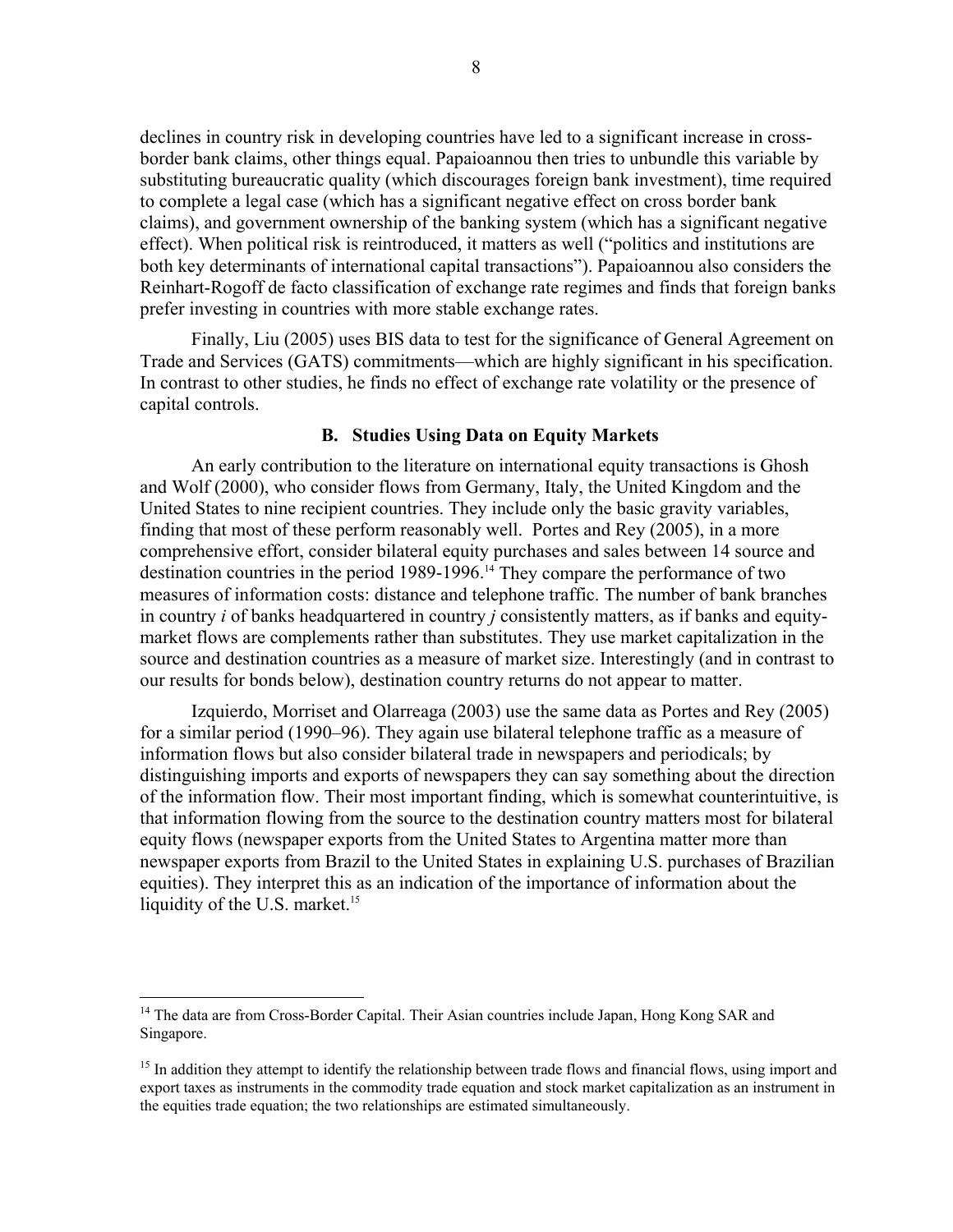#### **C. Studies Using Data on Bonds**

Studies concerned with bond markets, our focus in this paper, are few and far between. Ghosh and Wolf (2000), in the same study noted in Subsection B above, estimate the impact of the basic gravity variables on debt outflows from Germany, the United States and Italy to a number of different destinations. Interestingly, these estimates do not appear to fit the data particularly well, except in the case of the United States. Buch (2000b) uses IMF data on debt securities for 1997 only. In her study the basic gravity variables are well behaved and look similar to those in regressions for bank claims.16 The impact of having a larger domestic banking system is ambiguous, with the sign of the effect varying by source country). Finally, coefficients on the ratio of bank loans to total debt finance suggest that the relative importance of bond finance rises with the financial development of the host country, while country (population) size is otherwise insignificant, suggesting minimal economies of scale.<sup>17</sup>

 Thus, the few previous studies that have utilized the gravity model to study the bond market raise as many questions as they answer. In what follows we therefore see whether we can push this literature forward another step.

#### **III. DATA AND SPECIFICATION**

 The dependent variable in our analysis is the log of bilateral international portfolio holdings of long-term debt securities from the Coordinated Portfolio Investment Survey (CPIS) compiled by the IMF for the years 2001–03.18 The purpose of the survey is to collect information on the stock of cross-border holdings of equities, long-term debt securities, and short-term debt securities, all valued at market prices and broken down by the economy of residence of the issuer. Central bank reserve holdings are excluded.<sup>19</sup>

<sup>&</sup>lt;sup>16</sup> Suggesting in turn that the relatively poor results in the study by Ghosh and Wolf reflect the very limited nature of their sample.

 $17$  In the study otherwise closest to our own, Kim, Lee and Shin (2005) use IMF data on total portfolio claims (portfolio equity, debt securities and bank claims) rather than just bonds for 1997 and 2001 through 2004. They find that trade is positively associated with financial integration. When trade variable is added, the dummy variable indicating that both the source and recipient country are in East Asia goes to zero. They also include a variable for whether one of the pair is a global financial center and find that this matters strongly for Asia, as if countries in the region are more heavily linked with global financial centers than with one another.

<sup>&</sup>lt;sup>18</sup> To avoid the problem of log of zero, we use natural logs of  $(1 +$  the variable). The data set and data description are available on the internet at http://www.imf.org/external/np/sta/ pi/cpis.htm.

 $19$  Thus, our results concerning the determinants of such positions should be understood as reflecting the investment decisions of private agents and, where appropriate, government agencies with foreign holdings. Although central bank reserves are excluded from the CPIS data, it still could be that large reserves are signal that exchange rates will be relatively stable, capital markets will remain open, and liquidity will be ensured through backstopping operations. In the section on sensitivity analysis below, we therefore add reserves in both the sending and receiving countries to our baseline specification.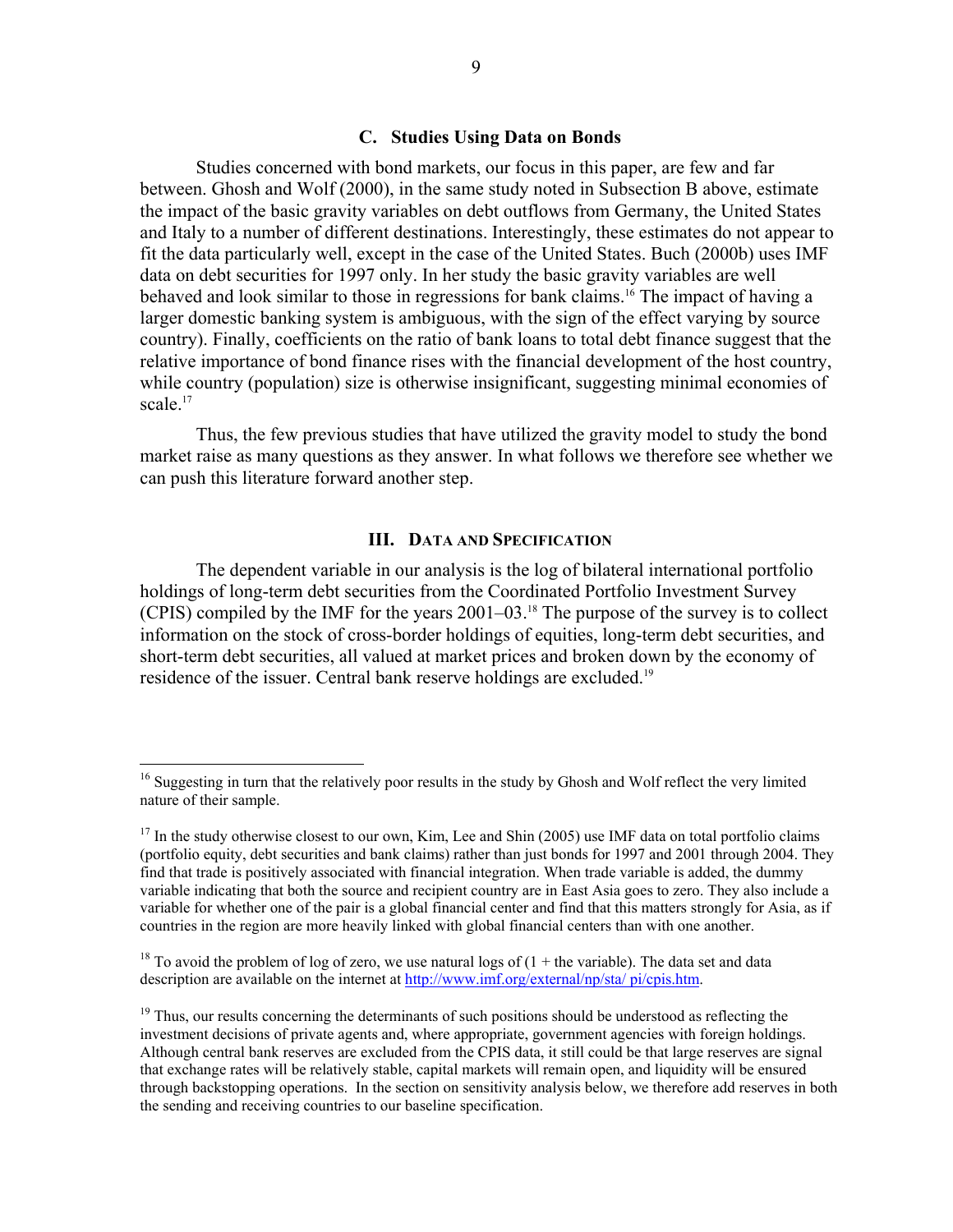To date, the IMF has released five waves of CPIS data.<sup>20</sup> The first wave was for end-1997; 29 economies participated. The second through fourth waves were released annually from end-2001 through end-2003. The number of countries participating tended to rise over time; 69 economies participated in 2003. For each participating economy, the survey reports holdings in all destination economies. The list of reporting economies appears in the appendix. For this study we create an unbalanced panel using data for  $2001-03$ <sup>21</sup>

 In designing this survey the IMF has attempted to ensure comprehensiveness and consistency across countries. All national surveys are conducted simultaneously, use consistent definitions, and are structured to encourage the use of best practices in data collection. Specific procedures are recommended to minimize the danger of misclassification and double counting. For example, the issuance of depository receipts creates the potential for double counting since there will then exist two securities that can be reported as held but only one underlying liability.<sup>22</sup> Depository receipts are therefore recorded by looking through the financial institution that issues the receipts; instead the holders of the receipts are taken to have a claim on the underlying asset. In this case, American depository receipts (ADRs) are recorded as liabilities of the non-U.S. enterprise whose securities underlie the ADR issue and not of the U.S. financial institution that issues the ADRs.

 Despite all this, there are problems with the CPIS (see also Lane and Milesi-Ferretti, 2003). These include (i) incomplete country coverage, as some large holders of portfolio, assets, such as China, Saudi Arabia, and United Arab Emirates, have not participated in the survey; (ii) under-reporting of assets by CPIS participants due to incomplete institutional coverage; (iii) third party holding, as the survey responses in some countries may be based on custodians instead of end-investors; and (iv) problems with collection methods, especially for those participating in the survey for the first time. The exclusion of China may be consequential for comparisons of Asia with other regions, although we would note that flows *from* other Asian countries responding to the survey to China are included in our analysis.<sup>23</sup> Note that we are unable to analyze separately the determinants of cross-border holdings of corporate bonds and government bonds, since the CPIS reports only data on the sum of the two.<sup>24</sup> Nor do we have information on the currency composition of bilateral holdings.

<sup>&</sup>lt;sup>20</sup> Since the first draft of this paper was written, the fifth wave of CPIS data has been released, but the amount of information made publicly available, especially at the disaggregated level, is still limited. We prefer to wait for the complete data set before extending our analysis.

 $21$  We drop the 1997 data since the smaller and less representative sample would likely aggravate problems of selectivity (addressed below).

 $22$  Depository receipts are securities that represent ownership of securities held by a depository.

<sup>&</sup>lt;sup>23</sup> Also, since central bank holdings of foreign bonds are not included in the aggregates analyzed here, as noted above, the fact that China is not included is somewhat less troubling. In addition to China, some readers may also concern about the results because of the exclusion of Indian resident's holdings of foreign debt securities from the sample. According to the IMF's International Investment Position Statistics, India invested US\$300- 400 million in foreign portfolio debt securities during the sample period. The exclusion of bond investment *from* India should affect the results only marginally.

 $^{24}$  Doing otherwise would violate the IMF's commitment to keep confidential the information it obtains on the composition of individual central banks' foreign reserves, where central banks so require. Other evidence (such (continued…)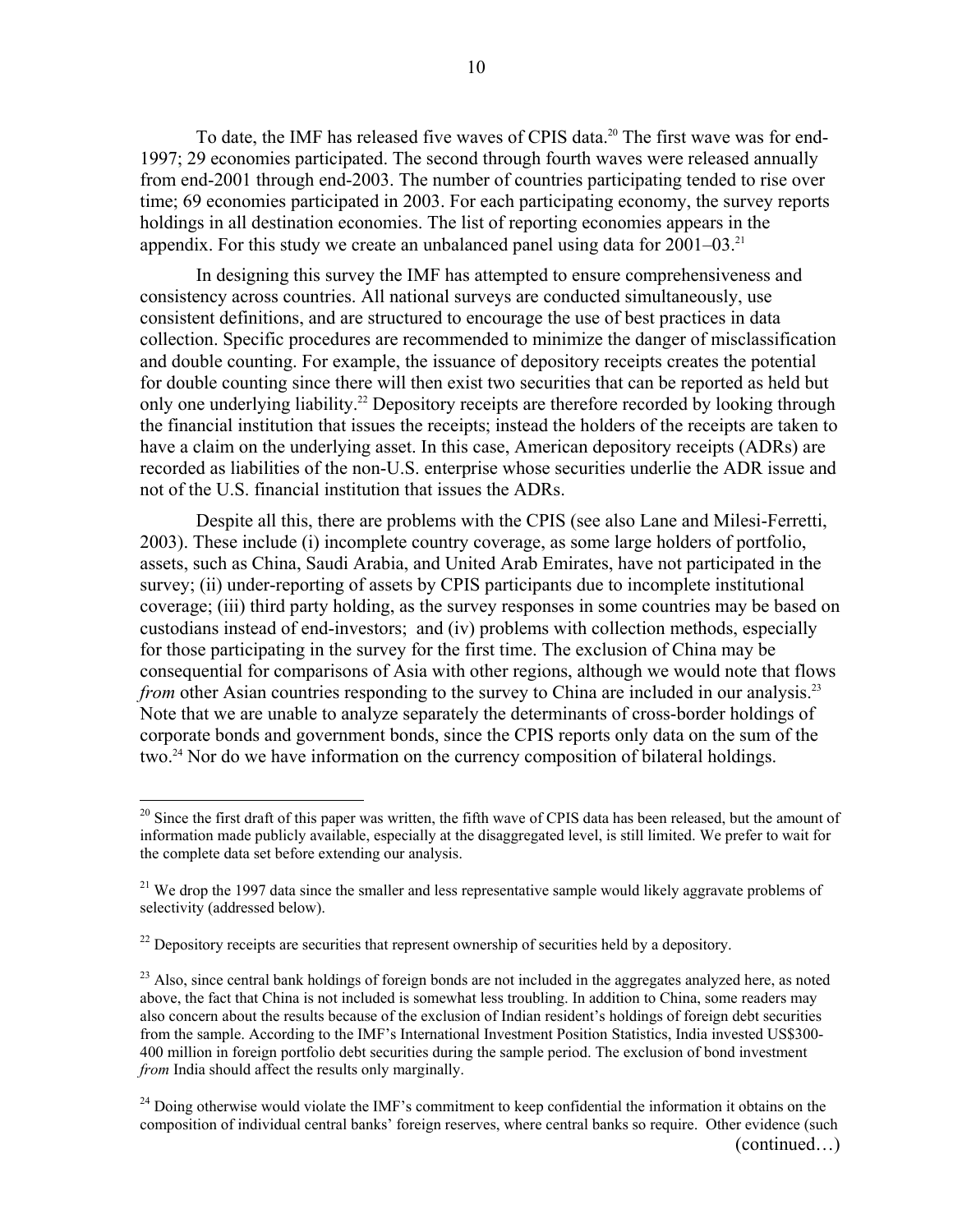The years 2001–03, spanned by our survey data, were special ones in international financial markets. The beginning of this period was disturbed by default in Argentina and financial difficulties in Turkey, while its end was dominated by low global interest rates and surging cross-border investment.<sup>25</sup> It is not clear in what direction these particular conditions might influence our estimates of the coefficients of interest. Still, it will clearly be important to include year fixed effects or to apply equivalent treatments to prevent our results from being contaminated by temporal effects.

Tables 1 and 2 provide summary statistics of the CPIS data by region of source and destination countries. Table 1 shows the average amount of cross-border bond holdings during the sample period. It is not surprising that the cross-border holdings of long-term debt securities are the highest within the group of the first 15 member states of the European Union (EU-15), as the region's financial integration and financial development are relatively more advanced. While Asian countries hold a large sum of foreign bonds issued by countries outside the region, their holdings of bonds issued by countries within the region are relatively small. Latin America, on the other hand, holds only a small position of foreign debt securities, and the intra-regional holdings are smaller than those of Asia. Table 2 shows cross-border bond investment in percent of the total bonds outstanding of the destination region.26 In other words, the table shows the share of each region's debt securities outstanding held by foreign investors as reported by the CPIS. The share of intra-regional bond holdings in Asia appears to be smaller than in Latin America because of its larger amount of bonds outstanding.

 Our empirical strategy is to estimate the gravity model, augmented by various control variables. Specifically, we estimate the following equation:

$$
\ln(bond_{ijt}) = \alpha + \beta_1 \ln(size_{it}) + \beta_2 \ln(size_{jt}) + \beta_3 \ln(distance_{ij}) + \beta_w w_{it} + \beta_x x_{jt} + \beta_z z_{ijt} + \varepsilon_{ijt}
$$

where *i* denotes the source; *j* denotes the destination country of bond investments; and *t* denotes time, which spans from 2001-2003 in the sample. *bond<sub>ijt</sub>* is the cross-border holdings of long term debt securities from country *i* to country *j* at time *t*.  $w_{it}$  is a vector of source country-specific explanatory variables,  $\mathbf{x}_{it}$  is a vector of destination country-specific explanatory variables, and  $z_{it}$  is a vector of bilateral explanatory variables. The descriptions

as that reported in Eichengreen, Borensztein and Panizza 2006) suggests that the cross-border holdings analyzed here predominantly take the form of government bonds. We are however able, in our companion paper, to analyze the determinants of domestic market capitalization (as opposed to regional and global bond market integration, our focus here) separately for corporate and government bonds.

<sup>&</sup>lt;sup>25</sup> Note, however, that 2005 and the first quarter of 2006, when emerging market spreads fell to unprecedentedly low levels and enormous volumes of capital flowed into emerging markets as a corollary of the so-called "carry trade," are not included in our sample period.

 $26$  The total bond outstanding is the sum of domestic and international debt securities from BIS securities debt statistics.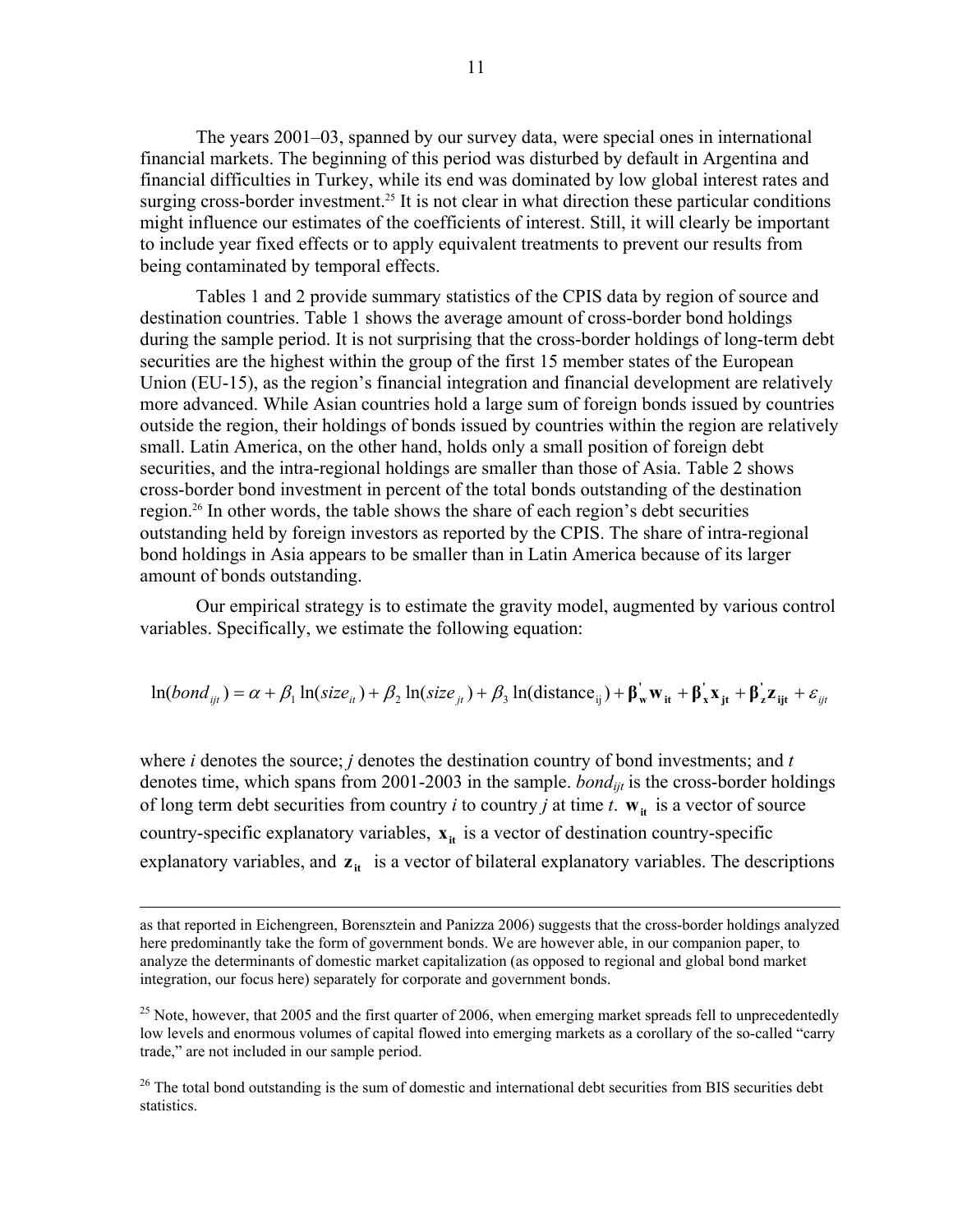and sources of these explanatory variables are listed in the appendix. Finally,  $\varepsilon_{ii}$  is an error term, which can be specified differently depending on the estimation method. For example, in an OLS model,  $\varepsilon_{ijt}$  would be independently and identically distributed  $ID(0, \sigma_{\varepsilon}^2)$ . If we assume a destination country fixed effects model,  $\varepsilon_{ijt} = u_j + v_{ijt}$ , where  $u_j$  is constant for each destination country and  $v_{ijt}$  is independently and identically distributed  $ID(0, \sigma_v^2)$ . In a random effects model,  $u_j$  would be drawn from  $IID(0, \sigma_u^2)$  where  $u_j$  and all explanatory variables are uncorrelated with  $v_{ii}$ .

#### **IV. BASIC RESULTS**

To implement the gravity model, we will start with ordinary least squares, then add destination-country random effects and fixed effects (where the latter forces us to eliminate time-invariant recipient country variables), and finally use country-pair fixed effects (forcing us to drop country pair variables that do not vary over time).

As shown in Table 4, the basic gravity variables (country size, log of distance, land border dummy, common language dummy) behave well in our pooled OLS specifications. In Table 5 we add recipient country fixed and random effects. The Breusch-Pagan Lagrange Multiplier (LM) test suggests that random effects are preferred to pooled OLS, and Hausman's specification test prefers fixed effects to random effects. Table 6 reports the baseline results using country-pair random effects model.<sup>27</sup>

We find, similar to results in the literature, that country size matters: larger countries invest more in other countries' bonds; at the same time, larger countries attract more bond investment from other countries. The results are similar whether we measure country size by GDP, land area, or population. Distance between countries enters negatively, consistent with the information-cost hypothesis. The coefficients on the land border dummy are positive but not robust. This implies that contiguity is a less important determinant of information and transaction costs for finance than trade (which makes sense in that physical transportation costs, which are often minimized by contiguity, matter more for the latter).

The interest rate variables highlight the importance of push factors: investments do not always go to the countries with higher interest rates, but they clearly come from countries with lower interest rates.<sup>28</sup> We find the same when we instead use the average monthly return on home country bonds and the average monthly return on foreign country bonds in home country currency (Table 7).<sup>29</sup> (We interpret the average monthly return as the historical or

 $^{27}$  Again, the LM test rejects the null hypothesis of pooled OLS. The results with fixed effects are not reported, as we are forced to drop all country-pair, time-invariant variables (e.g., distance, intra-regional dummy variables), many of which are of particular interest.

 $28$  We use the differences between LIBOR rate and domestic interest rates as the independent variables to control for changes in global interest rates. A positive coefficient on the difference implies that cross-border holdings are higher for source countries with lower interest rates.

<sup>&</sup>lt;sup>29</sup> We measure past bond returns using total return indices, taking into account changes in bilateral exchange rates by using own-currency returns for source countries and source-country-currency returns for destination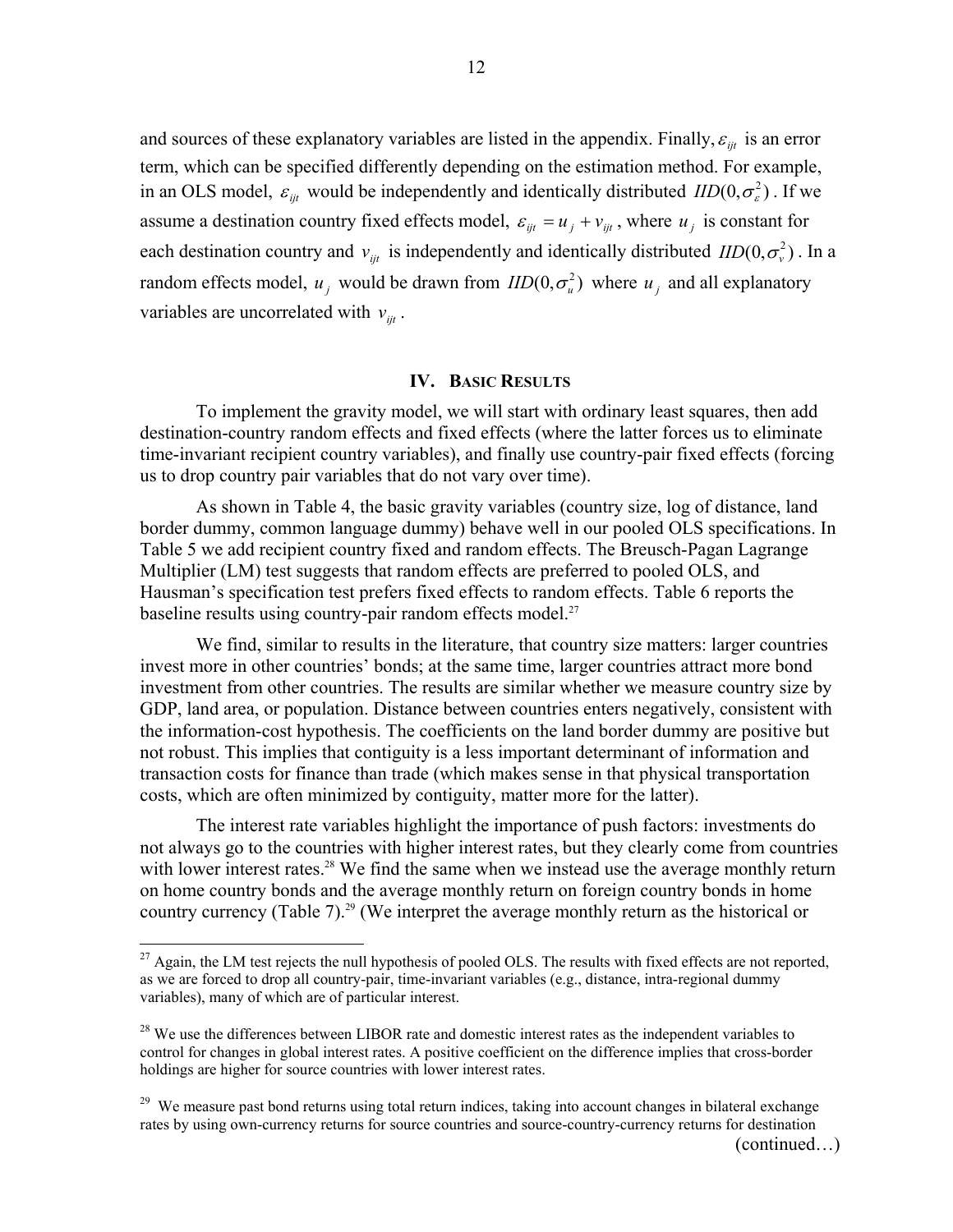backward-looking return and the interest differential as the contemporaneous or forwardlooking return.) These results are consistent with accounts emphasizing the importance of global factors and conditions in the financial centers as determinants of conditions in emerging markets (see e.g., Calvo 1999). They are suggestive for a paper presented in the summer of 2006, since the first half of the year has been marked by substantial flows into emerging market bonds and, in turn, prompted a debate over whether this reflects mainly improved fundamentals in the emerging markets or the low level of interest rates and abundant liquidity in the advanced economies. Our results provide some support for the second interpretation.

The correlation of bond returns enters positively in our equations, which is easier to interpret in terms of return chasing than diversification.<sup>30</sup> This is the "correlation puzzle" identified by McCauley and Jiang (2004) in their analysis of bank-intermediated flows. McCauley and Jiang (2004) observe that arbitrage has done little to equalize returns between Asian local currency bonds and their industrial-country counterparts, consistent with this finding, but they also suggest that this pattern should make diversification attractive; our results suggest that there has been little such diversification to date. This result is also consistent with interpretations of recent trends emphasizing the high level of liquidity in the financial centers in driving flows to emerging markets as well as trend-chasing behavior as opposed to diversification motives.31

In contrast to the mixed results in studies of bank loans, for bond markets we consistently find that capital controls are important.<sup>32</sup> The regressions suggest that controls in both source and destination countries matter in anticipated fashion. Controls on outflows from the investing country always enter with the larger coefficient (in absolute value terms),

 countries. For emerging market countries, we use J.P. Morgan's Emerging Market Bond Indices (EMBI) total return indices, which compute total returns (capital gains and interest returns) on U.S. dollar-denominated debt instruments issued by sovereign and quasi-sovereign entities. For mature market countries, we use J.P. Morgan's Government Bond Indices (GBI), which track total returns on local currency government debt instruments. For source countries we calculate returns from its bond index and, if applicable, convert the returns into its own currency. For destination countries we use unhedged bond returns in source country currency to take into account changes in bilateral exchange rate. In principle, it would be desirable to measure the extent of hedging behavior directly, perhaps using data on the existence of level of activity on hedging markets. However, information on activity on such markets, and even on their existence, is available in systematic form only for a relatively small subset of countries.

<sup>30</sup> We compute the correlation of bond returns using 3-year rolling correlation of the past total bond returns (as described earlier). Given expected returns and portfolio weights, the lower the correlation of returns on two assets, the lower the variance of the portfolio they comprise. Hence one would expect risk adverse investors to choose foreign assets with lower return correlation with their local portfolio in order to diversify and minimize portfolio risks. The positive coefficient on the return correlation implies that investors choose foreign bonds with returns more correlated with their local bond portfolio.

 $31$  We should note that this result is also consistent with reverse causality, in the sense that larger cross-border investments between two countries could result in higher correlations of domestic and foreign returns.

 $32$  We use the lines for restrictions on capital transactions in bonds and other debt instruments from the IMF's *Annual Report on Exchange Arrangements and Exchange Restrictions.* The data are entered as a dummy variable where "1" means there is a restriction on capital transactions in bonds and other debt instrument and "0" means there is not.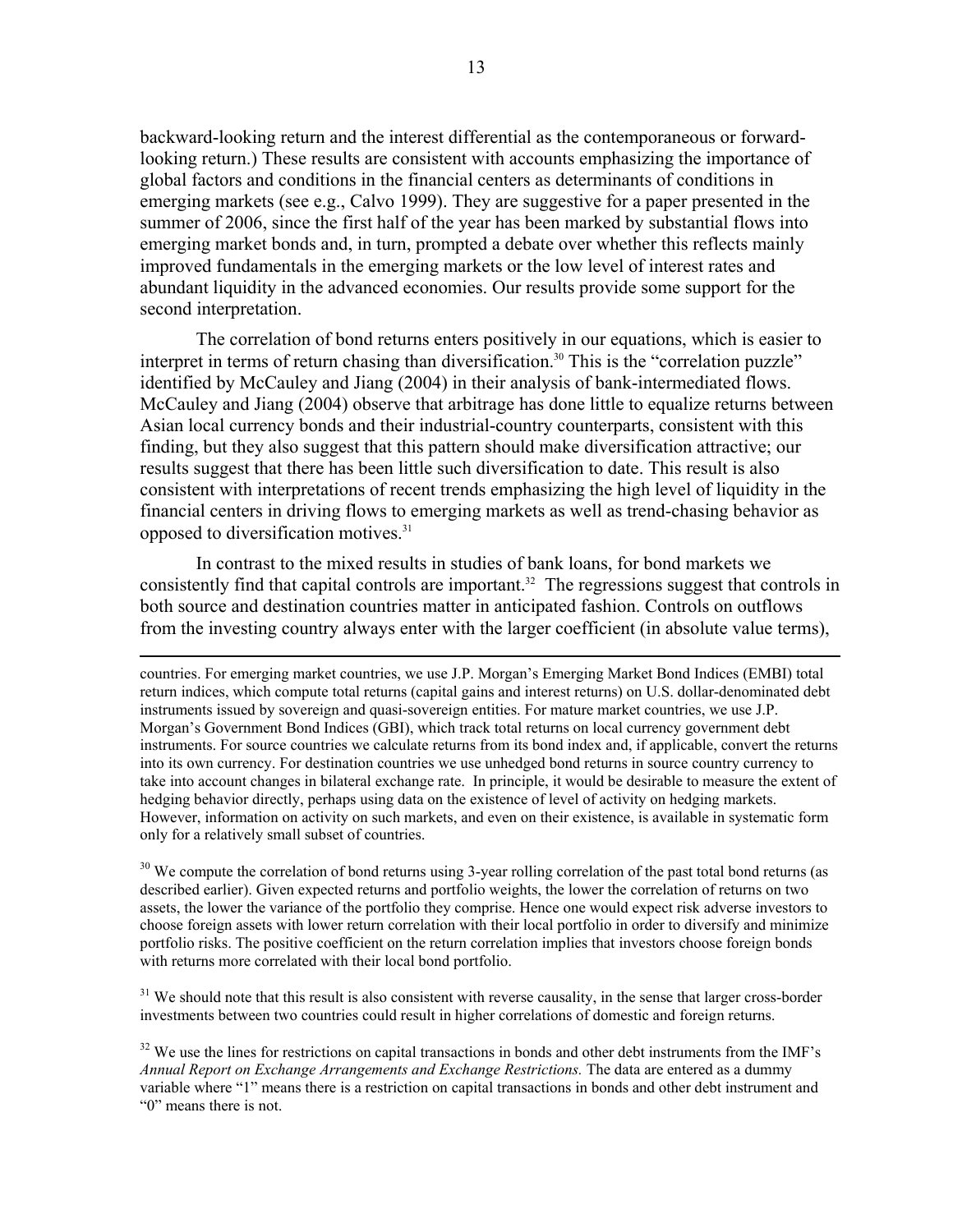as if these measures are especially binding. All this is consistent with findings in our earlier paper on the domestic dimension of bond market development—that capital controls are negatively associated with domestic bond-market capitalization.

The volatility of the bilateral exchange rate enters with a strong negative coefficient.<sup>33</sup> Again, this is consistent with our earlier analysis of domestic bond-market capitalization, where we found that more volatile exchange rates had a negative effect (which we interpreted as evidence that exchange rate volatility discourages foreign participation).

Interestingly, when we add the Asia dummy to the preceding specifications, it enters with a positive coefficient, as if Asian bond markets are more integrated, so measured, than a randomly selected pair of bond markets.<sup>34</sup> But this coefficient goes to zero in Table 8, where we include financial sector variables (domestic credit provided by the banking sector as a percent of GDP and stock market capitalization as a percent of GDP). When we add an analogous dummy for members of the European Union (as of 2001–03), it is also positive and significant, and the point estimate is even larger. In contrast to Asia, the EU dummy is not wiped out by adding financial sector measures. Thus, cross border participation in Europe appears to reflect more than simply the advanced nature of the region's financial sector and the absence of capital controls; it presumably also reflects the extent of, inter alia, regulatory harmonization.<sup>35</sup>

 In Table 9, we add several proxies for the quality of institutions of the destination country.36 Not surprisingly, measures of the quality of institutions in the destination country are consistently important in explaining cross-border holdings. Indices measuring law and order, corruption, bureaucratic quality, and the investment risks (higher values mean better institutions) all tend to enter with positive coefficients.<sup>37</sup> We similarly obtain a negative coefficient on number of days required to enforce a contract (from Djankov et al. 2005).<sup>38</sup>

 $\overline{a}$ 

<sup>36</sup> While these recipient-country-specific control variables are not time-invariant, the variations over time are small compared to cross-country variations. Results using destination country fixed effects model thus may not be very meaningful. As a result, we will report the results from the random effects model only.

 $37$  An exception is the corruption measure. However, there appears to be strong colinearity between per capita income and the institutional variables (not surprisingly): the sign and significance of the latter are sensitive to whether per capita income is included (since this is associated with other hard-to-observe dimensions of the strength of institutions).

<sup>&</sup>lt;sup>33</sup> The volatility of the bilateral exchange rate is measured as annual standard deviation of monthly changes of logs of bilateral exchange rates.

<sup>&</sup>lt;sup>34</sup> The Asia dummy is equal to 1 for Hong Kong SAR, Indonesia, Japan, Korea, Macao SAR, Malaysia, the Philippines, Singapore, Taiwan Province of China, and Thailand. Note that it leaves out Laos, Myanmar, Cambodia, Brunei and Vietnam, for which data are spotty and which do not participate fully in the region's entire range of financial-market initiatives.

 $35$  The Latin America dummy is opposite in sign. It also tends to lose some of its statistical significance when we add financial sector variables, but not across the board.

 $38$  The measures of legal origin, which are negative for both English and French law (where Nordic law is the omitted alternative), are hard to reconcile with the standard La Porta et al. (1999) view. Recall that these same variables similarly entered with counterintuitive signs in our earlier study using domestic-capitalization data and (continued…)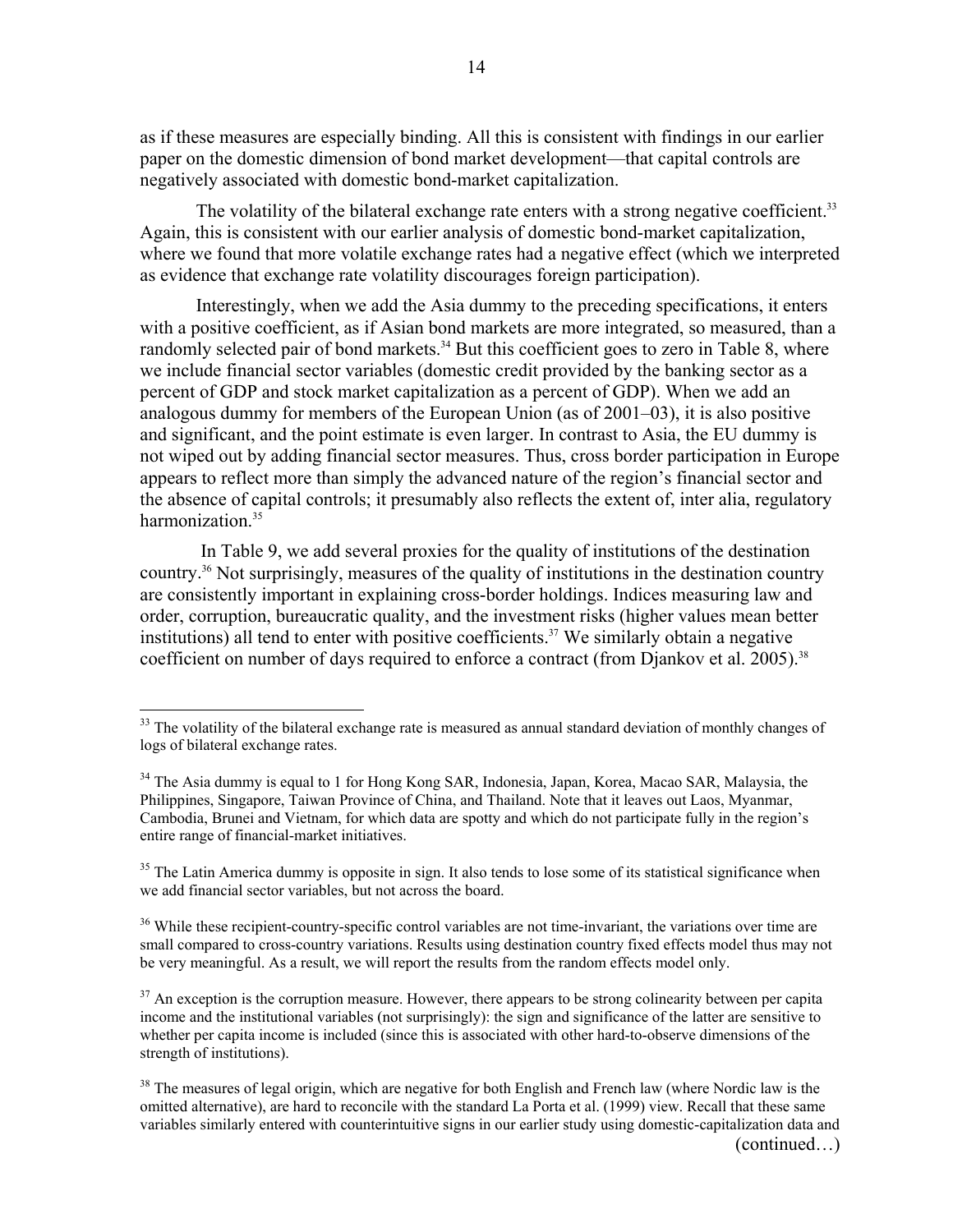Even when we control for institutional quality and interest rates, credit ratings continue to matter. The direction of the effect is plausible: higher ratings mean higher foreign holdings. It may be that the rating agencies are capturing something in addition to the standard measures of institutional quality. Or it could be that restrictive covenants preventing institutional investors from holding bonds of issuers with sub-investment-grade ratings are driving this result.

Interestingly, the intraregional dummy variable for Latin America turns positive and significant when we control for the quality of institutions. The importance of institutional weaknesses for various aspects of bond market development in Latin America has been widely remarked upon. Thus, de la Torre and Schmuker (2004) observe that the high cost of judicial proceedings is a factor discouraging foreign investors from holding the bonds of a number of Latin American countries. Inter-American Development Bank (2005) observes that Latin America fares poorly when rated on both investor and creditor rights. In both cases the highest ranked Latin American country—Chile—has values according to the standard indices that are lower than the Asian average. Eichengreen, Borensztein and Panizza (2006) show that Latin American countries comply less fully with international accounting standards than do their Asian counterparts. What is interesting here is that the low level of financial integration in Latin America is fully (indeed, more than fully) explained by the low quality of institutions.

#### **V. SENSITIVITY CHECKS**

We now provide a series of robustness checks of the results reported above.

- We adjust the standard errors for the fact that a number of our institutional variables do not vary over time by clustering on destination countries.39 Clustering increases the standard errors on the institutional variables, as expected, but few of the latter lose their statistical significance.<sup>40</sup> Overall, the results are very similar to before.
- We check for selectivity, which may be important given that only some 70 source countries (of some 180-plus IMF members) participated in the CPIS surveys. We reestimated the basic equations using a Heckman selectivity correction. From the firststage selection equations, we find, plausibly, that countries participating in the survey are larger, richer and have larger banking systems and stock markets. But even after controlling for these selection criteria, the results remain similar to those obtained before. The results are reported in Table 10.
- We experiment with alternative measures of the *de facto* exchange rate regime. When we replace exchange rate variability, the measure used above, with dummy

that Djankov et al. (2005) also find that these variables do not always have the anticipated effects. The mystery deepens.

 $39$  In other words, we assume that observations are independent across destination countries but not necessarily within them.

<sup>&</sup>lt;sup>40</sup> The results, while not reported, are available on request.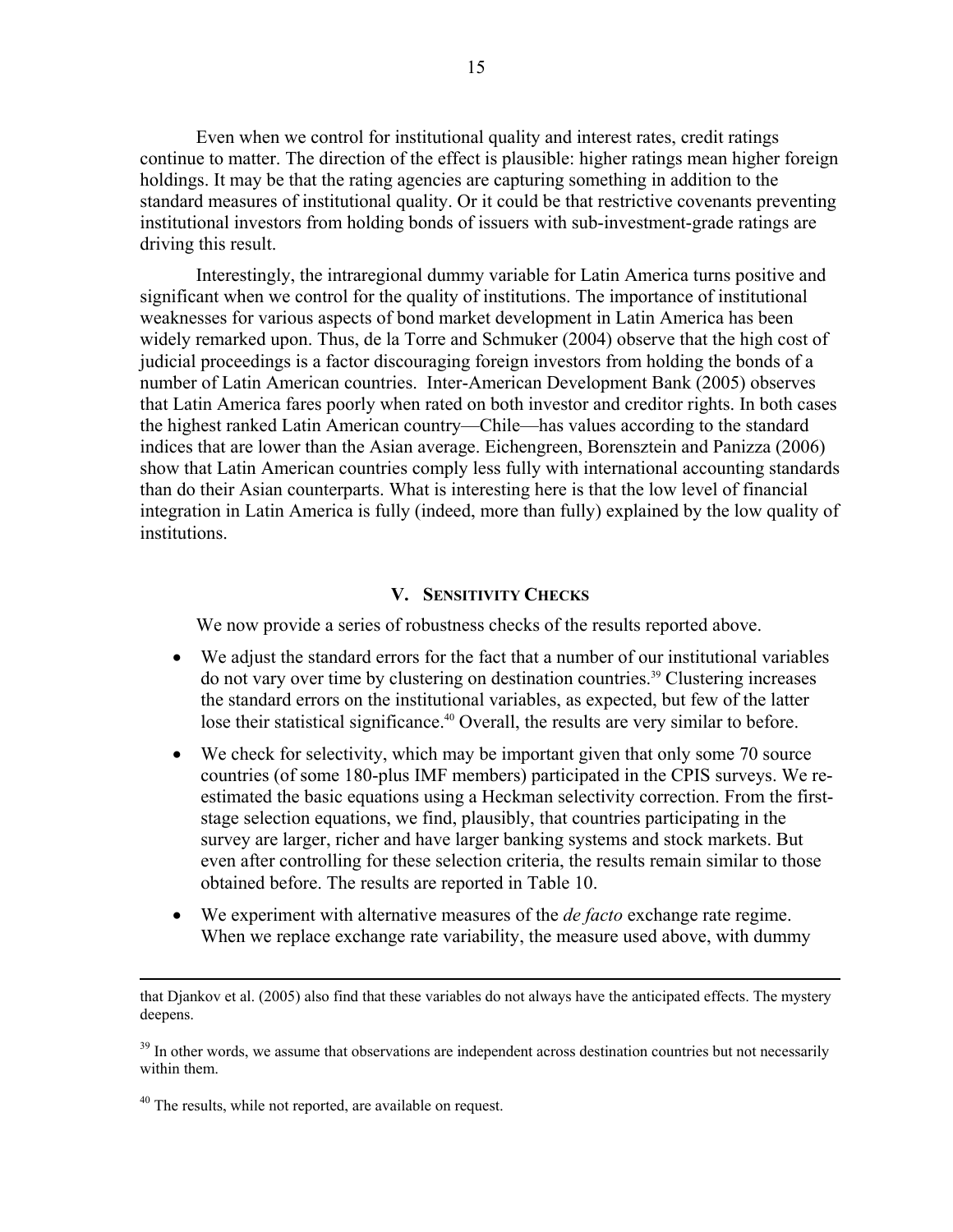variables constructed on the basis of Reinhart and Rogoff's exchange rate regime classification, the results remain basically the same.<sup> $41$ </sup> We find that pegged exchange rates have positive effects on cross-border bond holdings (compared to floating and managed floating regimes), while regimes of limited flexibility enter with significantly negative signs.<sup>42</sup> See Table 11.

- We experiment with alternative measures of policies toward the capital account. For example, we substitute the alternative measures of the absence of restrictions on all inflows and outflows as well as the financial openness index kindly made available by Nancy Brune.43 Again, the results are largely the same. We then substitute Chinn and Ito's (2005) measure of financial openness.44 Once again, the results are consistent with before: as expected, financial openness has a positive effect on foreign holdings of portfolio debt securities. Again, see Table 11.
- We add a lagged dependent variable to see whether the patterns we detect are robust to a model that explicitly allows for hysteresis or habit formation. Previous work on the determinants of bilateral trade flows using purely cross section data (e.g., Eichengreen and Irwin 1996) showed that such habit formation can be important in practice. To see whether this holds in the present context, we include the lagged dependent variable to a cross section regression estimated 2003 data.45 To correct for the bias resulted from adding a lagged dependent variable, we also instrument for the lagged dependent variable by the lagged independent variables using two-stage least square regressions. The results are shown in Table 12. In all specifications, we find that there is a strong evidence for habit formation. While most other coefficients

 $\overline{a}$ 

<sup>44</sup> A note on calculation of this measure is available at http://web.pdx.edu/~ito/Readme\_kaopen163.pdf

<sup>&</sup>lt;sup>41</sup> We use the update through 2003 of the Reinhart and Rogoff de facto classification in Eichengreen and Razo-Garcia (2005). For tractability we reclassify their more detailed classifications into 3 main categories: peg, limited flexibility, and floating/managed floating and assign a dummy variable for each category. Floating/managed floating is the alternative omitted from the regressions.

 $42$  These results, however, are not robust to the measures of the rate of returns. The coefficients lose their significance when we use historical returns instead of interest rate differential.

 $43$  The measure of capital openness of all inflows is the sum of five dummy variables, measuring respectively controls on inflows of invisible transactions, controls on inflows of export transactions, controls on inflows pertaining to capital and money market securities, controls on inflows pertaining to credit operations, and controls on inward direct investment. For each component, a value of one means open (no restriction) while zero means closed (restriction in place). The resulting measure ranges from zero to five, where higher values imply more open capital account on inflow transactions. Similarly, the measure of capital openness of all outflows is the sum of four variables: controls on outflows of all transactions mentioned previously, except export transactions. The resulting measure ranges from zero to four, where higher values imply more open capital account on outflow transactions. The financial openness index is the sum of the measures of capital openness of inflows and outflows as well as dummy variables indicating controls on inward direct investment, controls on outward direct investment, controls on real estate transactions, provisions specific to commercial banks, and exchange rate structure (where this last variable takes on a value of zero if country has dual or multiple exchange rates). The resulting index ranges from zero to 12.

<sup>&</sup>lt;sup>45</sup> We also add a lagged dependent variable to the panel estimates. However, this may create problems for the consistency of the estimates; hence we prefer to rely on the simple cross section for 2003.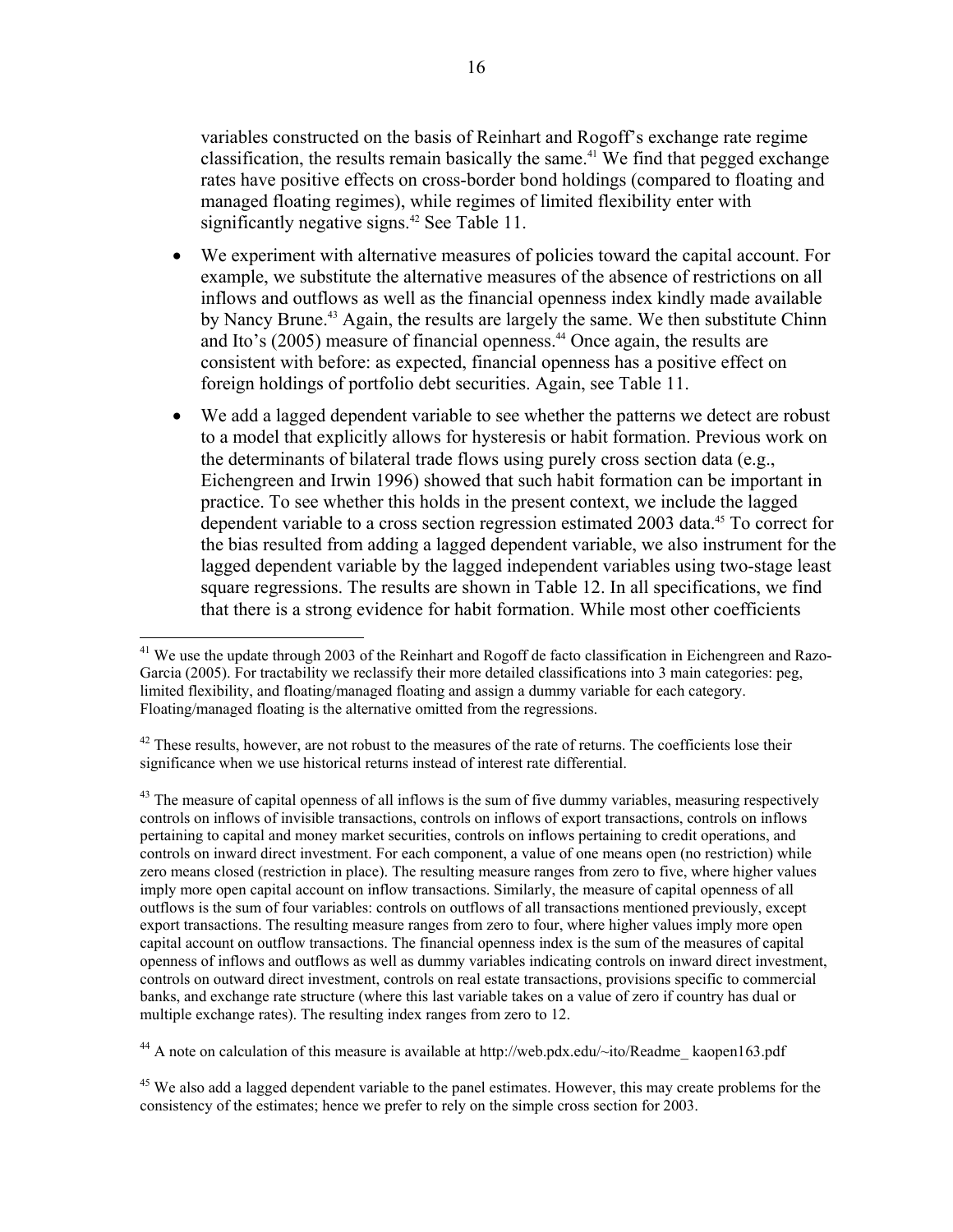remain unchanged, the Asia dummy becomes insignificant when we control for bond holdings in the previous year. This suggests that whatever is distinctive about crossborder bond holdings within Asia is persistent over time.

- Although central bank reserves are excluded from the CPIS data, it still could be, as noted above, that large reserves are signal that exchange rates will be relatively stable, capital markets will remain open, and liquidity will be ensured through backstopping operations. Countries with ample reserves will be more sanguine, intuition suggests, about policies of benign neglect toward outward investment. In the inward investment side, some authors (e.g., Dooley and Garber 2005) have argued that reserves should be thought of as collateral, that high reserve levels make it easier for emerging markets to access foreign financial markets. We therefore add reserves scaled by GDP in the sending and receiving countries to our baseline specification. As shown in the first column of Table 13, the coefficient on the reserves of the sending country is positive and significant; as expected, countries with ample reserves can invest abroad with fewer worries. However, reserves in the receiving country enter negatively, which is inconsistent with the collateral hypothesis.
- We explored further possible interpretations of the coefficient on distance. In Table 13, we also added to the basic framework measures of incoming and outgoing telephone traffic and the cost of telephone calls on the grounds that these tell us something about the information flows that are important in portfolio investment decisions, and that this may be what the distance variable is picking up. These additional variables also enter with the expected signs (positive and negative, respectively) and are strongly significant. But the distance variable is still negative and significant as well. This suggests that distance is picking up something besides information communicated through these channels (e.g., time zone difference described above).
- One possibility is that distance is simply a stand-in for the additional difficulty of investing across time zones. Insofar as claims on countries are traded primarily in their own time zones, portfolio managers and others may find it inconvenient to get up in the middle of the night to check market conditions and transact. Those impressed by the ease of obtaining information on far distant markets in the internet age may be inclined toward this alternative interpretation. We therefore experimented with a measure of the number of time zones separating the source and destination markets (see Table 13). When this is substituted for distance in our basic specifications, it is again negative and significant (not surprisingly, insofar as distance and time zone differences are positively correlated). But when we include both distance and time zone differences, the former is still significantly negative, as before, while the latter is not positive and significant. It would appear, in other words that distance is not simply a proxy for time zone differences. The positive coefficient on the latter appears to be capturing a tendency for investors to prefer transactions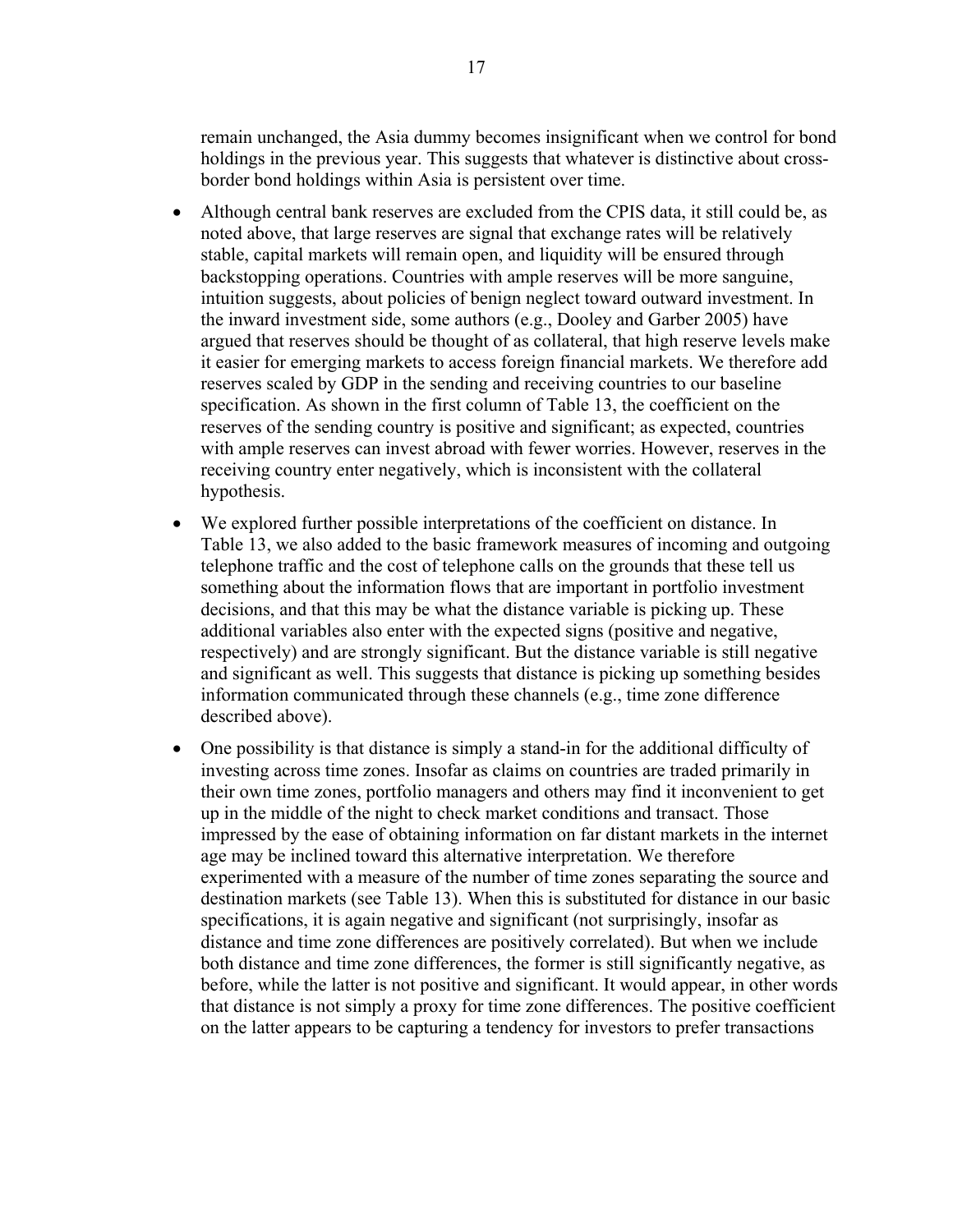with countries to their east and west rather than to their north or south, although why this should be the case remains an open question.<sup>46</sup>

#### **VI. CONNECTIONS WITH OTHER ASPECTS OF FINANCIAL DEVELOPMENT**

 In this section we consider further variables and specifications designed to shed light on the impact of other aspects of financial development on bond market integration.

 We first ask whether stock and bond markets are substitutes or complements. We start by adding the value of listed companies in the source and destination countries as way of capturing the depth of their financial markets. Both variables enter positively (Table 14), but it is the size of stock markets in the source (investing) country that seems to matter. This may indicate that these countries have an active institutional investor community inclined to take positions in the securities issued by foreign countries. We attempt to provide more direct evidence on this below.

We also ask, again following up on our previous work, whether having a large and well-developing banking system encourages or discourages efforts to place bonds with foreign investors. For both the source and destination countries, domestic credit provided by the banking sector as a share of GDP is positive, suggesting that a large and active banking system encourages foreign participation in domestic bond markets. This is the same thing found in our previous study on the size of domestic bond markets. There we suggested a number of reasons why this might be so. Banks are producers of information about conditions in financial markets and about the characteristics of financial instruments that may be particularly valuable to foreign investors. They provide underwriting services for domestic issuers, advising the issuer on the terms and timing of the offer. They provide bridge finance in the period when the marketing of bonds is still underway. They provide distribution channels for government bonds and form an important part of the primary dealer network. Their institutional support may also be conducive to secondary-market liquidity. Finally and most directly, banks owing to their relatively large size can be major issuers of bonds themselves.

Conversely, there is the fear that an inefficient banking system may hinder bond market development and participation and that an imperfectly competitive system, in which banks have significant market power, may allow them to use their incumbency advantage to hinder the advance of securitization and disintermediation.<sup>47</sup> We therefore constructed measures of the concentration of the banking system in both the source and destination countries (as a Herfindahl-Hirschman index of commercial bank assets, using data from Bankscope—thus, a higher value indicates greater concentration). Here measures for both the source and destination countries enter negatively as expected, although the signs and levels

<sup>&</sup>lt;sup>46</sup> In particular, this result is not being driven by the inclusion of the major financial centers (the United States, the United Kingdom and Japan in the sample). The results are largely the same when we exclude the United States and Japan from the sample (see Table 13).

 $47$  They may do so by limiting access to the payment system and by supporting the maintenance of regulations that increase the cost of underwriting and issuance (Schinasi and Smith 1998, Rajan and Zingales 2003, Eichengreen and Luengnaruemitchai 2004).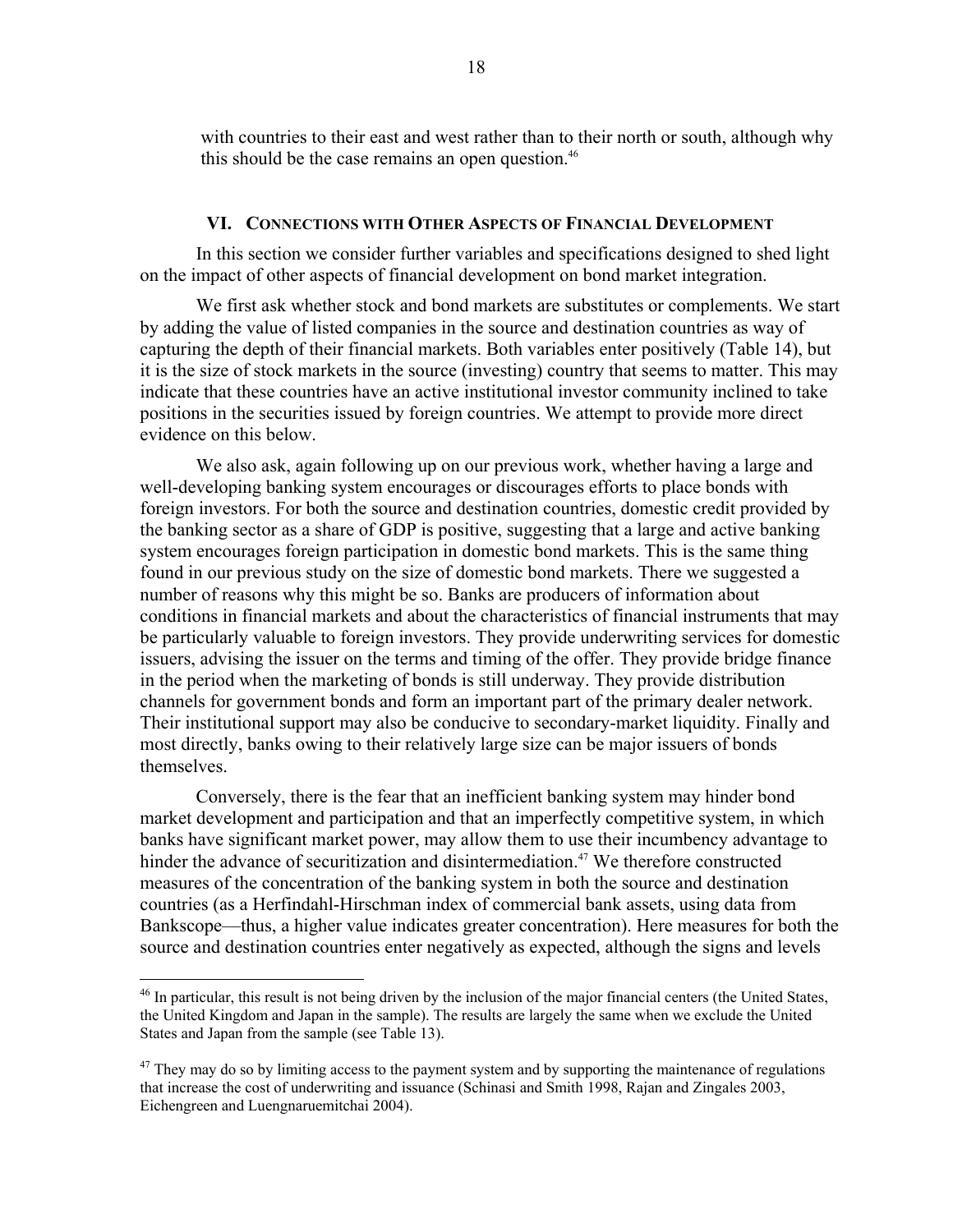of statistical significance are sensitive to what control variables are included. We similarly added the share of bank assets accounted for by public-sector banks as an additional measure of banking sector efficiency.48 Again, this enters in the expected fashion (negatively). It suggests interpreting this set of results in terms of the negative impact of a relatively inefficient banking system of various aspects of bond market development, more than in terms of strategic behavior by banks with market power.

While our other results remain unchanged, the negative coefficient on cross-holdings within Latin America now goes to zero even without the addition of measures of the quality of institutions.49 Borensztein, Eichengreen and Panizza (2006b) show that Latin America looks better in terms of other dimensions of bond market development when one controls for the underdevelopment of the region's financial system generally.<sup>50</sup> We find the same thing here. Note that institutional (and other) factors stunting the development of the banking system do not appear to be what is holding back bond market integration in Asia (the coefficients on the dummy variable for intra-Asian cross holdings is little different than before).

#### **VII. THE COMPOSITION OF THE INVESTOR BASE**

Another approach to analyzing the importance of institutional factors is to make use of the fact that the CPIS reports data by type of institutional investor (banks, insurance companies and mutual funds). East Asia and other regions are making considerable efforts to cultivate the participation of institutional investors in their bond markets. We can use the CPIS data to analyze the importance of these agents for cross-border investment both within the region and globally.

In Table 15 we run three parallel regressions for the three categories of holders banks, insurance companies and mutual funds—estimating them by seemingly unrelated regression to capitalize on the correlation of disturbance terms across types of holders for given country pairs. These results should be interpreted cautiously, since the sample size is now considerably smaller than before. (There turn out to be a non-negligible number of empty cells when we disaggregate by type of investor.)

For what they are worth, the results show that the basic gravity variables are well behaved (virtually without exception the signs remain the same as before). When we turn to the dummy variables for intra-regional cross holdings, the comparison of Asia and Europe is particularly interesting. For banks, insurance companies and mutual funds alike, we get large positive coefficients for intra-regional positions in bond markets in Europe. In Asia,

 $48$  We compute country-level public bank assets by summing assets of commercial banks with share of public ownership more than 50 percent, using the data from Micco, Panizza and Yañez (2004)

<sup>&</sup>lt;sup>49</sup> Sometimes we even get a significantly positive, albeit small, coefficient.

 $50$  Another way of putting the point is that the region's bond markets are underdeveloped for the same reasons that the rest of the region's financial system is underdeveloped (those reasons having to do with the institutional variables that also caused the coefficients for intra-Latin American cross holdings to go to zero in Section 4 above).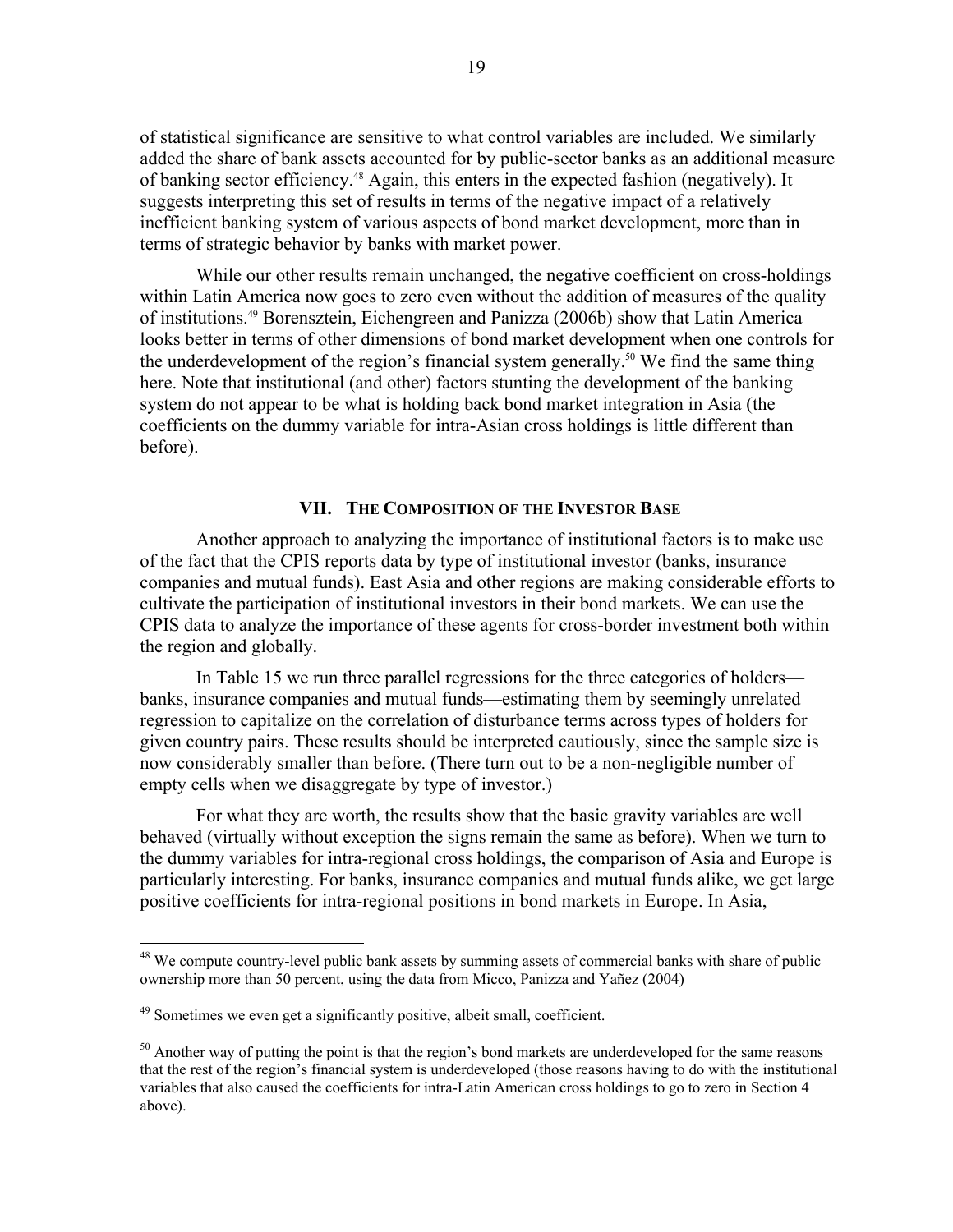however, we get a positive coefficient for insurance companies but a strongly negative coefficient for mutual funds. This points to the development and behavior of the mutual fund industry as a potential constraint on bond market development in the region. We want to be careful here and to reiterate the provisional nature of these findings, since we have information on the foreign asset positions of mutual funds for only a limited number of Asian countries. Still, the results appear to make sense; in a number of Asian countries assets under management by insurance companies remain significant larger than those under management by mutual funds. Total assets under management by mutual funds are of roughly the same size relative to GDP in East Asia and Latin America (IMF 2005). Despite the fact that Latin American financial markets are relatively underdeveloped along a number of other dimensions, regulators there have taken aggressive steps to encourage the participation of institutional investors, mutual funds and pension funds in particular.<sup>51</sup> But, in both regions, cross-border investment by mutual funds continues to be hindered by a dearth of appropriate assets.<sup>52</sup> Note that the Asian Bond Fund, by creating a set of passively managed index funds of regional bonds, is designed to address precisely this problem.<sup>53</sup>

#### **VIII. CONCLUSIONS AND POLICY IMPLICATIONS**

 The development of bond markets can be gauged in a number of ways. In this paper we have concentrated on the international dimension. We used data on the extent to which residents of one country hold the bonds of issuers resident in another as a measure of financial integration or interrelatedness, asking how Asia compares with Europe and Latin America and with the base case in which the purchaser and issuer of the bonds reside in different regions. It is no surprise that Europe is ahead of other regions in terms of financial integration so measured. More interesting is that Asia already seems to have made some progress on this front compared to Latin America and the world as a whole. The contrast with Latin America is largely explained by stronger creditor and investor rights, more expeditious and less costly contract enforcement, and greater transparency that lead to larger and better developed financial systems in Asia, something that is conducive to foreign participation in local markets and to intraregional cross holdings of Asian bonds generally. Further results based on a limited sample suggest that one factor holding back investment in foreign bonds in East Asia may be limited geographical diversification by mutual funds, in turn reflecting a dearth of appropriate assets. Asian Bond Fund 2, by creating a passively managed portfolio of local currency bonds potentially attractive to mutual fund managers and investors, may help to relax this constraint.

<sup>&</sup>lt;sup>51</sup> Again, see Borensztein, Eichengreen, and Panizza (2006b).

 $52$  A problem that is compounded by the existence of restrictive covenants that limit the classes of assets in which funds can invest.

 $53$  As noted above, Asian Bond Fund 2 has two components: a \$1 billion central bank reserve pool to be overseen by professional managers for local bond allocation, and a \$1 billion index unit designed to list on eight stock exchanges beginning with Hong Kong SAR. The regional index is designed to provide a benchmark structure for tracking pan-Asian performance as well as facilitating one-stop entry for retail and institutional buyers in particular.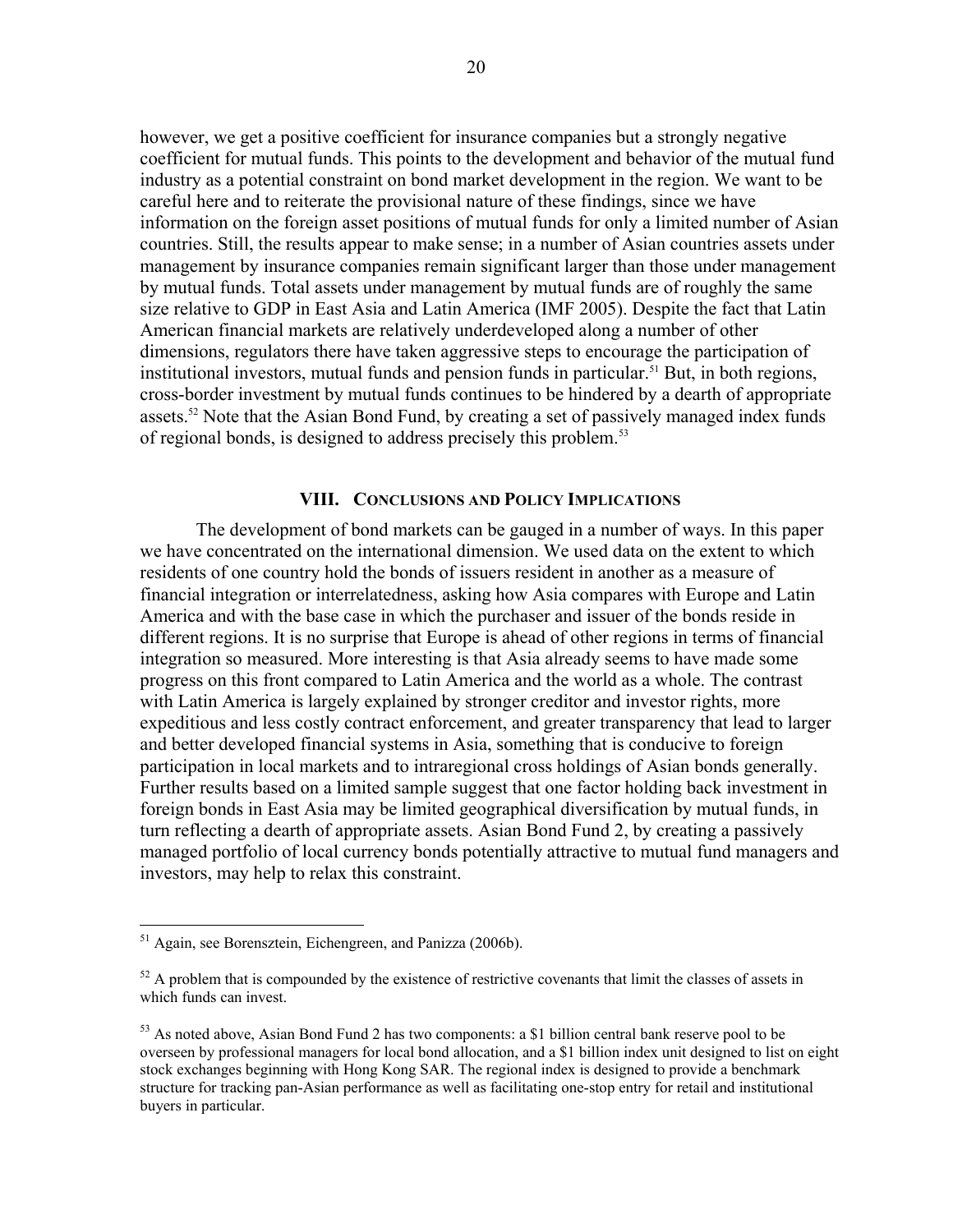We also find evidence that cross-holdings are heavily driven by financial conditions in the investing country, which suggests that bond market conditions could adjust abruptly for reasons having nothing to do with policies in the borrowing economy. Our results also indicate that bondholders are attracted to the securities of countries whose returns correlate with their own, suggesting return chasing rather than diversification behavior. These are reasons for skepticism that the development of bond markets is a panacea for stabilizing capital flows.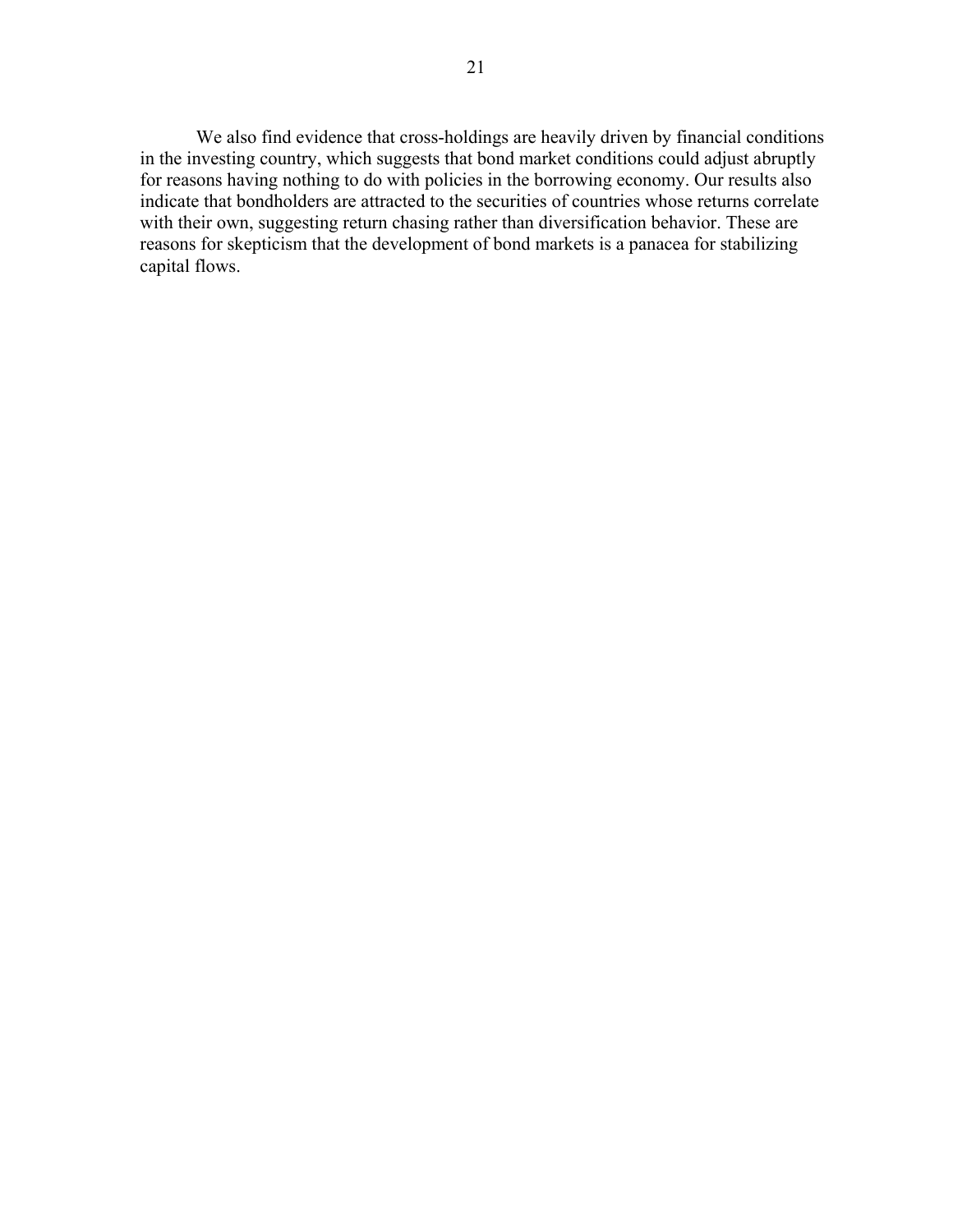#### **References**

- Aviat, Antonin, and Nicolas Coeurdacier, 2005, "The Geography of Trade in Goods and Asset Holdings," DELTA Working Paper No. 2004–10 (Paris: Départment et Laboratoire D'Économie Théorique et Appliquee). Also forthcoming in *Journal of International Economics*.
- Borensztein, Eduardo, Barry Eichengreen, and Ugo Panizza, 2006a, "Debt Instruments and Policies for the New Millennium: New Markets and New Opportunities" (unpublished; Washington: Inter-American Development Bank).
- \_\_\_\_\_\_, 2006b, "Building Bond Markets in Latin America," (unpublished, Washington: Inter-American Development Bank).
- Buchanan, Michael, 2005, "Emerging Markets and the Global Economy Hysteresis not Hysteria," *Global Economics Weekly,* (New York: Goldman Sachs); November 30.
- Buch, Claudia, 2000a, "Are Banks Different? Evidence from International Data," Kiel Working Paper No. 1012 (Kiel: Kiel Institute of World Economics).
- \_\_\_\_\_\_, 2000b, "Information or Regulation: What is Driving the International Activities of Commercial Banks?" Working Paper No. 1011 (Kiel: Kiel Institute of World Economics).
- Calvo, Guillermo, 1999, "Contagion in Emerging Markets: When Wall Street is a Carrier" (unpublished; College Park: University of Maryland).
- \_\_\_\_\_\_, Leonardo Liederman, and Carmen Reinhart, 1994, "Capital Inflows and Real Exchange Rate Appreciation in Latin America," *Staff Papers,* International Monetary Fund, Vol. 40, pp. 108-51.
- Chinn, Menzie, and Hiro Ito, 2005, "What Matters for Financial Development? Capital Controls, Institutions, and Interactions," NBER Working Paper No. 11370 (Cambridge, Machachusetts: National Bureau of Economic Research). Also forthcoming in *Journal of Development Economics*.
- Coeurdacier, Nicolas, and Stephane Guibaud, 2005, "International Equity Holdings and Stock Return Correlations: Does Diversification Matter at All for Portfolio Choice?" PSE Working Paper No. 2005–23 (Paris: Paris–Jourdan Sciences Economiques).
- De la Torre, Augusto, and Sergio Schmukler, 2004, *Whither Latin American Capital Markets?* (Washington: World Bank).
- Djankov, Simeon, Carlee McLiesh, and Andrei Shleifer, 2005, "Private Credit in 129 Countries," NBER Working Paper No. 11078 (Cambridge, Massachusetts: National Bureau of Economic Research).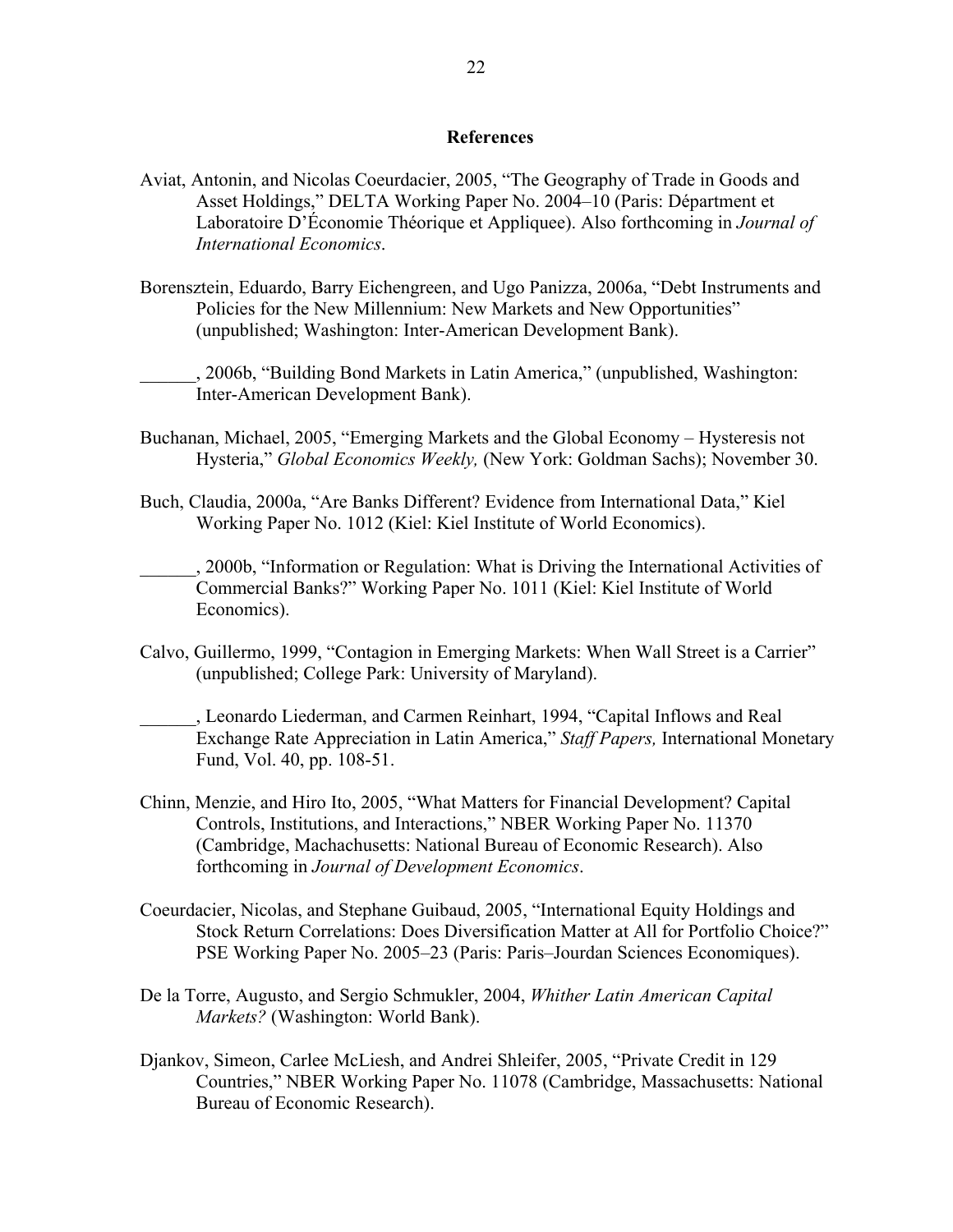- Dooley, Michael, and Peter Garber, 2005, "Is it 1958 or 1968? Three Notes on the Longevity of the Revived Bretton Woods System" *Brookings Papers on Economic Activity,*  Vol. 1, pp. 147–87.
- Eichengreen, Barry, 2005, "Comment: Is it 1958 or 1968? Three Notes on the Longevity of the Revived Bretton Woods System" *Brookings Papers on Economic Activity,*  Vol. 1, pp. 188–93.

\_\_\_\_\_\_, Eduardo Borensztein, and Ugo Panizza, 2006, "A Tale of Two Markets: Bond Market Development in Latin America and East Asia" (unpublished; Washington: Inter-American Development Bank).

- \_\_\_\_\_\_, and Douglas A. Irwin, 1996, "The Role of History in Bilateral Trade Flows," NBER Working Paper No. 5565 (Cambridge, Massachusetts: National Bureau of Economic Research).
- \_\_\_\_\_\_, and Pipat Luengnaruemitchai, 2004, "Why Doesn't Asia Have Bigger Bond Markets?" NBER Working Paper No. 10576 (Cambridge, Massachusetts: National Bureau of Economic Research).
- \_\_\_\_\_\_, and Yung Chul Park, 2003, "Why Has There Been Less Financial Integration in East Asia than in Europe?" in *A New Financial Market Structure for East Asia,* ed. by Yung Chul Park, Takatoshi Ito and Yunjong Wang (Cheltenham: Edward Elgar), pp. 84–103.

\_\_\_\_\_\_, and Raul Razo-Garcia, 2005, "The International Monetary System in the Last and Next 20 Years" (unpublished; Berkeley: University of California).

- Faruqee, Hamid, Shujing Li, and Isabel K. Yan, 2004, "The Determinants of International Portfolio Holdings and Home Bias," IMF Working Paper 04/34 (Washington: International Monetary Fund).
- Ferrucci, Gianluigi, 2004, "Understanding Capital Flows to Emerging Market Economies," *Financial Stability Review* (June), pp. 89–97.
- Ghosh, Swati, and Holger Wolf, 2000, "Is There a Curse of Location? Spatial Determinants of Capital Flows to Emerging Markets," in *Capital Flows and the Emerging Economies* ed. by Sebastian Edwards (Chicago: University of Chicago Press), pp. 137–158.
- Goldstein, Morris, and Philip Turner, 2004, *Controlling Currency Mismatches in Emerging Market Economies: An Alternative to the Original Sin Hypothesis* (Washington: Institute for International Economics).
- Inter-American Development Bank, 2005, *Unlocking Credit: The Quest for Deep and Stable Bank Lending* (Washington: Inter-American Development Bank).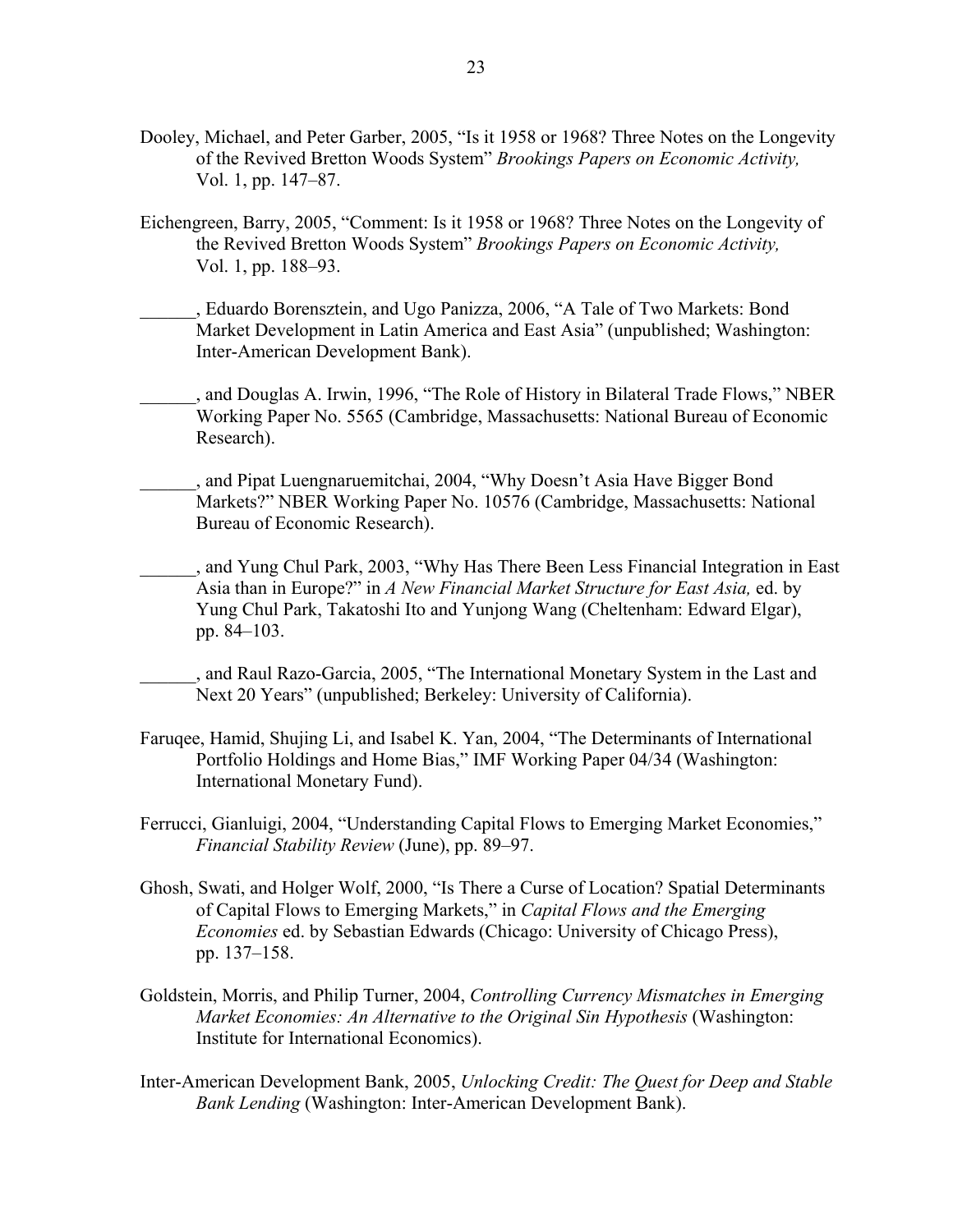- International Monetary Fund, 2005, "Development of Corporate Bond Markets in Emerging Market Economies," *Global Financial Stability Report* (Washington: International Monetary Fund), pp. 103–41.
- Izquierdo, Alejandro, Jacques Morriset, and Marcelo Olarreaga, 2003, "Information Diffusion in International Markets," Working Paper No. 488 (Washington: Inter-American Development Bank).
- Jeanneau, Serge, and Marian Micu, 2002, "Determinants of International Bank Lending to Emerging Market Countries," BIS Working Paper No. 112 (Basel: Bank for International Settlements).
- Kawai, Masahiro and Li-Gang Liu, 2001, "Determinants of International Commercial Bank Loans to Developing Countries" (unpublished; Tokyo: University of Tokyo).
- Kim, Soyoung, Jong-Wha Lee and Kwanho Shin, 2005, "Regional and Global Financial Integration in East Asia" (unpublished; Seoul: Korea University).
- La Porta, Rafael, Florencio Lopez-de-Silanes, Andre Shleifer, and Robert Vishny, 1999, "Investor Protection: Origins, Consequences and Reform" NBER Working Paper No.7429 (Cambridge, Massachusetts: National Bureau of Economic Research).
- Lane, Philip R., and Gian Maria Milesi-Ferretti, 2004, "International Investment Patterns" Discussion Paper No. 4499 (London: Center for Economic Policy Research).
- Liu, Li-Gang, 2005, "Impact of Financial Services Trade Liberalization on Capital Flows: The Case of China's Banking Sector" (unpublished; Hong Kong SAR Monetary Authority).
- Papaioannou, Elias, 2005, "What Drives International Bank Flows? Politics, Institutions and Other Determinants" Working Paper No. 437 (Frankfurt: European Central Bank).
- Martin, Philippe and Hélène Rey, 2004, "Financial Super-Markets: Size Mattes for Asset Trade" *Journal of International Economics,* Vol. 64, pp. 335–61.
- McCauley, Robert, and Guorong Jiang, 2004, "Diversifying with Asian Local Currency Bonds" *BIS Quarterly Review* (September), pp. 51–66.
- Micco, Alejandro, Ugo Panizza, and Mónica Yañez, 2004, "Bank Ownership and Performance" IADB Working Paper No. 518 (Washington: Inter-American Development Bank).
- Portes, Richard, and Hélène Rey, 2005, "The Determinants of Cross-Border Equity Flows," *Journal of International Economics,* Vol. 65, pp. 269–95.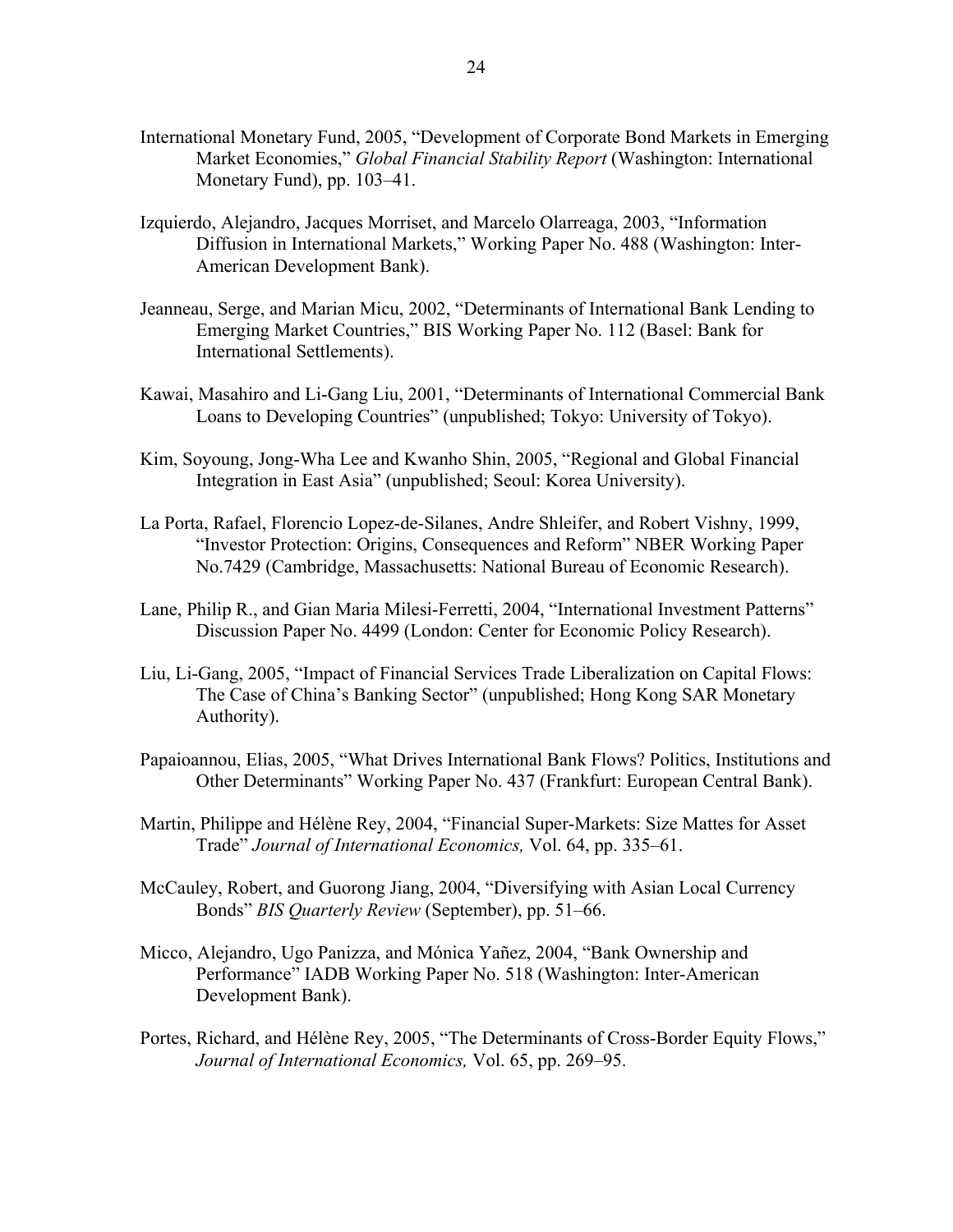- Rajan, Raghuram, and Luigi Zingales, 2003, "Banks and Markets: The Changing Character of European Finance" NBER Working Paper No. 9595 (Cambridge, Massachusetts: National Bureau of Economic Research).
- Reinhart, Carmen M., and Kenneth S. Rogoff, 2002, "The Modern History of Exchange Rate Arrangements: A Reinterpretation" NBER Working Paper No. 8963 (Cambridge, Massachusetts: National Bureau of Economic Research).
- Rose, Andrew, and Mark Spiegel, 2004, "A Gravity Model of Sovereign Lending: Trade, Default and Credit" *Staff Papers,* International Monetary Fund, Vol. 51 (special issue), pp. 50–63.
- Schinasi, Gary, and Todd Smith, 1998, "Fixed Income Markets in the United States, Europe and Japan: Some Lessons for Emerging Markets" IMF Working Paper No. 98–173 (Washington: International Monetary Fund).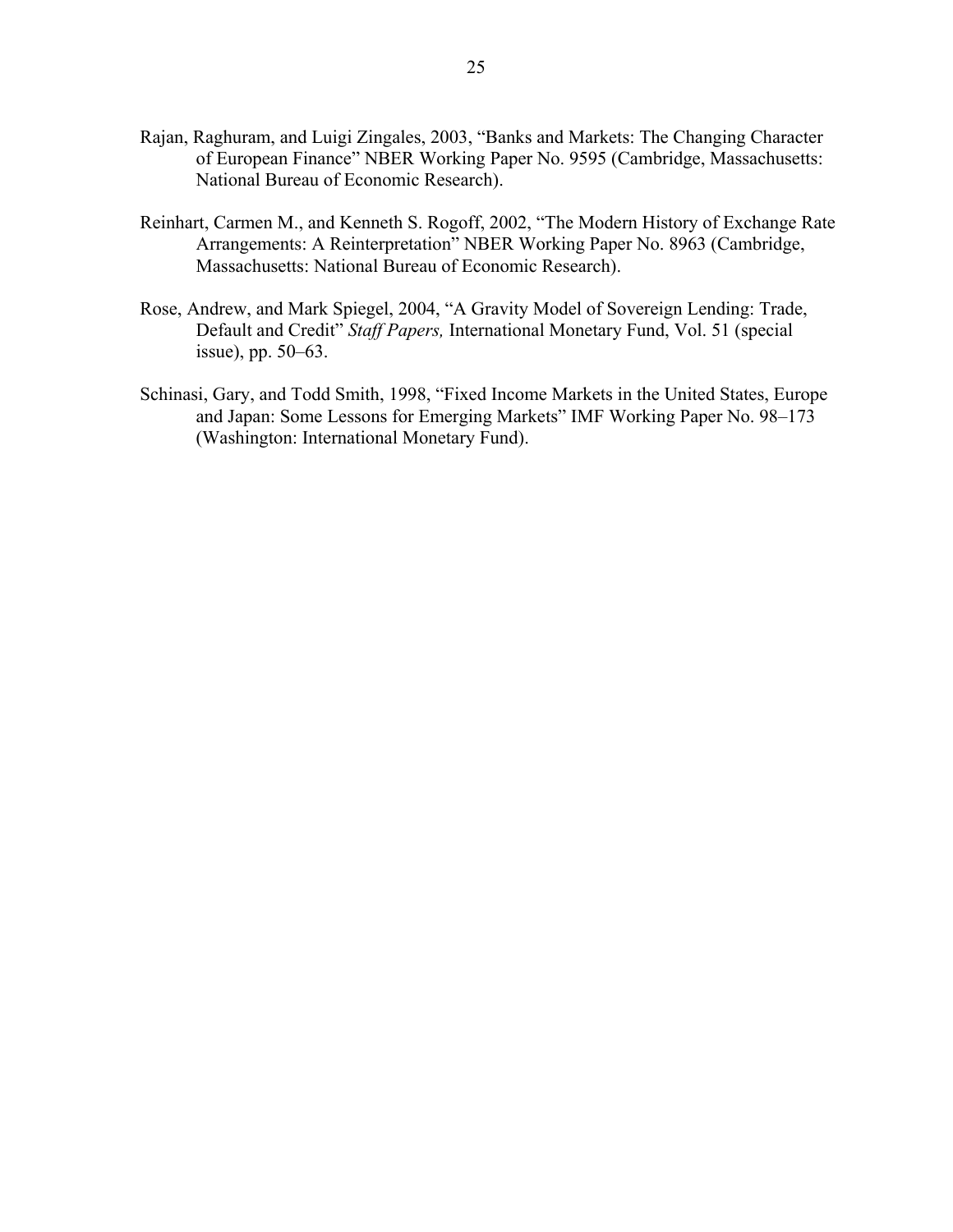| <b>Investments</b><br>$From \T0$     | <b>United</b><br>States &<br>Canada | Asia    | <b>EU15</b> | <b>Eastern</b><br>Europe | Latin<br>America | <b>Others</b> | <b>Total</b> |
|--------------------------------------|-------------------------------------|---------|-------------|--------------------------|------------------|---------------|--------------|
| <b>United States &amp;</b><br>Canada | 12,299                              | 51,524  | 326,252     | 6,313                    | 65,230           | 250,916       | 712,535      |
| Asia                                 | 444,215                             | 41,920  | 527,525     | 3,124                    | 10,771           | 254,125       | 1,281,679    |
| $EU-15$                              | 624,247                             | 86,538  | 2,914,030   | 46,689                   | 51,621           | 404,261       | 4,127,386    |
| <b>Eastern Europe</b>                | 2,140                               | 9       | 6,669       | 1,033                    | 46               | 1,028         | 10,926       |
| <b>Latin America</b>                 | 15,193                              | 78      | 2,225       | 22                       | 6,999            | 1,161         | 25,678       |
| <b>Others</b>                        | 260,587                             | 19,503  | 324,228     | 3,090                    | 14,189           | 76,259        | 697,856      |
| <b>Total</b>                         | 1,358,682                           | 199,573 | 4,100,929   | 60,271                   | 148,856          | 987,749       | 6,856,060    |

| Table 1. Average Cross-Border Portfolio Holdings of Long-Term Debt, 2001–03 |
|-----------------------------------------------------------------------------|
| (In millions of U.S. dollars)                                               |

 *Sources:* IMF; Authors' calculation.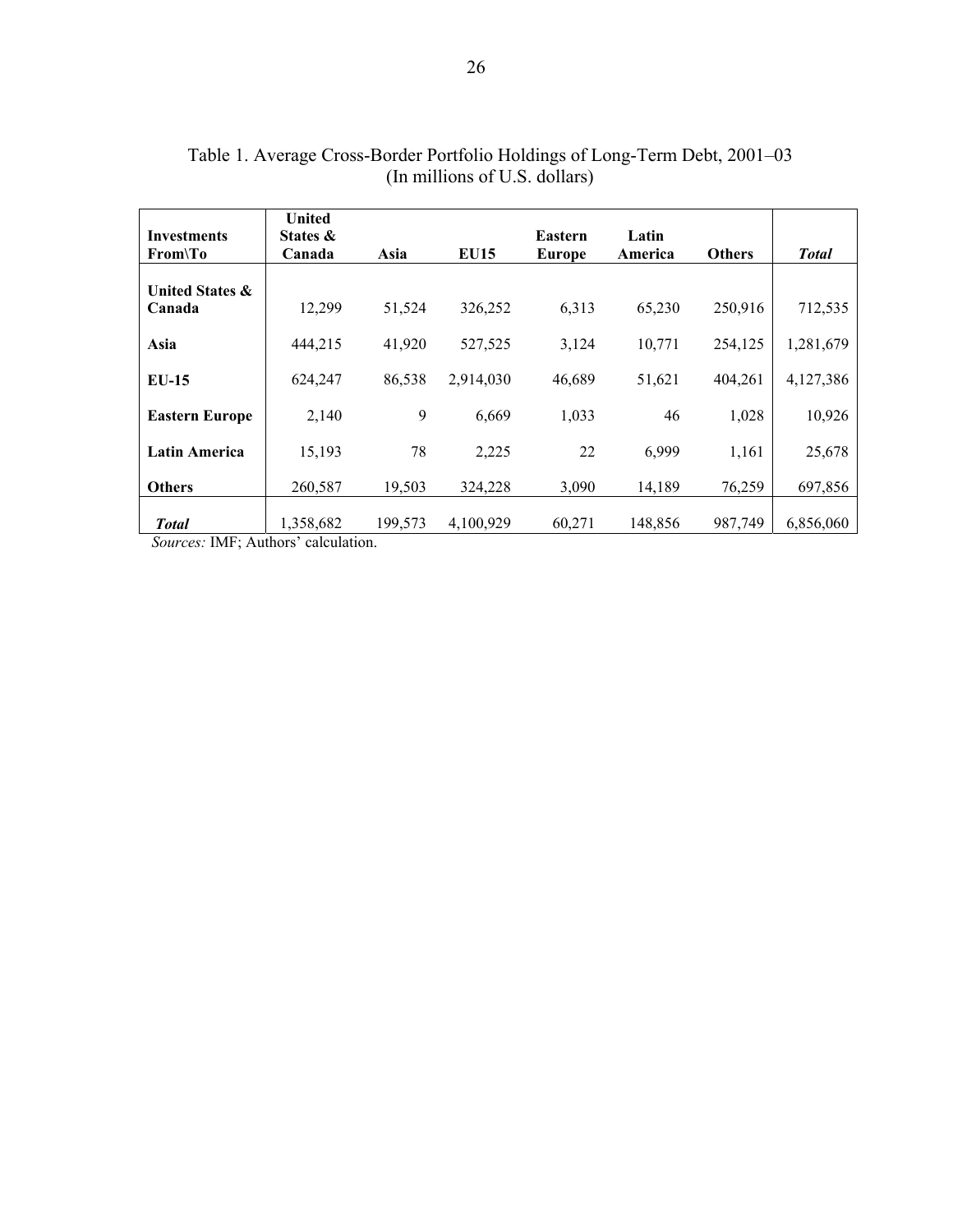| <b>Investment</b><br>$From \T0$      | <b>United</b><br>States &<br>Canada | Asia | <b>EU15</b> | Eastern<br>Europe | Latin<br>America | <b>Others</b> |
|--------------------------------------|-------------------------------------|------|-------------|-------------------|------------------|---------------|
| <b>United States &amp;</b><br>Canada | 0.06                                | 0.64 | 2.60        | 2.05              | 7.97             | 9.65          |
| Asia                                 | 2.34                                | 0.52 | 4.20        | 1.02              | 1.32             | 9.77          |
| $EU-15$                              | 3.29                                | 1.07 | 23.18       | 15.20             | 6.31             | 15.54         |
| <b>Eastern Europe</b>                | 0.01                                | 0.00 | 0.05        | 0.34              | 0.01             | 0.04          |
| <b>Latin America</b>                 | 0.08                                | 0.00 | 0.02        | 0.01              | 0.86             | 0.04          |
| <b>Others</b>                        | 1.38                                | 0.24 | 2.58        | 1.01              | 1.73             | 2.93          |
| <b>Total</b>                         | 7.17                                | 2.48 | 32.62       | 19.62             | 18.20            | 37.98         |

Table 2. Average Cross-Border Portfolio Holdings of Long-Term Debt as Percentages of Destination Countries' Total Outstanding Debt Securities, 2001–03 (In percent)

*Sources:* IMF; BIS; Authors' calculation.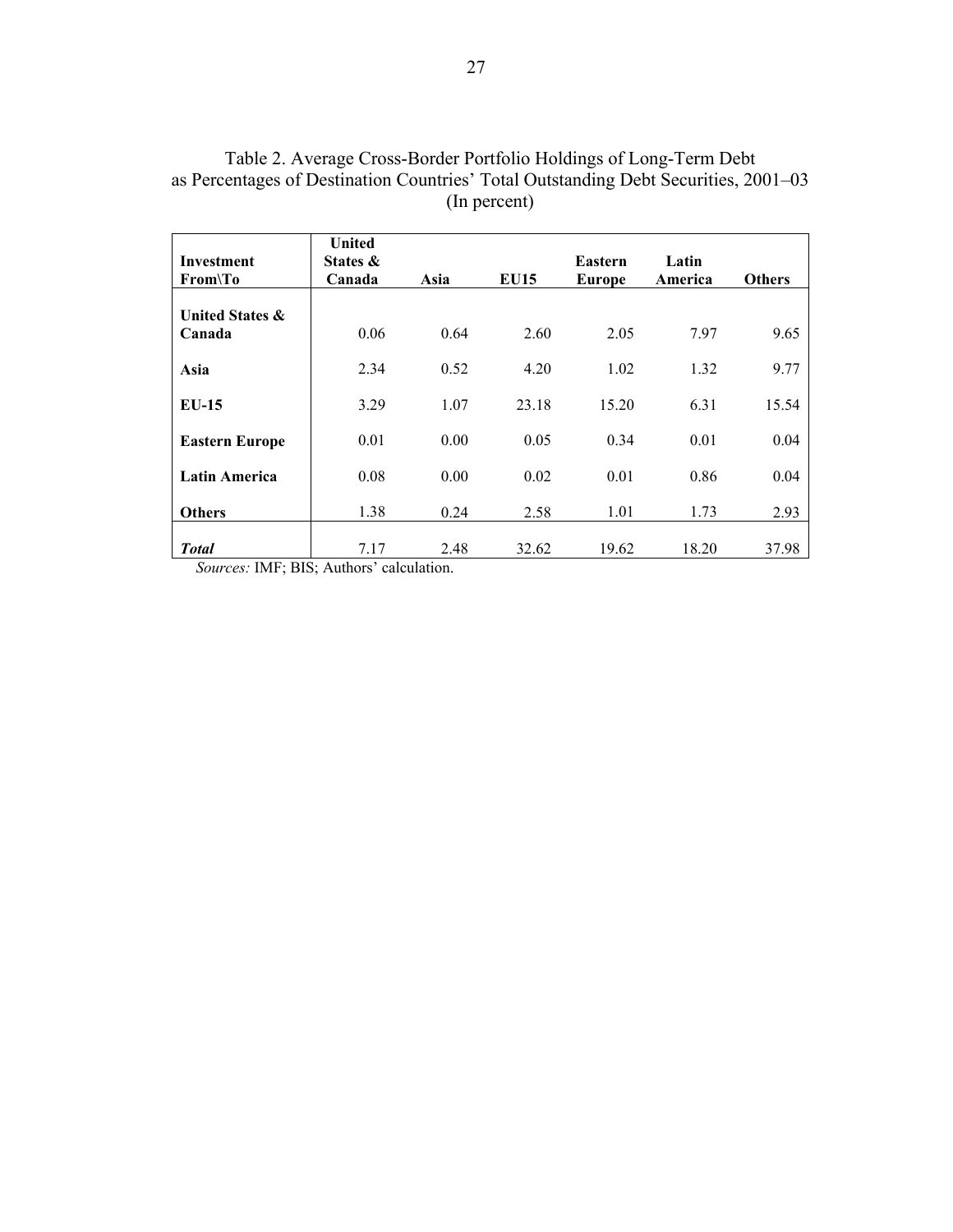|                   |                        |                              |          | Investment to |                   |                  |           |                    |
|-------------------|------------------------|------------------------------|----------|---------------|-------------------|------------------|-----------|--------------------|
|                   | Investment from        | United<br>States &<br>Canada | Asia     | <b>EU15</b>   | Eastern<br>Europe | Latin<br>America | Others    | Total              |
|                   | <b>Banks</b>           | 129,438.7                    | 5,689.3  | 122,740.3     | 174.7             | 632.3            | 88,296.3  | 346,971.7          |
| Asia              | Insurance<br>Companies | 79,301.7                     | 1,228.7  | 62,933.7      | 12.3              | 629.3            | 35,074.7  | 179,180.3          |
|                   | Mutual Funds           | 20,187.7                     | 297.7    | 20,691.7      | 178.3             | 1,110.0          | 6,402.7   | 48,868.0           |
|                   | Nonfinancial<br>Corp.  | 29,971.7                     | 2,384.0  | 72,740.3      | 1,259.3           | 4,122.0          | 34,666.3  | 145, 143. 7        |
|                   | <b>Banks</b>           | 160,959.0                    | 51,952.7 | 792,584.7     | 19,756.3          | 17,033.7         | 168,458.7 | 1,210,745.0        |
| $EU-15$           | Insurance<br>Companies | 105,456.3                    | 6,570.7  | 373,012.0     | 1,476.7           | 902.3            | 43,001.3  | 530,419.3          |
|                   | <b>Mutual Funds</b>    | 40,387.3                     | 4,105.7  | 211,480.0     | 1,538.0           | 4,121.7          | 21,861.0  | 283,493.7          |
|                   | Nonfinancial<br>Corp.  | 29,592.0                     | 981.3    | 103,420.7     | 2,243.3           | 13,031.0         | 31,213.7  | 180,482.0          |
|                   | <b>Banks</b>           | 293.3                        | 5.7      | 750.3         | 50.7              | 25.7             | 58.3      | 1,184.0            |
| Eastern<br>Europe | Insurance<br>Companies | 0.7                          |          | 4.7           |                   |                  | 2.7       | $\boldsymbol{8.0}$ |
|                   | <b>Mutual Funds</b>    | 3.3                          |          | 5.7           | 1.3               |                  | 1.7       | 12.0               |
|                   | Nonfinancial<br>Corp.  | 64.3                         | 1.3      | 86.0          |                   | 15.3             | 18.7      | 185.7              |
|                   | <b>Banks</b>           | 4,596.3                      | 53.0     | 996.7         | 5.0               | 4,659.0          | 812.3     | 11,122.3           |
| Latin<br>America  | Insurance<br>Companies | 689.7                        | 18.3     | 277.7         | 8.7               | 131.0            | 51.7      | 1,177.0            |
|                   | Mutual Funds           | 131.3                        | 0.7      | 17.7          | 3.0               | 218.0            | 8.0       | 378.7              |
|                   | Nonfinancial<br>Corp.  | 3,568.7                      | 0.3      | 114.0         |                   | 739.3            | 67.0      | 4,489.3            |
|                   | <b>Banks</b>           | 19,519.0                     | 851.0    | 29,469.7      | 592.0             | 550.0            | 6,583.0   | 57,564.7           |
| Others            | Insurance<br>Companies | 37,889.7                     | 679.0    | 22,482.7      | 33.7              | 196.3            | 2,512.0   | 63,793.3           |
|                   | <b>Mutual Funds</b>    | 15,836.7                     | 1,439.0  | 13,357.3      | 142.3             | 886.0            | 3,216.0   | 34,877.3           |
|                   | Nonfinancial<br>Corp.  | 820.0                        | 11.3     | 1,634.3       | 15.0              | 24.0             | 230.3     | 2,735.0            |

### Table 3. Average Cross-Border Portfolio Holdings of Long-Term Debt, by Sector of Holders, 2001–03 (In millions of U.S. dollars)

 *Source*: IMF; Authors' calculation.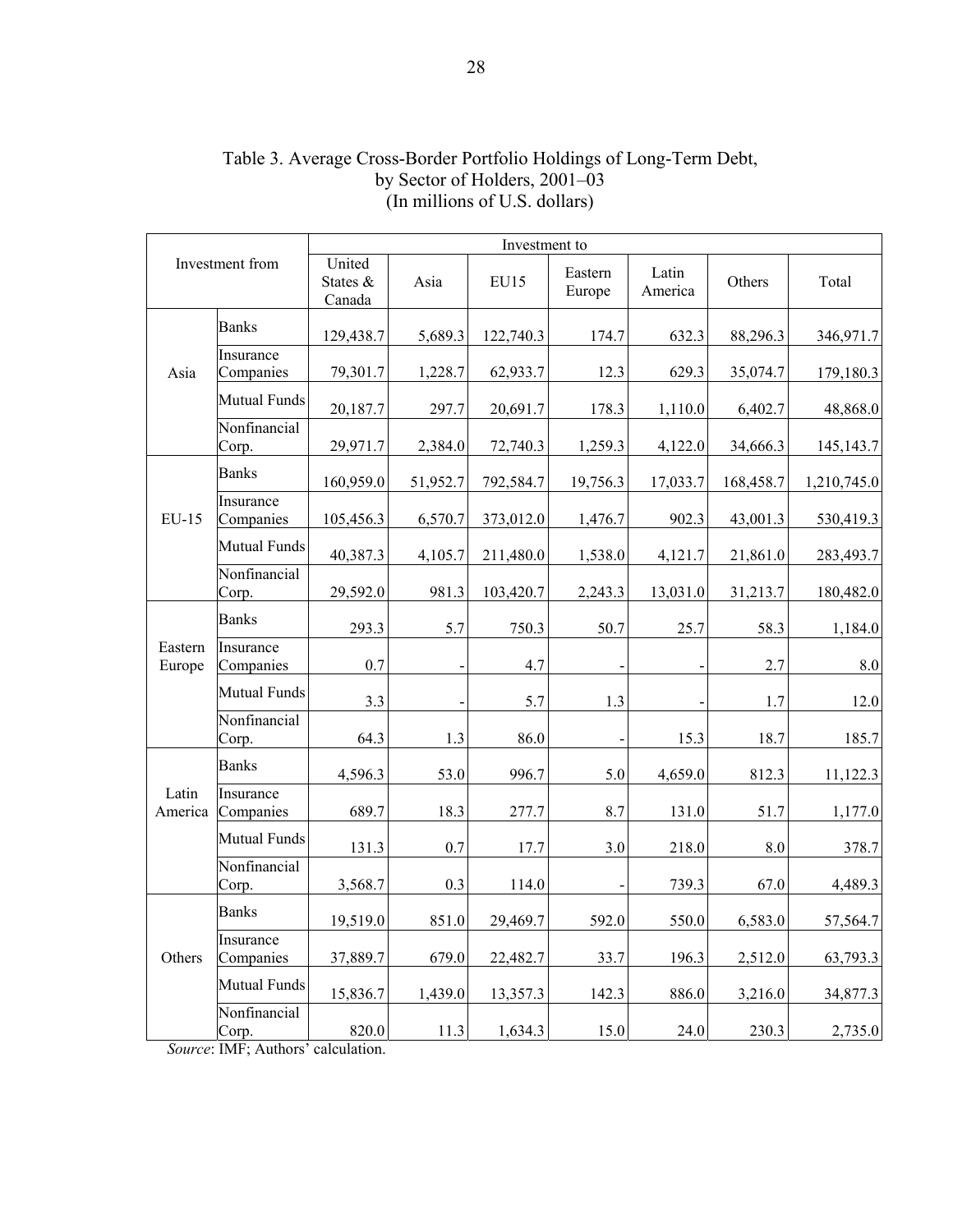|                                           | (1)          | (2)          | (3)          | (4)          | (5)          |
|-------------------------------------------|--------------|--------------|--------------|--------------|--------------|
|                                           |              |              |              |              |              |
| log of GDP-source country                 | 0.405        | 0.419        |              |              | 0.307        |
|                                           | $(38.71)$ ** | $(36.48)$ ** |              |              | $(27.43)$ ** |
| log of GDP-destination country            | 0.636        | 0.654        |              |              | 0.524        |
|                                           | $(85.38)$ ** | $(80.27)$ ** |              |              | $(58.72)$ ** |
| log of GDP, PPP-source country            |              |              | 0.384        |              |              |
|                                           |              |              | $(28.15)$ ** |              |              |
| log of GDP, PPP-destination country       |              |              | 0.666        |              |              |
|                                           |              |              | $(67.91)$ ** |              |              |
| log of GDP per capita-source country      |              |              |              | 0.900        | 0.764        |
|                                           |              |              |              | $(34.36)$ ** | $(32.18)$ ** |
| log of GDP per capita-destination country |              |              |              | 0.902        | 0.445        |
|                                           |              |              |              | $(60.27)$ ** | $(29.22)$ ** |
| log of Distance                           | $-0.579$     | $-0.545$     | $-0.470$     | $-0.244$     | $-0.456$     |
|                                           | $(24.47)$ ** | $(21.24)$ ** | $(16.90)$ ** | $(8.99)$ **  | $(19.16)$ ** |
| Land Border Dummy                         | 0.133        | 0.198        | 0.266        | 1.277        | 0.535        |
|                                           | (1.22)       | (1.74)       | $(2.18)*$    | $(10.45)$ ** | $(5.07)$ **  |
| Common Language Dummy                     | 0.415        | 0.335        | 0.445        | 0.151        | 0.259        |
|                                           | $(8.46)$ **  | $(6.36)$ **  | $(7.74)$ **  | $(2.65)$ **  | $(5.32)$ **  |
| Control on bond transactions (inflow)     | $-0.359$     | $-0.411$     | $-0.654$     | $-0.009$     | 0.012        |
|                                           | $(9.99)$ **  | $(10.41)$ ** | $(15.21)$ ** | (0.21)       | $(8.92)$ **  |
| Control on bond transactions (outflow)    | $-0.806$     | $-0.816$     | $-1.079$     | $-0.080$     | 0.002        |
|                                           | $(20.15)$ ** | $(18.56)$ ** | $(22.42)$ ** | (1.48)       | (1.51)       |
| LIBOR - Source Country Interest Rate      |              | 0.020        | 0.021        | 0.012        | $-0.122$     |
|                                           |              | $(14.38)$ ** | $(13.77)$ ** | $(7.93)$ **  | $(3.19)$ **  |
| Destination Country Interest Rate - LIBOR |              | $-0.010$     | $-0.018$     | $-0.000$     | $-0.149$     |
|                                           |              | $(6.85)$ **  | $(11.09)$ ** | (0.04)       | $(3.21)$ **  |
| Asia                                      | 0.860        | 0.643        | 0.803        | 2.305        | 1.112        |
|                                           | $(5.72)$ **  | $(4.24)$ **  | $(4.95)$ **  | $(14.19)$ ** | $(7.92)$ **  |
| EU-15                                     | 3.808        | 3.516        | 3.940        | 3.683        | 3.056        |
|                                           | $(43.57)$ ** | $(39.34)$ ** | $(41.43)$ ** | $(38.20)$ ** | $(36.69)$ ** |
| Latin America                             | $-0.279$     | 0.199        | 0.306        | 0.187        | 0.407        |
|                                           | $(2.83)$ **  | (1.80)       | $(2.55)*$    | (1.57)       | $(3.98)$ **  |
| Constant                                  | $-19.034$    | $-19.694$    | $-20.157$    | $-11.876$    | $-25.709$    |
|                                           | $(50.56)$ ** | $(48.57)$ ** | $(41.38)$ ** | $(31.79)$ ** | $(63.07)$ ** |
| Observations                              | 12,481       | 10,654       | 10,180       | 10,654       | 10654        |
| R-squared                                 | 0.58         | 0.61         | 0.57         | 0.55         | 0.67         |

Table 4. Baseline Results: Pooled OLS

Absolute value of t statistics in parentheses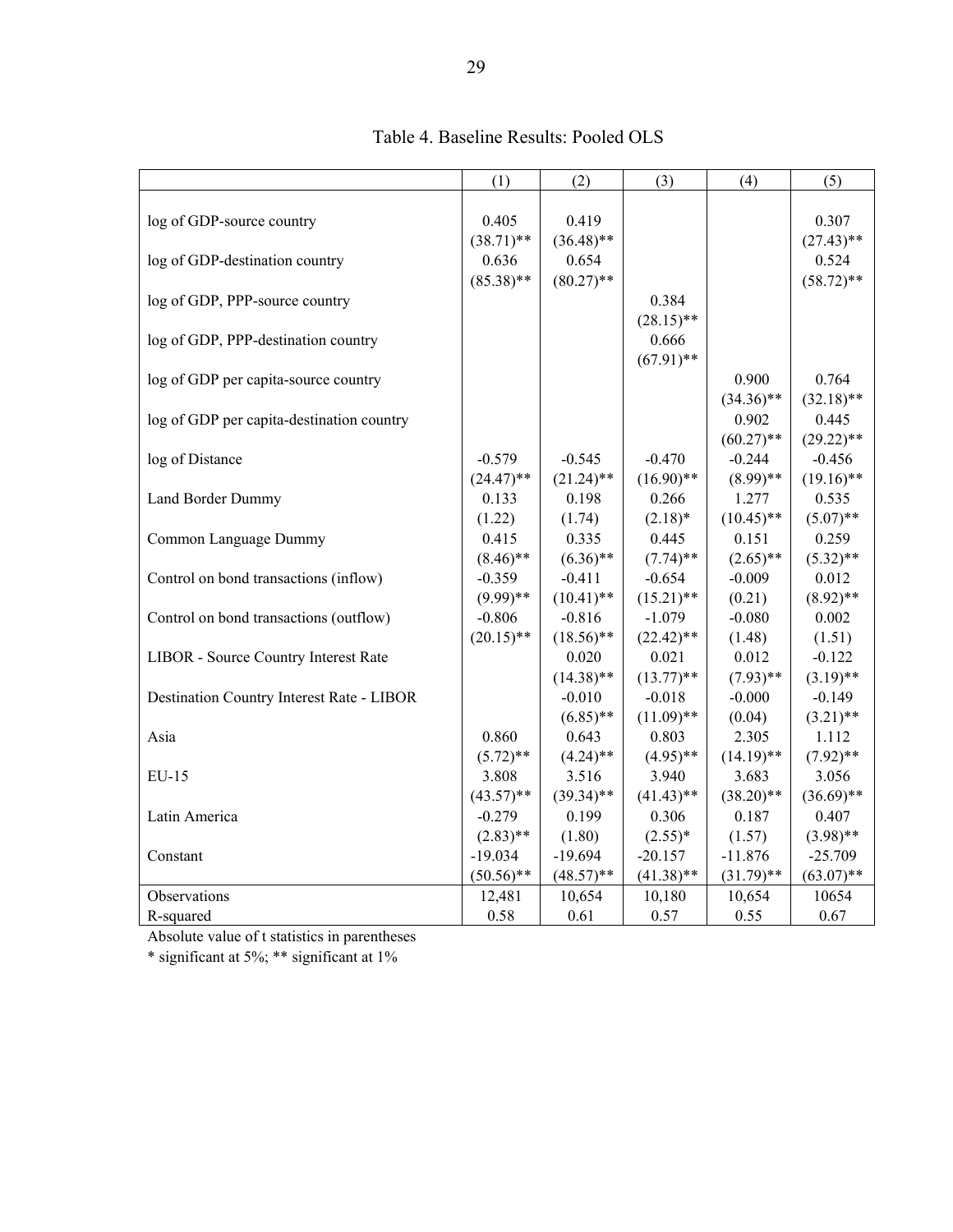| Table 5.                                                |                                                                                                                                      |                                                                  | Baseline Results: Destination                                                                            |                                                                                                                                                                                                                                                                                               | Country Fixed and Random Effects                                                                                                                                                                                                                                                                                                               |                                                                                                                          |                                                                                                                                                                                                                                                                                                                         |                                                                                                                                                                                                                                                                                                                                                                    |                                                                                                                                                                                                        |                                                                                                                                                                                                                                                                                          |
|---------------------------------------------------------|--------------------------------------------------------------------------------------------------------------------------------------|------------------------------------------------------------------|----------------------------------------------------------------------------------------------------------|-----------------------------------------------------------------------------------------------------------------------------------------------------------------------------------------------------------------------------------------------------------------------------------------------|------------------------------------------------------------------------------------------------------------------------------------------------------------------------------------------------------------------------------------------------------------------------------------------------------------------------------------------------|--------------------------------------------------------------------------------------------------------------------------|-------------------------------------------------------------------------------------------------------------------------------------------------------------------------------------------------------------------------------------------------------------------------------------------------------------------------|--------------------------------------------------------------------------------------------------------------------------------------------------------------------------------------------------------------------------------------------------------------------------------------------------------------------------------------------------------------------|--------------------------------------------------------------------------------------------------------------------------------------------------------------------------------------------------------|------------------------------------------------------------------------------------------------------------------------------------------------------------------------------------------------------------------------------------------------------------------------------------------|
|                                                         | RE<br>Ξ                                                                                                                              | 9E                                                               | $\mathfrak{S} \boxtimes$                                                                                 | €₩                                                                                                                                                                                                                                                                                            | $\mathfrak{S} \mathbb{E}$                                                                                                                                                                                                                                                                                                                      | ⊙⊞<br>E                                                                                                                  | $\mathbb{C} \mathbb{E}$                                                                                                                                                                                                                                                                                                 | ⊗⊞                                                                                                                                                                                                                                                                                                                                                                 | $\odot E$                                                                                                                                                                                              | $\widehat{c}$<br>EE                                                                                                                                                                                                                                                                      |
| log of GDP-source country                               |                                                                                                                                      |                                                                  | 6870                                                                                                     | 0.440                                                                                                                                                                                                                                                                                         |                                                                                                                                                                                                                                                                                                                                                |                                                                                                                          |                                                                                                                                                                                                                                                                                                                         |                                                                                                                                                                                                                                                                                                                                                                    | 0.317                                                                                                                                                                                                  | 0.318                                                                                                                                                                                                                                                                                    |
|                                                         |                                                                                                                                      |                                                                  | $(42.10)*$                                                                                               |                                                                                                                                                                                                                                                                                               |                                                                                                                                                                                                                                                                                                                                                |                                                                                                                          |                                                                                                                                                                                                                                                                                                                         |                                                                                                                                                                                                                                                                                                                                                                    |                                                                                                                                                                                                        | $(30.65)$ **                                                                                                                                                                                                                                                                             |
| log of GDP-destination country                          | $\overline{0.428}$<br>(45.63)**<br>0.585<br>0.585                                                                                    | $(45.91)$ <sup>**</sup><br>0.814<br>0.814<br>(2.04) <sup>*</sup> | $(22.44)$ **                                                                                             | $(42.25)$ **<br>0.809<br>(1.75)                                                                                                                                                                                                                                                               |                                                                                                                                                                                                                                                                                                                                                |                                                                                                                          |                                                                                                                                                                                                                                                                                                                         |                                                                                                                                                                                                                                                                                                                                                                    | $(30.49)$ **<br>0.489<br>(18.72)**                                                                                                                                                                     | $-0.068$<br>(0.05)                                                                                                                                                                                                                                                                       |
| log of GDP, PPP-source country                          |                                                                                                                                      |                                                                  |                                                                                                          |                                                                                                                                                                                                                                                                                               | 0.425                                                                                                                                                                                                                                                                                                                                          | 0.429                                                                                                                    |                                                                                                                                                                                                                                                                                                                         |                                                                                                                                                                                                                                                                                                                                                                    |                                                                                                                                                                                                        |                                                                                                                                                                                                                                                                                          |
|                                                         |                                                                                                                                      |                                                                  |                                                                                                          |                                                                                                                                                                                                                                                                                               | $(35.36)$ **                                                                                                                                                                                                                                                                                                                                   | $(35.80)**$                                                                                                              |                                                                                                                                                                                                                                                                                                                         |                                                                                                                                                                                                                                                                                                                                                                    |                                                                                                                                                                                                        |                                                                                                                                                                                                                                                                                          |
| log of GDP, PPP-destination country                     |                                                                                                                                      |                                                                  |                                                                                                          |                                                                                                                                                                                                                                                                                               | $(20.56)$ **                                                                                                                                                                                                                                                                                                                                   | 0.459<br>(0.97)                                                                                                          |                                                                                                                                                                                                                                                                                                                         |                                                                                                                                                                                                                                                                                                                                                                    |                                                                                                                                                                                                        |                                                                                                                                                                                                                                                                                          |
| log of GDP per capita-source country                    |                                                                                                                                      |                                                                  |                                                                                                          |                                                                                                                                                                                                                                                                                               |                                                                                                                                                                                                                                                                                                                                                |                                                                                                                          |                                                                                                                                                                                                                                                                                                                         |                                                                                                                                                                                                                                                                                                                                                                    |                                                                                                                                                                                                        | $0.797$<br>(36.36)**                                                                                                                                                                                                                                                                     |
| log of GDP per capita-destination country               |                                                                                                                                      |                                                                  |                                                                                                          |                                                                                                                                                                                                                                                                                               |                                                                                                                                                                                                                                                                                                                                                |                                                                                                                          | $\begin{array}{c} 1.006\\[-4pt] (46.06)**\\[-4pt] (19.81)**\\[-4pt] (19.81)**\\[-4pt] (19.81)**\\[-4pt] (19.81)**\\[-4pt] (19.81)**\\[-4pt] (19.81)**\\[-4pt] (19.81)**\\[-4pt] (19.81)**\\[-4pt] (19.81)**\\[-4pt] (19.81)**\\[-4pt] (19.81)**\\[-4pt] (19.81)**\\[-4pt] (19.81)**\\[-4pt] (19.81)**\\[-4pt] (19.81)*$ | $\begin{array}{l} 1014 \\ (46.87)^\ast\atop (13.28)^\ast \\ (13.28)^\ast \\ (13.29)^\ast \\ (13.29)^\ast \\ (13.21)^\ast \\ (13.22)^\ast \\ (13.23)^\ast \\ (13.21)^\ast \\ (13.22)^\ast \\ (13.21)^\ast \\ (13.22)^\ast \\ (13.23)^\ast \\ (13.24)^\ast \\ (13.25)^\ast \\ (13.25)^\ast \\ (13.26)^\ast \\ (13.27)^\ast \\ (13.28)^\ast \\ (13.29)^\ast \\ (13.2$ | $(36.17)$ **<br>$(36.17)$ **<br>0.423<br>0.89)**                                                                                                                                                       | 1.068                                                                                                                                                                                                                                                                                    |
| log of Distance                                         |                                                                                                                                      | $-0.730$<br>(27.84)**                                            |                                                                                                          | $-0.669$<br>(22.87)**                                                                                                                                                                                                                                                                         |                                                                                                                                                                                                                                                                                                                                                |                                                                                                                          |                                                                                                                                                                                                                                                                                                                         |                                                                                                                                                                                                                                                                                                                                                                    |                                                                                                                                                                                                        | (0.65)                                                                                                                                                                                                                                                                                   |
| Land Border Dummy                                       | $-0.714$<br>$(27.65)$ <sup>**</sup><br>$-0.098$<br>$(0.98)$<br>$(0.353)$<br>$(7.50)$ **                                              |                                                                  | $-0.657$<br>$(22.87)$ **<br>0.011<br>0.11)                                                               |                                                                                                                                                                                                                                                                                               | $-0.575$<br>$(19.09)$ **<br>$0.078$<br>$(0.71)$<br>$0.403$                                                                                                                                                                                                                                                                                     | $-0.586$<br>$(19.15)*$<br>$0.060$<br>$0.055$<br>$(7.31)*$<br>$-0.132$<br>$-0.132$<br>$-0.132$<br>$-0.132$                |                                                                                                                                                                                                                                                                                                                         |                                                                                                                                                                                                                                                                                                                                                                    |                                                                                                                                                                                                        |                                                                                                                                                                                                                                                                                          |
| Common Language Dummy                                   |                                                                                                                                      | $\begin{array}{c} (1.21) \\ (1.22) \\ (1.348) \\ (7.38)$ **      | 0.323                                                                                                    | $-0.006$<br>$(0.06)$                                                                                                                                                                                                                                                                          |                                                                                                                                                                                                                                                                                                                                                |                                                                                                                          |                                                                                                                                                                                                                                                                                                                         |                                                                                                                                                                                                                                                                                                                                                                    |                                                                                                                                                                                                        |                                                                                                                                                                                                                                                                                          |
|                                                         |                                                                                                                                      |                                                                  | $(6.33)**$                                                                                               | $0.322$<br>$(6.27)$ **                                                                                                                                                                                                                                                                        |                                                                                                                                                                                                                                                                                                                                                |                                                                                                                          |                                                                                                                                                                                                                                                                                                                         |                                                                                                                                                                                                                                                                                                                                                                    |                                                                                                                                                                                                        |                                                                                                                                                                                                                                                                                          |
| Control on bond transactions (inflow)                   |                                                                                                                                      |                                                                  |                                                                                                          |                                                                                                                                                                                                                                                                                               |                                                                                                                                                                                                                                                                                                                                                |                                                                                                                          |                                                                                                                                                                                                                                                                                                                         |                                                                                                                                                                                                                                                                                                                                                                    |                                                                                                                                                                                                        |                                                                                                                                                                                                                                                                                          |
| Control on bond transactions (outflow)                  | $(2.20)*$<br>$(2.20)*$<br>$-0.874$<br>$(24.17)**$                                                                                    | $-0.105$<br>$(1.01)$<br>$-0.877$<br>$(24.25)$ **                 | $(2.83)$ <sup>**</sup><br>$(2.83)$ <sup>**</sup><br>$(0.870$<br>$-0.870$<br>$(21.71)$ **<br>$(20.18)$ ** |                                                                                                                                                                                                                                                                                               |                                                                                                                                                                                                                                                                                                                                                |                                                                                                                          |                                                                                                                                                                                                                                                                                                                         |                                                                                                                                                                                                                                                                                                                                                                    |                                                                                                                                                                                                        |                                                                                                                                                                                                                                                                                          |
|                                                         |                                                                                                                                      |                                                                  |                                                                                                          |                                                                                                                                                                                                                                                                                               |                                                                                                                                                                                                                                                                                                                                                |                                                                                                                          |                                                                                                                                                                                                                                                                                                                         |                                                                                                                                                                                                                                                                                                                                                                    |                                                                                                                                                                                                        |                                                                                                                                                                                                                                                                                          |
| LIBOR - Source Country Interest Rate                    |                                                                                                                                      |                                                                  |                                                                                                          |                                                                                                                                                                                                                                                                                               |                                                                                                                                                                                                                                                                                                                                                |                                                                                                                          |                                                                                                                                                                                                                                                                                                                         |                                                                                                                                                                                                                                                                                                                                                                    |                                                                                                                                                                                                        |                                                                                                                                                                                                                                                                                          |
| Destination Country Interest Rate - LIBOR               |                                                                                                                                      |                                                                  |                                                                                                          | $\begin{array}{l} (1.83)\\ (1.55)\\ (1.56)\\ (21.75)\\ (14.17)\\ (14.17)\\ (14.17)\\ (10.01)\\ (10.01)\\ (10.01)\\ (10.01)\\ (10.01)\\ (10.01)\\ (10.01)\\ (10.01)\\ (10.01)\\ (10.01)\\ (11.01)\\ (12.01)\\ (12.01)\\ (12.01)\\ (12.01)\\ (12.01)\\ (12.01)\\ (12.01)\\ (12.01)\\ (12.01)\\$ | $\begin{array}{l} (7.43) \\ (7.43) \\ (3.51) \\ (3.50) \\ (2.81) \\ (2.81) \\ (3.9) \\ (3.9) \\ (3.9) \\ (3.9) \\ (3.9) \\ (3.9) \\ (3.9) \\ (3.9) \\ (3.9) \\ (3.9) \\ (3.9) \\ (3.9) \\ (3.9) \\ (3.9) \\ (3.9) \\ (3.9) \\ (3.9) \\ (3.9) \\ (3.9) \\ (3.9) \\ (3.9) \\ (3.9) \\ (3.9) \\ (3.9) \\ (3.9) \\ (3.9) \\ (3.9) \\ (3.9) \\ (3.$ | $(14.51)$<br>$(14.51)$<br>$(0.02)$<br>$(0.37)$<br>$(0.66)$<br>$(0.66)$<br>$(3.181)$<br>$(3.41)$<br>$(0.055)$<br>$(0.47)$ |                                                                                                                                                                                                                                                                                                                         |                                                                                                                                                                                                                                                                                                                                                                    | $(3.56)\n(3.98)\n(3.99)\n(3.90)\n(3.90)\n(3.90)\n(3.90)\n(3.90)\n(3.90)\n(3.90)\n(3.90)\n(3.90)\n(3.90)\n(3.90)\n(3.90)\n(3.90)\n(3.90)\n(3.90)\n(3.90)\n(3.90)\n(3.90)\n(3.90)\n(3.90)\n(3.90)\n(3.9$ | $(21.09)_{**}^{**}$ $(3.23)_{**}^{**}$ $(3.23)_{**}^{**}$ $(3.23)_{**}^{**}$ $(3.23)_{**}^{**}$ $(3.23)_{**}^{**}$ $(3.23)_{**}^{**}$ $(3.23)_{**}^{**}$ $(3.23)_{**}^{**}$ $(3.23)_{**}^{**}$ $(3.23)_{**}^{**}$ $(3.23)_{**}^{**}$ $(3.23)_{**}^{**}$ $(3.23)_{**}^{**}$ $(3.23)_{**}$ |
| Asia                                                    |                                                                                                                                      |                                                                  | $(1.59)$<br>$(1.59)$<br>$(3.95)$<br>$(3.95)$<br>$(3.95)$<br>$(3.49)$<br>$(3.103)$                        |                                                                                                                                                                                                                                                                                               |                                                                                                                                                                                                                                                                                                                                                |                                                                                                                          |                                                                                                                                                                                                                                                                                                                         |                                                                                                                                                                                                                                                                                                                                                                    |                                                                                                                                                                                                        |                                                                                                                                                                                                                                                                                          |
|                                                         |                                                                                                                                      | $0.911$<br>$(6.16)$ **                                           |                                                                                                          |                                                                                                                                                                                                                                                                                               |                                                                                                                                                                                                                                                                                                                                                |                                                                                                                          |                                                                                                                                                                                                                                                                                                                         |                                                                                                                                                                                                                                                                                                                                                                    |                                                                                                                                                                                                        |                                                                                                                                                                                                                                                                                          |
| EU-15                                                   |                                                                                                                                      | $3.121$<br>(35.16)**                                             |                                                                                                          |                                                                                                                                                                                                                                                                                               |                                                                                                                                                                                                                                                                                                                                                |                                                                                                                          |                                                                                                                                                                                                                                                                                                                         |                                                                                                                                                                                                                                                                                                                                                                    |                                                                                                                                                                                                        |                                                                                                                                                                                                                                                                                          |
| Latin America                                           |                                                                                                                                      |                                                                  |                                                                                                          |                                                                                                                                                                                                                                                                                               |                                                                                                                                                                                                                                                                                                                                                |                                                                                                                          |                                                                                                                                                                                                                                                                                                                         |                                                                                                                                                                                                                                                                                                                                                                    |                                                                                                                                                                                                        |                                                                                                                                                                                                                                                                                          |
|                                                         |                                                                                                                                      | $-0.611$<br>$(6.16)$ <sup>**</sup><br>$-22.747$                  |                                                                                                          |                                                                                                                                                                                                                                                                                               |                                                                                                                                                                                                                                                                                                                                                |                                                                                                                          |                                                                                                                                                                                                                                                                                                                         |                                                                                                                                                                                                                                                                                                                                                                    |                                                                                                                                                                                                        |                                                                                                                                                                                                                                                                                          |
| Constant                                                | $(6.32)$ **<br>$(6.32)$ **<br>$3.183$<br>$(36.04)$ **<br>$(36.64)$ **<br>$(5.85)$ **<br>$(17.393)$                                   | $(2.37)*$                                                        | $(24.84)$ **<br>$-18.636$                                                                                | $(1.18)$<br>-23.137                                                                                                                                                                                                                                                                           | $(23.02)$ **                                                                                                                                                                                                                                                                                                                                   |                                                                                                                          | $(23.55)$ *<br>$-11.431$                                                                                                                                                                                                                                                                                                | $(1.44)$<br>-15.261<br>(3.54)**                                                                                                                                                                                                                                                                                                                                    | $-24.345$<br>(38.15)**                                                                                                                                                                                 |                                                                                                                                                                                                                                                                                          |
| Observations                                            |                                                                                                                                      |                                                                  | 10,654                                                                                                   | $(2.07)*$<br>10,654                                                                                                                                                                                                                                                                           |                                                                                                                                                                                                                                                                                                                                                | 10,180<br>(1.31)                                                                                                         |                                                                                                                                                                                                                                                                                                                         |                                                                                                                                                                                                                                                                                                                                                                    | 10,654                                                                                                                                                                                                 | 10,654                                                                                                                                                                                                                                                                                   |
| Number of group (destination countries)                 |                                                                                                                                      | 12,481<br>156                                                    | 133                                                                                                      | 133                                                                                                                                                                                                                                                                                           | 10,180<br>129                                                                                                                                                                                                                                                                                                                                  | 129                                                                                                                      | 10,654<br>133                                                                                                                                                                                                                                                                                                           | 10,654<br>133                                                                                                                                                                                                                                                                                                                                                      | 133                                                                                                                                                                                                    | 133                                                                                                                                                                                                                                                                                      |
| R2-overall                                              |                                                                                                                                      | 0.57                                                             | 0.61                                                                                                     | 0.60                                                                                                                                                                                                                                                                                          | 0.56                                                                                                                                                                                                                                                                                                                                           | 0.53                                                                                                                     | 0.54                                                                                                                                                                                                                                                                                                                    | 0.53                                                                                                                                                                                                                                                                                                                                                               | 0.67                                                                                                                                                                                                   | 0.53                                                                                                                                                                                                                                                                                     |
| R2-between<br>R2-within                                 |                                                                                                                                      | $0.40$<br>$0.74$                                                 | 0.43                                                                                                     | $0.43$<br>$0.78$                                                                                                                                                                                                                                                                              | 0.70<br>0.41                                                                                                                                                                                                                                                                                                                                   | $0.41$<br>0.69                                                                                                           | 0.44<br>0.62                                                                                                                                                                                                                                                                                                            | $0.44$<br>0.62                                                                                                                                                                                                                                                                                                                                                     | 64.0<br>0.86                                                                                                                                                                                           | $0.49$<br>$0.53$                                                                                                                                                                                                                                                                         |
|                                                         |                                                                                                                                      |                                                                  | 17,716.94                                                                                                |                                                                                                                                                                                                                                                                                               | 25,205.25                                                                                                                                                                                                                                                                                                                                      |                                                                                                                          | 57,638.89                                                                                                                                                                                                                                                                                                               |                                                                                                                                                                                                                                                                                                                                                                    | 13,214.0                                                                                                                                                                                               |                                                                                                                                                                                                                                                                                          |
| Breusch-Pagan LM Test for Random Effects<br>Prob > Chi2 | $\begin{array}{r} \boxed{12,481} \\ -156 \\ \boxed{156} \\ 0.58 \\ \boxed{0.40} \\ 0.40 \\ \boxed{25,192.19} \\ 0.00 \\ \end{array}$ |                                                                  | 0.00                                                                                                     |                                                                                                                                                                                                                                                                                               | 0.00                                                                                                                                                                                                                                                                                                                                           |                                                                                                                          | 0.00                                                                                                                                                                                                                                                                                                                    |                                                                                                                                                                                                                                                                                                                                                                    |                                                                                                                                                                                                        |                                                                                                                                                                                                                                                                                          |
| Hausman Specification Test<br>Prob > Child              |                                                                                                                                      | 0.00                                                             |                                                                                                          | $\begin{array}{c} 2.97 \\ 0.03 \end{array}$                                                                                                                                                                                                                                                   |                                                                                                                                                                                                                                                                                                                                                | 123.60<br>0.00                                                                                                           |                                                                                                                                                                                                                                                                                                                         | 48.81<br>0.00                                                                                                                                                                                                                                                                                                                                                      |                                                                                                                                                                                                        | 69.50<br>0.00                                                                                                                                                                                                                                                                            |
| Absolute value of t statistics in parentheses           |                                                                                                                                      |                                                                  |                                                                                                          |                                                                                                                                                                                                                                                                                               |                                                                                                                                                                                                                                                                                                                                                |                                                                                                                          |                                                                                                                                                                                                                                                                                                                         |                                                                                                                                                                                                                                                                                                                                                                    |                                                                                                                                                                                                        |                                                                                                                                                                                                                                                                                          |
| * significant at 5%; ** significant at 1%               |                                                                                                                                      |                                                                  |                                                                                                          |                                                                                                                                                                                                                                                                                               |                                                                                                                                                                                                                                                                                                                                                |                                                                                                                          |                                                                                                                                                                                                                                                                                                                         |                                                                                                                                                                                                                                                                                                                                                                    |                                                                                                                                                                                                        |                                                                                                                                                                                                                                                                                          |

30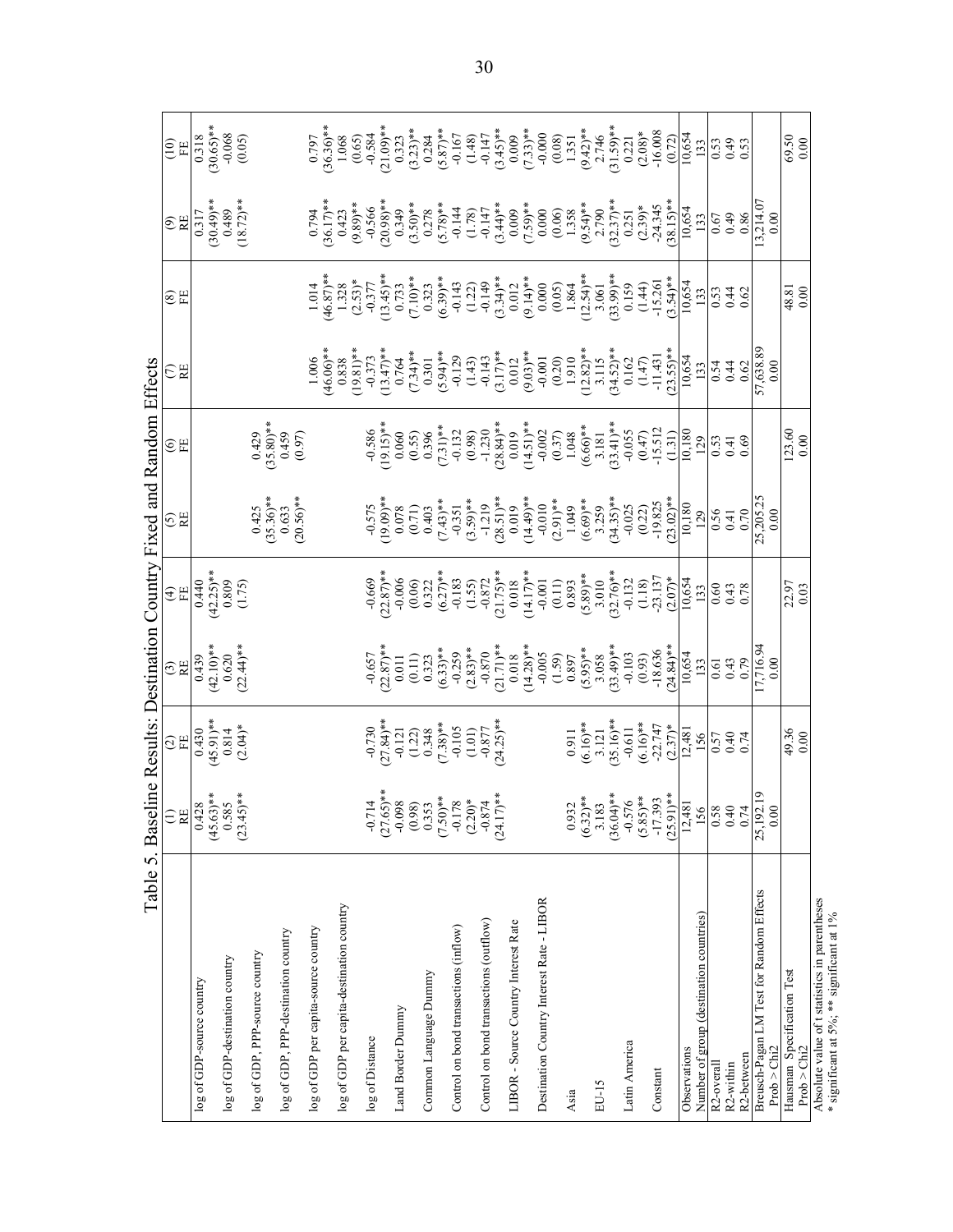|                                           | (1)          | (2)          | (3)          | (4)          | (5)          |
|-------------------------------------------|--------------|--------------|--------------|--------------|--------------|
| log of GDP-source country                 | 0.407        | 0.438        |              |              | 0.301        |
|                                           | $(26.44)$ ** | $(26.18)$ ** |              |              | $(18.10)$ ** |
| log of GDP-destination country            | 0.605        | 0.622        |              |              | 0.493        |
|                                           | $(55.29)$ ** | $(52.30)$ ** |              |              | $(37.61)$ ** |
| log of GDP, PPP-source country            |              |              | 0.378        |              |              |
|                                           |              |              | $(19.44)$ ** |              |              |
| log of GDP, PPP-destination country       |              |              | 0.623        |              |              |
|                                           |              |              | $(43.64)$ ** |              |              |
| log of GDP per capita-source country      |              |              |              | 0.878        | 0.745        |
|                                           |              |              |              | $(25.92)$ ** | $(23.31)$ ** |
| log of GDP per capita-destination country |              |              |              | 0.826        | 0.419        |
|                                           |              |              |              | $(41.21)$ ** | $(19.99)$ ** |
| log of Distance                           | $-0.579$     | $-0.604$     | $-0.558$     | $-0.292$     | $-0.479$     |
|                                           | $(16.58)$ ** | $(16.09)$ ** | $(13.84)$ ** | $(7.38)$ **  | $(13.79)$ ** |
| Land Border Dummy                         | 0.007        | $-0.037$     | $-0.021$     | 1.152        | 0.408        |
|                                           | (0.04)       | (0.21)       | (0.11)       | $(6.17)$ **  | $(2.51)^*$   |
| Common Language Dummy                     | 0.467        | 0.434        | 0.561        | 0.180        | 0.288        |
|                                           | $(6.44)$ **  | $(5.60)$ **  | $(6.64)$ **  | $(2.17)^*$   | $(4.03)$ **  |
| Control on bond transactions (inflow)     | $-0.190$     | $-0.264$     | $-0.336$     | $-0.106$     | $-0.141$     |
|                                           | $(5.66)$ **  | $(7.00)$ **  | $(8.14)$ **  | $(2.71)$ **  | $(3.80)$ **  |
| Control on bond transactions (outflow)    | $-0.488$     | $-0.518$     | $-0.574$     | $-0.197$     | $-0.225$     |
|                                           | $(12.43)$ ** | $(12.12)$ ** | $(12.94)$ ** | $(4.26)$ **  | $(5.18)$ **  |
| LIBOR - Source Country Interest Rate      |              | 0.005        | 0.005        | 0.002        | 0.002        |
|                                           |              | $(5.32)$ **  | $(5.33)$ **  | (1.76)       | $(2.41)^*$   |
| Destination Country Interest Rate - LIBOR |              | $-0.006$     | $-0.009$     | $-0.001$     | 0.000        |
|                                           |              | $(3.86)$ **  | $(5.87)$ **  | (0.68)       | (0.09)       |
| Asia                                      | 0.769        | 0.581        | 0.655        | 2.442        | 1.213        |
|                                           | $(3.27)$ **  | $(2.45)^*$   | $(2.57)^*$   | $(9.66)$ **  | $(5.52)$ **  |
| $EU-15$                                   | 4.131        | 3.846        | 4.362        | 3.895        | 3.254        |
|                                           | $(29.60)**$  | $(26.88)$ ** | $(28.68)$ ** | $(25.39)$ ** | $(24.47)$ ** |
| Latin America                             | $-0.159$     | $-0.046$     | $-0.077$     | 0.043        | 0.313        |
|                                           | (1.10)       | (0.30)       | (0.46)       | (0.26)       | $(2.21)$ *   |
| Constant                                  | $-18.611$    | $-19.376$    | $-18.803$    | $-10.790$    | $-24.340$    |
|                                           | $(33.15)$ ** | $(31.99)$ ** | $(26.58)$ ** | $(20.89)$ ** | $(41.30)$ ** |
| Observations                              | 12,481       | 10,654       | 10,180       | 10,654       | 10,654       |
| Number of group (country pair)            | 5,166        | 4,436        | 4,342        | 4,436        | 4,436        |
| R <sub>2</sub> -overall                   | 0.58         | 0.61         | 0.55         | 0.55         | 0.67         |
| R2-within                                 | 0.02         | 0.02         | 0.02         | 0.03         | 0.03         |
| R2-between                                | 0.57         | 0.60         | 0.54         | 0.54         | 0.66         |
| Breusch-Pagan LM Test for Random Effects  | 8,971.53     | 7,422.27     | 7,226.88     | 8,132.88     | 7,092.55     |
| Prob > Chi2                               | 0.00         | $0.00\,$     | 0.00         | 0.00         | $0.00\,$     |

Table 6. Baseline Results: Country Pair Random Effects

Absolute value of t statistics in parentheses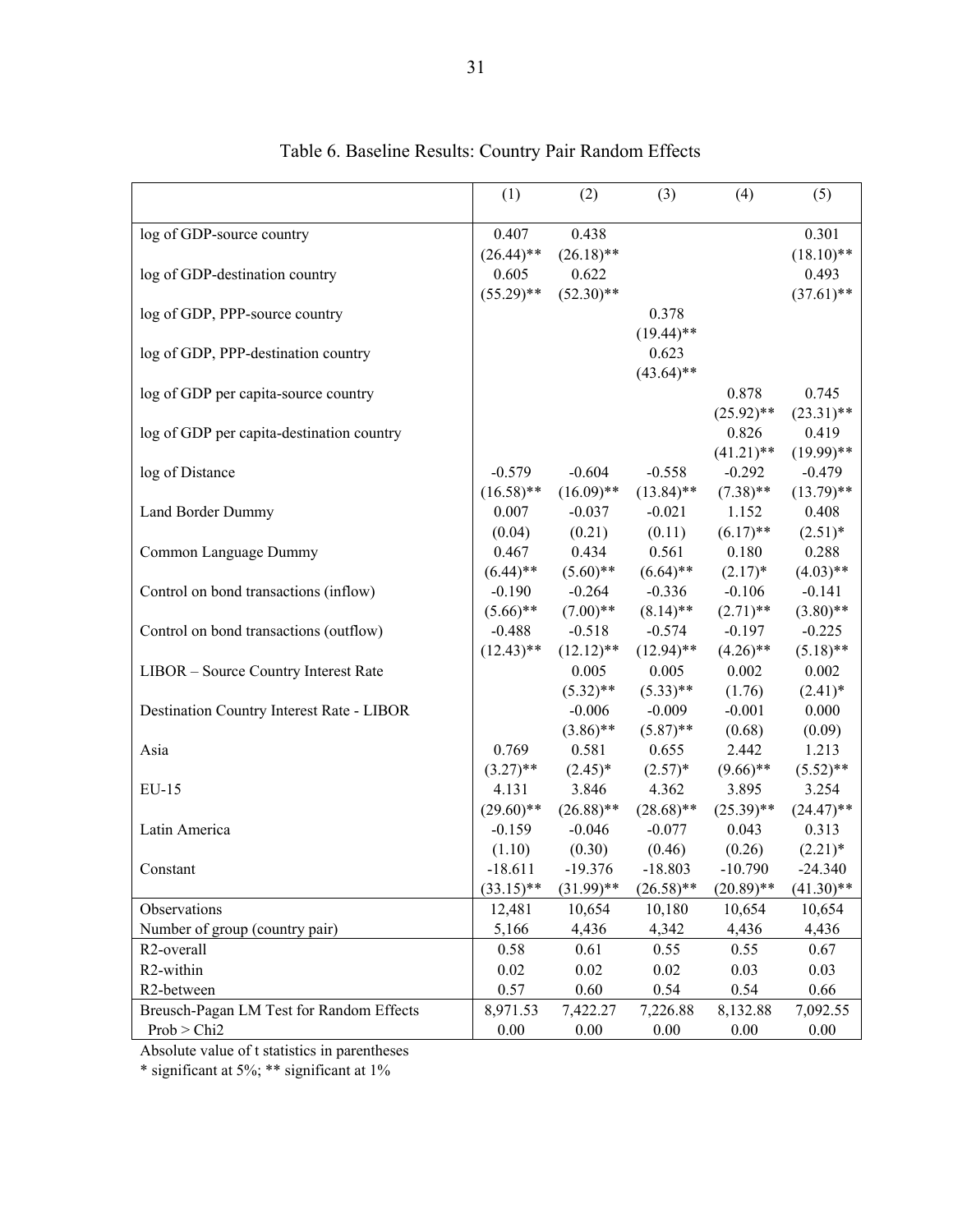|                                             | (1)          | (2)          | (3)          | (4)          |
|---------------------------------------------|--------------|--------------|--------------|--------------|
|                                             | Destination  | Pair         | Destination  | Pair         |
|                                             | FE           | RE           | FE           | RE           |
| log of GDP-source country                   | 0.961        | 1.013        | 0.976        | 1.038        |
|                                             | $(50.33)$ ** | $(31.05)$ ** | $(45.90)$ ** | $(29.56)$ ** |
| log of GDP-destination country              | 2.520        | 0.864        | 1.996        | 0.887        |
|                                             | $(2.98)$ **  | $(28.28)$ ** | $(2.17)^*$   | $(26.15)$ ** |
| log of Distance                             | $-0.580$     | $-0.560$     | $-0.593$     | $-0.611$     |
|                                             | $(12.30)$ ** | $(8.75)$ **  | $(11.53)$ ** | $(8.90)$ **  |
| Land Border Dummy                           | $-0.146$     | $-0.114$     | $-0.188$     | $-0.237$     |
|                                             | (1.00)       | (0.47)       | (1.22)       | (0.93)       |
| Common Language Dummy                       | 0.804        | 0.864        | 0.805        | 0.927        |
|                                             | $(9.60)$ **  | $(6.69)$ **  | $(9.12)$ **  | $(6.83)$ **  |
| Control on bond transactions (inflow)       | $-0.184$     | $-0.262$     | $-0.060$     | $-0.297$     |
|                                             | (0.79)       | $(3.62)$ **  | (0.20)       | $(3.58)$ **  |
| Control on bond transactions (outflow)      | $-1.624$     | $-1.129$     | $-1.589$     | $-1.107$     |
|                                             | $(25.88)$ ** | $(15.06)$ ** | $(23.97)$ ** | $(14.04)$ ** |
| Historical Bond Returns-source country      | $-0.094$     | $-0.013$     |              |              |
|                                             | $(4.56)$ **  | (1.18)       |              |              |
| Historical Bond Returns-destination country | 0.043        | 0.016        |              |              |
|                                             | $(2.25)^*$   | (1.77)       |              |              |
| LIBOR - Source Country Interest Rate        |              |              | 0.006        | $-0.002$     |
|                                             |              |              | $(2.69)$ **  | (0.98)       |
| Destination Country Interest Rate - LIBOR   |              |              | 0.007        | 0.003        |
|                                             |              |              | (1.07)       | (1.17)       |
| <b>Correlation of Bond Returns</b>          | 1.598        | 0.979        | 1.804        | 1.154        |
|                                             | $(11.70)$ ** | $(7.73)$ **  | $(12.19)$ ** | $(8.38)$ **  |
| Volatility of Bilateral Exchange Rates      | $-0.101$     | $-0.027$     | $-0.054$     | $-0.020$     |
|                                             | $(5.74)$ **  | $(2.90)$ **  | $(3.17)$ **  | $(2.09)*$    |
| Asia                                        | 1.416        | 0.817        | 1.391        | 0.710        |
|                                             | $(7.88)$ **  | $(2.93)$ **  | $(7.58)$ **  | $(2.51)^*$   |
| EU-15                                       | 1.736        | 2.645        | 1.642        | 2.450        |
|                                             | $(11.88)$ ** | $(13.19)$ ** | $(10.63)$ ** | $(11.71)$ ** |
| Latin America                               | $-0.930$     | $-0.661$     | $-0.964$     | $-0.897$     |
|                                             | $(4.90)$ **  | $(2.46)$ *   | $(4.48)$ **  | $(3.04)$ **  |
| Constant                                    | $-82.063$    | $-41.079$    | $-69.033$    | $-41.933$    |
|                                             | $(3.74)$ **  | $(32.67)$ ** | $(2.88)$ **  | $(30.95)$ ** |
| Observations                                | 4,072        | 4,072        | 3,682        | 3,682        |
| Number of Groups                            | 52           | 1,615        | 47           | 1,461        |
| R2-overall                                  | 0.52         | 0.67         | 0.58         | 0.67         |
| R <sub>2</sub> -within                      | 0.65         | 0.04         | 0.65         | 0.04         |
| R2-between                                  | 0.67         | 0.69         | 0.68         | 0.69         |
| Hausman Specification Test                  | 41.36        |              | 29.79        |              |
| Prob > Chi2                                 | 0.00         |              | 0.00         |              |
| Breusch-Pagan LM Test for Random Effects    |              | 2,592.41     |              | 2,309.43     |
| Prob > Chi2                                 |              | 0.00         |              | 0.00         |

Table 7. Historical Total Bond Returns vs Interest Rates

Absolute value of t statistics in parentheses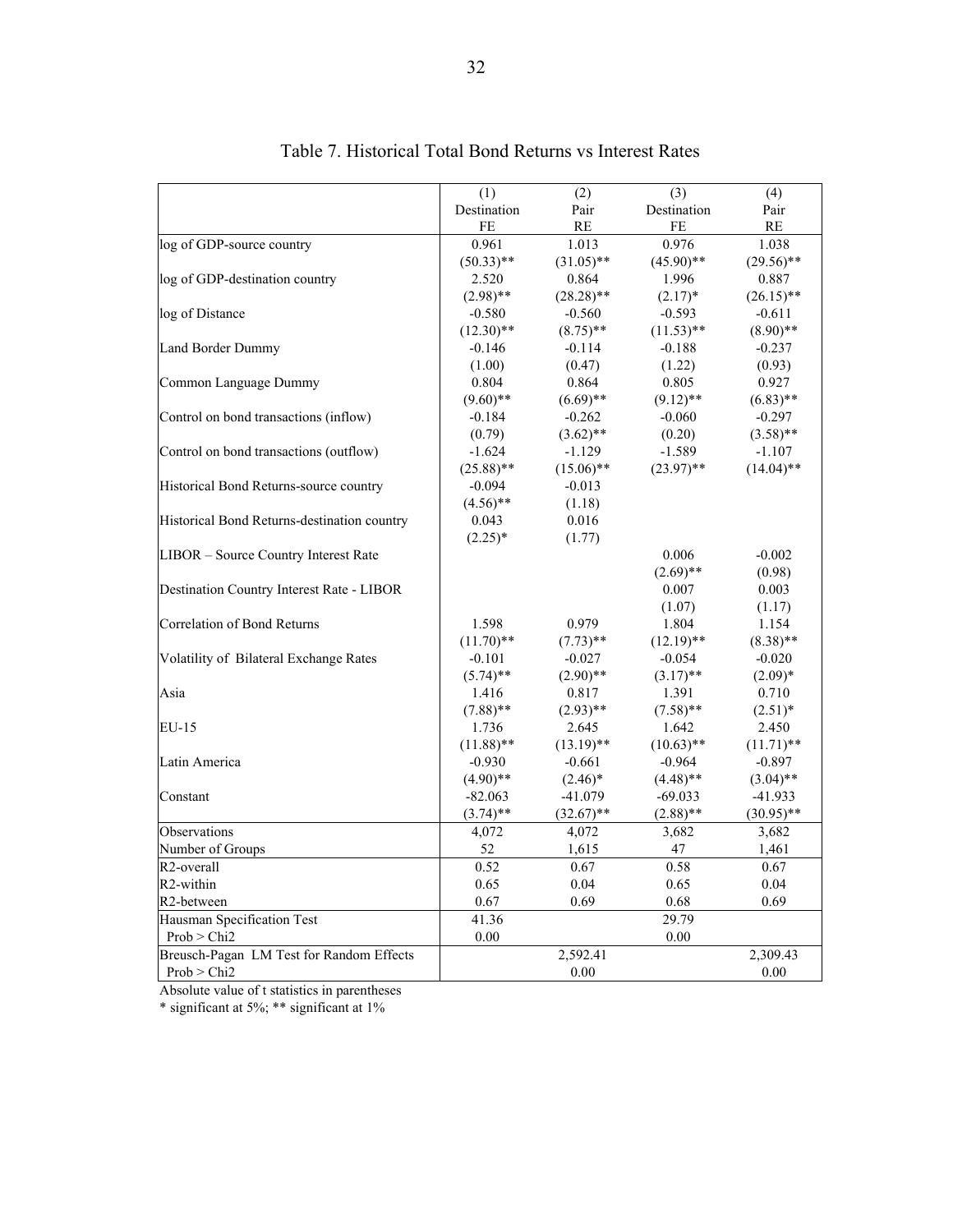|                                            | (1)          | (2)          | (3)          | (4)          |
|--------------------------------------------|--------------|--------------|--------------|--------------|
|                                            | Destination  | Pair         | Destination  | Pair         |
|                                            | <b>RE</b>    | RE           | <b>RE</b>    | RE           |
| log of GDP-source country                  | 0.303        | 0.366        | 0.387        | 0.454        |
|                                            | $(29.59)**$  | $(23.36)$ ** | $(28.32)$ ** | $(22.00)$ ** |
| log of GDP-destination country             | 0.530        | 0.547        | 0.676        | 0.653        |
|                                            | $(20.32)$ ** | $(45.33)$ ** | $(15.24)$ ** | $(33.87)$ ** |
| log of Distance                            | $-0.705$     | $-0.590$     | $-0.857$     | $-0.740$     |
|                                            | $(28.00)**$  | $(17.49)$ ** | $(27.92)$ ** | $(18.24)$ ** |
| Land Border Dummy                          | 0.107        | 0.115        | 0.027        | 0.048        |
|                                            | (1.10)       | (0.71)       | (0.25)       | (0.27)       |
| Common Language Dummy                      | 0.286        | 0.364        | 0.331        | 0.369        |
|                                            | $(6.24)$ **  | $(5.19)$ **  | $(5.17)$ **  | $(3.86)$ **  |
| Control on bond transactions (inflow)      | $-0.166$     | $-0.174$     | $-0.189$     | $-0.231$     |
|                                            | $(2.16)^*$   | $(5.18)$ **  | (1.80)       | $(4.85)$ **  |
| Control on bond transactions (outflow)     | $-0.657$     | $-0.474$     | $-0.938$     | $-0.705$     |
|                                            | $(18.10)**$  | $(12.01)$ ** | $(19.98)$ ** | $(13.36)$ ** |
| Size of Banking Sector-source country      | 0.009        | 0.003        | 0.011        | 0.005        |
|                                            | $(29.14)$ ** | $(11.13)$ ** | $(24.99)$ ** | $(11.29)$ ** |
| Size of Banking Sector-destination country | 0.006        | 0.005        | 0.003        | 0.003        |
|                                            | $(5.87)$ **  | $(11.03)$ ** | $(2.60)$ **  | $(5.44)$ **  |
| Size of Stock Market-source country        |              |              | 0.008        | 0.005        |
|                                            |              |              | $(20.75)$ ** | $(11.87)$ ** |
| Size of Stock Market-destination country   |              |              | 0.001        | 0.001        |
|                                            |              |              | (1.23)       | $(3.23)$ **  |
| Asia                                       | 0.716        | 0.541        | 0.160        | 0.036        |
|                                            | $(4.99)$ **  | $(2.39)*$    | (1.02)       | (0.15)       |
| EU-15                                      | 3.110        | 3.917        | 2.606        | 3.357        |
|                                            | $(36.17)$ ** | $(29.0)$ **  | $(27.65)$ ** | $(22.8)$ **  |
| Latin America                              | $-0.269$     | 0.036        | $-0.479$     | $-0.080$     |
|                                            | $(2.80)$ **  | (0.26)       | $(3.35)$ **  | (0.42)       |
| Constant                                   | $-14.351$    | $-16.744$    | $-19.318$    | $-20.752$    |
|                                            | $(21.35)$ ** | $(29.96)$ ** | $(17.23)$ ** | $(27.75)$ ** |
| Observations                               | 12,214       | 12,214       | 7,961        | 7,961        |
| Number of Groups                           | 153          | 5088         | 96           | 3499         |
| R <sub>2</sub> -overall                    | 0.62         | 0.61         | 0.63         | 0.62         |
| R2-within                                  | 0.44         | 0.01         | 0.56         | 0.01         |
| R2-between                                 | 0.80         | 0.60         | 0.78         | 0.63         |
| Breusch-Pagan LM Test for Random Effects   | 20,862.50    | 8,336.51     | 13,797.59    | 4,952.58     |
| Prob > Chi2                                | 0.00         | 0.00         | 0.00         | 0.00         |

## Table 8. Development of Financial Sector

Number of group(pair)

Absolute value of t statistics in parentheses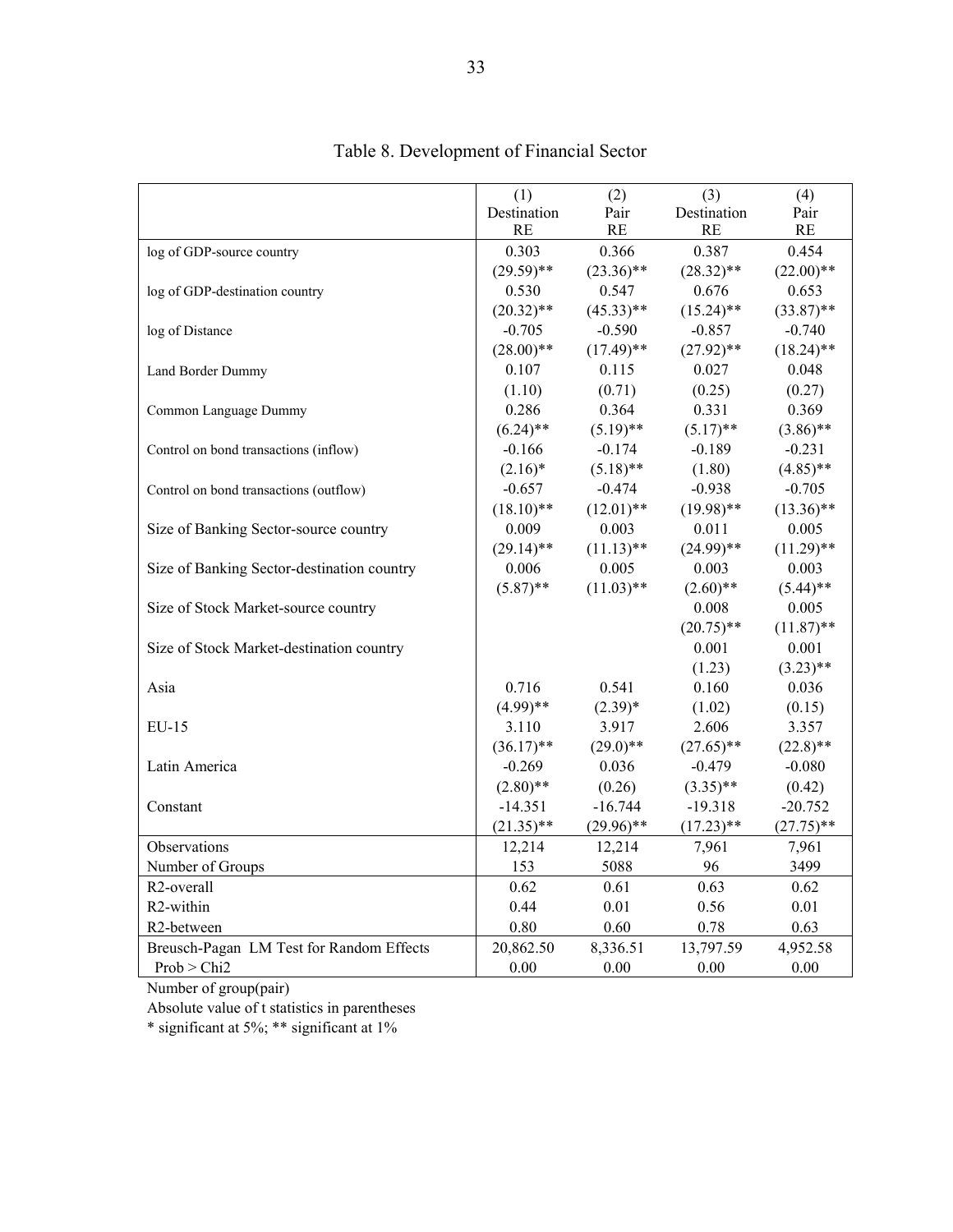|                                           | (1)          | (2)          | (3)          | (4)          | (5)          |
|-------------------------------------------|--------------|--------------|--------------|--------------|--------------|
| log of GDP per capita-source country      |              | 0.872        |              |              |              |
|                                           |              | $(27.37)$ ** |              |              |              |
| log of GDP per capita-destination country |              | 0.447        |              |              |              |
|                                           |              | $(11.37)$ ** |              |              |              |
| Law and order risk                        | 0.224        | 0.163        |              | 0.195        |              |
|                                           | $(11.21)$ ** | $(8.37)$ **  |              | $(6.59)$ **  |              |
| Corruption risk                           | $-0.045$     | $-0.214$     |              | 0.021        |              |
|                                           | $(2.13)*$    | $(9.92)$ **  |              | (0.68)       |              |
| Bureaucratic quality                      | 0.237        | $-0.133$     |              | 0.319        |              |
|                                           | $(7.71)$ **  | $(4.05)$ **  |              | $(7.09)$ **  |              |
| Investment profile                        | 0.148        | 0.095        |              | 0.307        |              |
|                                           | $(10.36)$ ** | $(6.85)$ **  |              | $(15.47)$ ** |              |
| LIBOR - Source Country Interest Rate      |              |              | 0.025        | 0.007        |              |
|                                           |              |              | $(15.50)$ ** | $(4.25)$ **  |              |
| Destination Country Interest Rate - LIBOR |              |              | 0.011        | 0.009        |              |
|                                           |              |              | $(2.34)^*$   | $(1.97)^*$   |              |
| Sovereign Credit Ratings (S&P)            |              |              | 0.093        | 0.109        |              |
|                                           |              |              | $(5.49)$ **  | $(6.56)$ **  |              |
| English legal origin                      |              |              |              |              | $-0.418$     |
|                                           |              |              |              |              | (1.17)       |
| French legal origin                       |              |              |              |              | $-0.155$     |
|                                           |              |              |              |              | (0.44)       |
| German legal origin                       |              |              |              |              | $-0.208$     |
|                                           |              |              |              |              | (0.55)       |
| Socialist legal origin                    |              |              |              |              | $-0.516$     |
|                                           |              |              |              |              | (1.28)       |
| <b>Creditor Rights</b>                    |              |              |              |              | $-0.020$     |
|                                           |              |              |              |              | (0.33)       |
| <b>Contract Enforcement Days</b>          |              |              |              |              | $-0.001$     |
|                                           |              |              |              |              | $(2.09)^*$   |
| Asia                                      | 1.405        | 1.532        | 0.811        | 1.533        | 0.920        |
|                                           | $(9.82)$ **  | $(11.06)$ ** | $(4.78)$ **  | $(9.52)$ **  | $(5.96)$ **  |
| $EU-15$                                   | 3.069        | 2.917        | 2.598        | 2.386        | 3.164        |
|                                           | $(35.97)$ ** | $(35.28)$ ** | $(24.31)$ ** | $(23.72)$ ** | $(33.14)$ ** |
| Latin America                             | 0.403        | 0.299        | 0.180        | 1.159        | $-0.697$     |
|                                           | $(3.95)$ **  | $(3.02)$ **  | (1.31)       | $(8.59)$ **  | $(6.04)$ **  |
| Constant                                  | $-22.425$    | $-24.410$    | $-22.685$    | $-30.615$    | $-21.381$    |
|                                           | $(33.81)$ ** | $(39.90)$ ** | $(21.77)$ ** | $(28.89)$ ** | $(23.13)$ ** |
| Observations                              | 12,343       | 12,343       | 7,159        | 7,048        | 10,420       |
| Number of IFS Country Code 1              | 156          | 156          | 75           | 75           | 121          |
| R <sub>2</sub> -overall                   | 0.60         | 0.65         | 0.60         | 0.64         | 0.60         |
| R2-within                                 | 0.44         | 0.47         | 0.49         | 0.56         | 0.42         |
| R2-between                                | 0.75         | 0.83         | 0.82         | 0.81         | 0.81         |
|                                           |              |              |              |              |              |
| Breusch-Pagan LM Test for Random Effects  | 3,0081.25    | 19,210.76    | 5,777.85     | 8,106.69     | 13,159.93    |
| Prob > Chi2                               | 0.00         | 0.00         | 0.00         | 0.00         | 0.00         |

Table 9. Quality of Institutions: Destination Country Random Effects (Usual gravity model variables not reported)

Robust t statistics in parentheses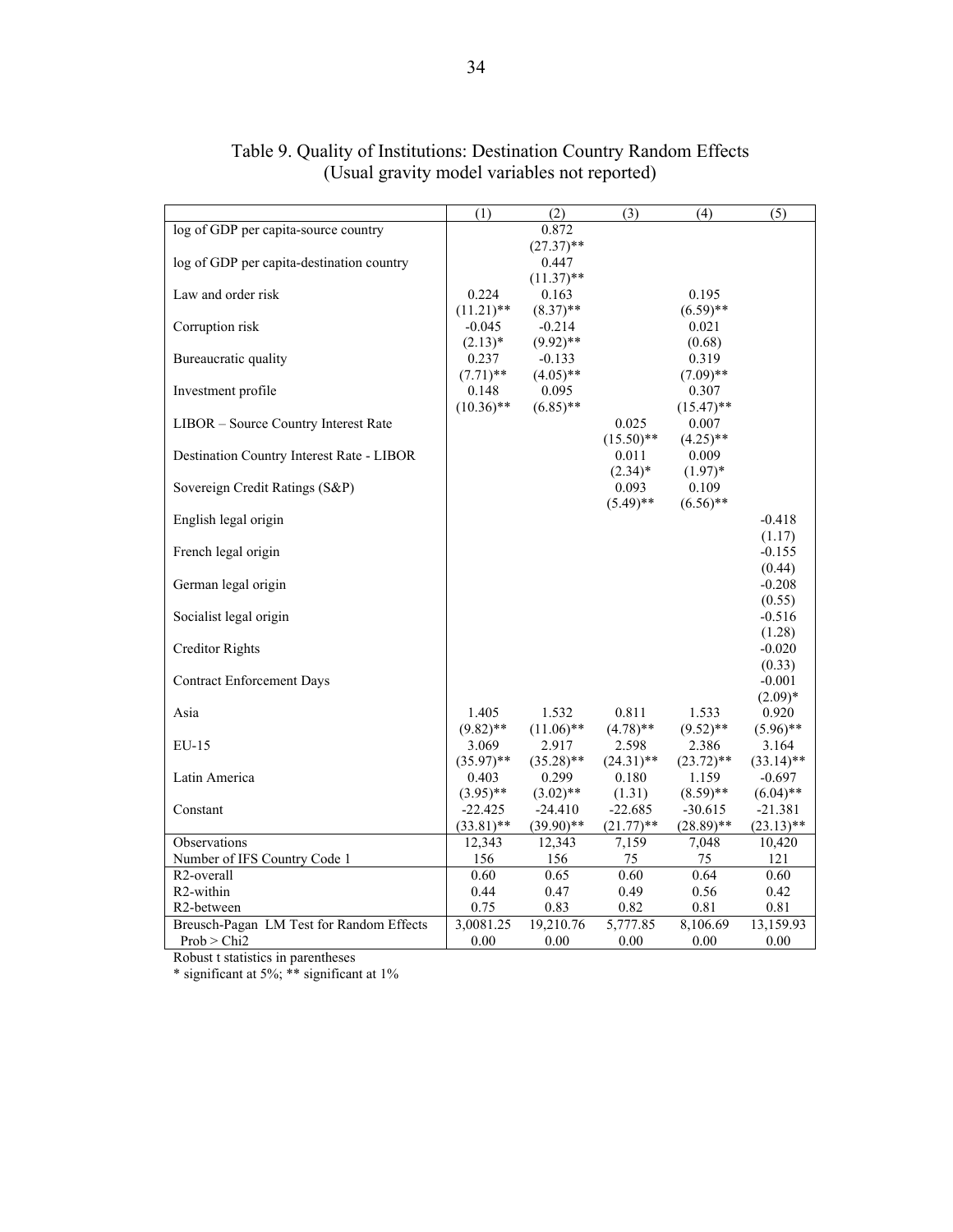|                                           | (1)           | (2)          | (3)          |
|-------------------------------------------|---------------|--------------|--------------|
| log of GDP-source country                 | 0.152         | 0.232        | 0.704        |
|                                           | $(10.39)$ **  | $(18.48)$ ** | $(21.65)$ ** |
| log of GDP-destination country            | 0.637         | 0.637        | 0.906        |
|                                           | $(87.98)$ **  | $(87.81)$ ** | $(41.79)$ ** |
| log of Distance                           | $-0.540$      | $-0.546$     | $-0.659$     |
|                                           | $(23.57)$ **  | $(23.72)$ ** | $(14.59)$ ** |
| Land Border Dummy                         | 0.275         | 0.381        | $-0.046$     |
|                                           | $(2.61)$ **   | $(3.63)$ **  | (0.29)       |
| Common Language Dummy                     | 0.401         | 0.326        | 0.615        |
|                                           | $(8.33)$ **   | $(6.67)$ **  | $(7.10)$ **  |
| Control on bond transactions (inflow)     | $-0.380$      | $-0.385$     | $-0.526$     |
|                                           | $(10.80)$ **  | $(10.95)$ ** | $(7.68)$ **  |
| Control on bond transactions (outflow)    | $-0.430$      | $-0.458$     | $-0.825$     |
|                                           | $(10.46)$ **  | $(11.17)$ ** | $(10.79)$ ** |
| LIBOR - Source Country Interest Rate      |               |              | 0.026        |
|                                           |               |              | $(7.61)$ **  |
| Destination Country Interest Rate - LIBOR |               |              | 0.011        |
|                                           |               |              | $(4.15)$ **  |
| Correlation of Bond Returns               |               |              | 1.547        |
|                                           |               |              | $(10.47)$ ** |
| Volatility of Bilateral Exchange Rates    |               |              | $-0.069$     |
|                                           |               |              | $(4.13)$ **  |
| Asia                                      | 0.968         | 0.874        | 0.354        |
|                                           | $(6.68)$ **   | $(6.04)$ **  | $(2.07)^*$   |
| EU-15                                     | 3.607         | 3.551        | 1.448        |
|                                           | $(41.34)$ **  | $(40.87)$ ** | $(9.53)$ **  |
| Latin America                             | $-0.035$      | $-0.155$     | $-0.275$     |
|                                           | (0.38)        | (1.53)       | (1.33)       |
| Constant                                  | $-12.308$     | $-14.431$    | $-32.144$    |
|                                           | $(26.44)$ **  | $(34.39)$ ** | $(28.66)$ ** |
|                                           |               |              |              |
| <b>Selection Equation</b>                 |               |              |              |
| log of GDP-source country                 | 0.404         | 0.267        | 0.367        |
|                                           | $(80.29)$ **  | $(39.67)$ ** | $(34.14)$ ** |
| log of GDP per capita-source country      | 0.764         | 0.718        | 0.673        |
|                                           | $(94.78)$ **  | $(66.70)**$  | $(46.07)**$  |
| Market Capitalization                     |               | 0.003        | 0.007        |
|                                           |               | $(9.97)$ **  | $(13.63)$ ** |
| Domestic Bank Credit                      |               | 0.008        | 0.005        |
|                                           |               | $(29.70)**$  | $(11.58)$ ** |
| Constant                                  | $-16.967$     | $-13.715$    | $-16.363$    |
|                                           | $(124.07)$ ** | $(72.32)$ ** | $(55.30)$ ** |
| Observations                              | 93,791        | 35,435       | 26,902       |

## Table 10. Heckman Selectivity Bias Correction

Absolute value of z statistics in parentheses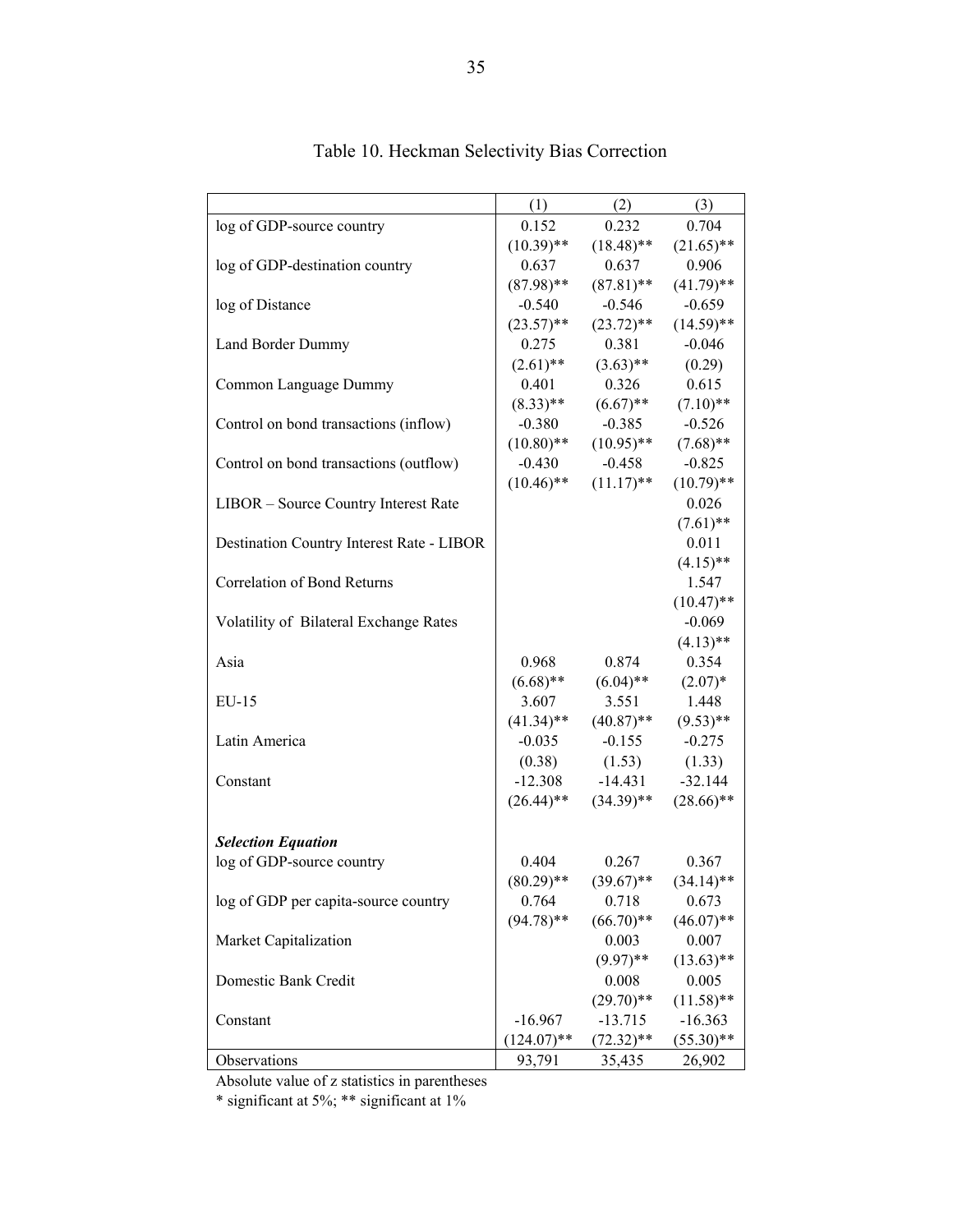|                                                             | (1)          | $\overline{(2)}$   | (3)                   | (4)                | (5)                |
|-------------------------------------------------------------|--------------|--------------------|-----------------------|--------------------|--------------------|
| Historical Bond Returns-source country                      | $-0.091$     | $-0.095$           | 0.062                 | $-0.189$           | $-0.152$           |
|                                                             | $(4.42)$ **  | $(4.57)$ **        | $(3.03)$ **           | $(8.26)$ **        | $(7.43)$ **        |
| Historical Bond Returns-destination country                 | 0.035        | $-0.034$           | $-0.005$              | $-0.096$           | $-0.041$           |
|                                                             | (1.90)       | $(2.46)$ *         | (0.37)                | $(6.30)$ **        | $(2.94)$ **        |
| Correlation of Bond Returns                                 | 1.588        | 1.713              | 1.511                 | 1.348              | 1.782              |
|                                                             | $(11.62)$ ** | $(12.64)$ **       | $(11.81)$ **          | $(9.01)$ **        | $(13.15)$ **       |
| Volatility of Bilateral Exchange Rates                      | $-0.100$     |                    |                       |                    |                    |
|                                                             | $(5.82)$ **  |                    |                       |                    |                    |
| Pegged Exchange Rate Regime (Reinhart-Rogoff)               |              | 0.197              | 0.206                 | 0.033              | 0.210              |
| Limited Flexibility (Reinhart-Rogoff)                       |              | (1.06)<br>$-0.259$ | (1.13)<br>$-0.195$    | (0.17)<br>$-0.385$ | (1.12)<br>$-0.235$ |
|                                                             |              |                    | (1.31)                | $(2.27)^*$         | (1.49)             |
| Control on bond transactions (inflow)                       | $-0.340$     | (1.66)<br>$-0.159$ |                       |                    |                    |
|                                                             |              |                    |                       |                    |                    |
|                                                             | $(2.14)^*$   | (0.97)             |                       |                    |                    |
| Control on bond transactions (outflow)                      | $-1.618$     | $-1.639$           |                       |                    |                    |
|                                                             | $(25.72)$ ** | $(25.98)$ **       |                       |                    |                    |
| NB capital openness—inflow                                  |              |                    | 0.092                 |                    |                    |
|                                                             |              |                    | $(2.26)^*$            |                    |                    |
| NB capital openness-outflow                                 |              |                    | $-0.085$              |                    |                    |
|                                                             |              |                    | $(2.14)^*$            |                    |                    |
| NB financial openness index-destination country             |              |                    | 0.340<br>$(20.71)$ ** |                    |                    |
| Chinn-Ito Capital Control-destination country               |              |                    |                       | 0.158              |                    |
|                                                             |              |                    |                       | $(2.74)$ **        |                    |
| share of last 5 years with capital controls on bond inflow  |              |                    |                       |                    | $-0.320$           |
|                                                             |              |                    |                       |                    | (1.53)             |
| share of last 5 years with capital controls on bond outflow |              |                    |                       |                    | $-1.999$           |
|                                                             |              |                    |                       |                    | $(26.42)$ **       |
| Dummy for IMF program-destination country                   | 0.105        | 0.064              | 0.111                 | 0.187              | 0.055              |
|                                                             | (0.60)       | (0.36)             | (0.65)                | (0.91)             | (0.31)             |
| Asia                                                        | 1.380        | 1.434              | 1.800                 | 0.853              | 1.594              |
|                                                             | $(7.74)$ **  | $(8.03)$ **        | $(10.55)$ **          | $(4.40)$ **        | $(8.90)$ **        |
| $EU-15$                                                     | 1.769        | 1.817              | 1.557                 | 2.348              | 1.479              |
|                                                             | $(12.15)$ ** | $(12.46)$ **       | $(11.19)$ **          | $(14.55)$ **       | $(10.01)$ **       |
| Latin America                                               | $-0.845$     | $-0.956$           | $-0.927$              | $-1.271$           | $-0.743$           |
|                                                             | $(4.50)$ **  | $(5.09)$ **        | $(5.17)$ **           | $(6.21)$ **        | $(3.94)$ **        |
| Constant                                                    | $-39.256$    | $-38.902$          | $-42.633$             | $-38.632$          | $-35.946$          |
|                                                             | $(20.43)$ ** | $(19.23)$ **       | $(21.54)$ **          | $(18.43)$ **       | $(17.33)$ **       |
| Observations                                                | 4072         | 4072               | 4072                  | 3876               | 4072               |
| Number of IFS Country Code 1                                | 52           | 52                 | 52                    | 49                 | 52                 |
| R <sub>2</sub> -overall                                     | 0.67         | 0.68               | 0.70                  | 0.64               | 0.68               |
| R <sub>2</sub> -within                                      | 0.65         | 0.65               | 0.69                  | 0.59               | 0.65<br>0.73       |
| R2-between                                                  | 0.71         | 0.73               | 0.73                  | 0.77               |                    |
| Breusch-Pagan LM Test for Random Effects<br>Prob > Chi2     | 4,886.47     | 4,275.74           | 5,183.11              | 2,315.52           | 4,485.49           |
|                                                             | 0.00         | 0.00               | 0.00                  | 0.00               | 0.00               |

Table 11. Sensitivity Checks: Destination Country Random Effects (Usual gravity model variables not reported)

Absolute value of z statistics in parentheses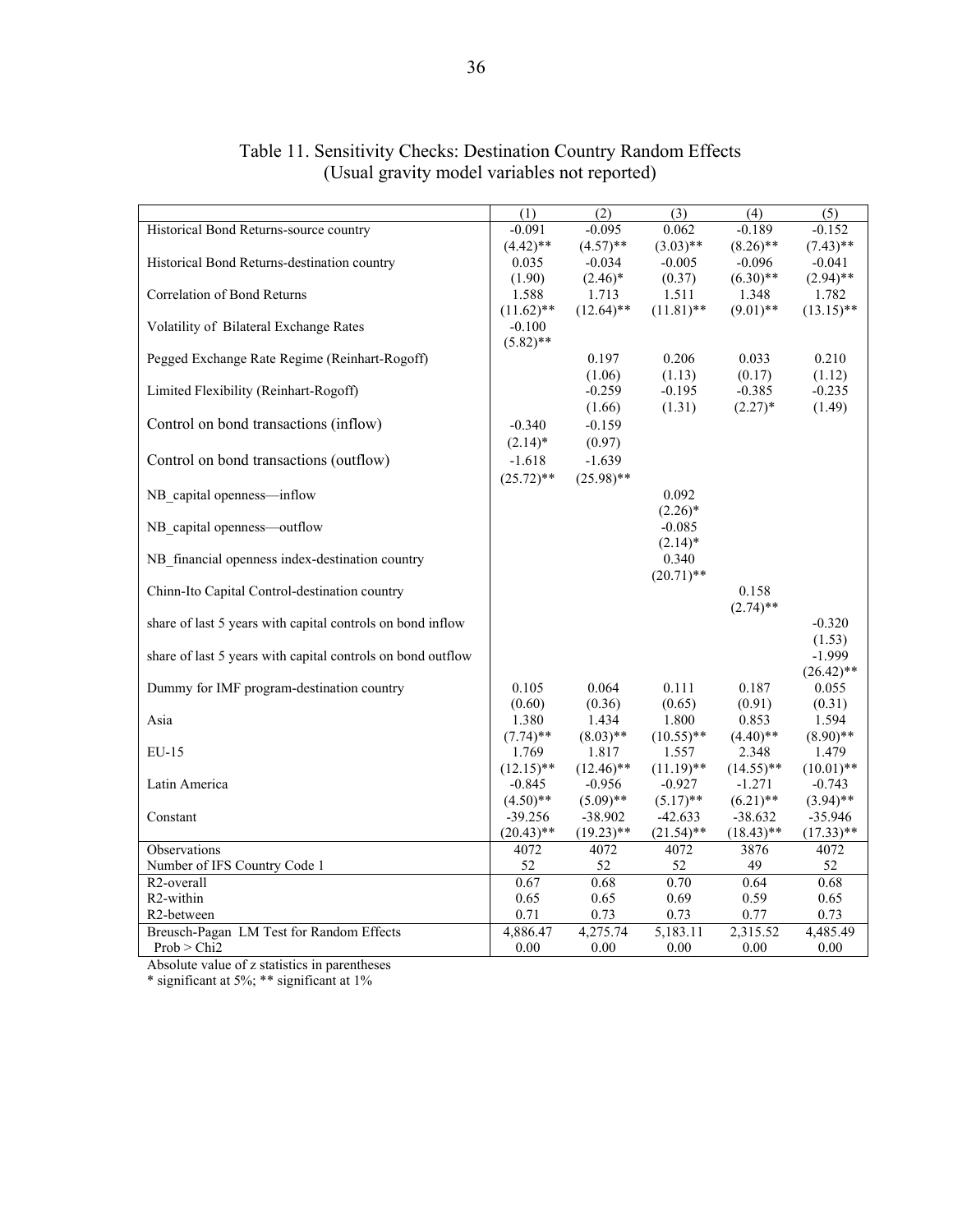|                                                     | (1)           | (2)           | (3)          | (4)          | (5)          |
|-----------------------------------------------------|---------------|---------------|--------------|--------------|--------------|
|                                                     | <b>OLS</b>    | RE            | ${\rm IV}$   | <b>OLS</b>   | IV           |
| Lagged Dependent Variable                           | 0.942         | 0.931         | 1.061        | 0.899        | 0.975        |
|                                                     | $(130.96)$ ** | $(126.05)$ ** | $(24.06)$ ** | $(71.26)$ ** | $(24.04)$ ** |
| log of GDP-source country                           | $-0.005$      | 0.001         | $-0.056$     | 0.066        | 0.001        |
|                                                     | (0.49)        | (0.07)        | $(2.63)$ **  | $(3.22)$ **  | (0.03)       |
| log of GDP-destination country                      | 0.078         | 0.086         | $-0.003$     | 0.119        | 0.053        |
|                                                     | $(9.95)$ **   | $(9.57)$ **   | (0.09)       | $(6.01)$ **  | (1.33)       |
| Log of Distance                                     | $-0.121$      | $-0.126$      | $-0.063$     | $-0.218$     | $-0.194$     |
|                                                     | $(6.12)$ **   | $(5.98)$ **   | $(2.12)^*$   | $(5.99)$ **  | $(5.01)$ **  |
| Land Border Dummy                                   | $-0.171$      | $-0.168$      | $-0.222$     | $-0.380$     | $-0.407$     |
|                                                     | $(2.07)^*$    | $(2.05)^*$    | $(2.51)^*$   | $(3.00)**$   | $(3.15)$ **  |
| 1 for Common Language                               | $-0.044$      | $-0.027$      | $-0.082$     | $-0.017$     | $-0.064$     |
|                                                     | (1.12)        | (0.69)        | (1.90)       | (0.25)       | (0.88)       |
| LIBOR - Source Country Interest Rate                | 0.011         | 0.012         | 0.005        |              |              |
|                                                     | $(4.90)$ **   | $(5.21)$ **   | (1.52)       |              |              |
| Destination Country Interest Rate - LIBOR           | $-0.001$      | $-0.002$      | 0.001        |              |              |
|                                                     | (0.97)        | (1.11)        | (0.64)       |              |              |
| control on bond or other debt instruments (inflow)  | $-0.036$      | $-0.042$      | 0.022        | 0.006        | 0.032        |
|                                                     | (1.19)        | (1.14)        | (0.58)       | (0.10)       | (0.55)       |
| control on bond or other debt instruments (outflow) | $-0.122$      | $-0.129$      | $-0.038$     | $-0.270$     | $-0.150$     |
|                                                     | $(3.13)$ **   | $(3.37)$ **   | (0.76)       | $(4.35)$ **  | (1.71)       |
| Historical Bond Returns-source country              |               |               |              | $-0.083$     | $-0.055$     |
|                                                     |               |               |              | $(2.78)$ **  | (1.64)       |
| Historical Bond Returns-destination country         |               |               |              | 0.066        | 0.054        |
|                                                     |               |               |              | $(3.55)$ **  | $(2.71)$ **  |
| Correlation of Bond Returns                         |               |               |              | 0.236        | 0.170        |
|                                                     |               |               |              | $(2.01)*$    | (1.37)       |
| Volatility of Bilateral Exchange Rates              |               |               |              | $-0.019$     | $-0.008$     |
|                                                     |               |               |              | (1.02)       | (0.40)       |
| Asia                                                | $-0.133$      | $-0.099$      | $-0.198$     | $-0.206$     | $-0.261$     |
|                                                     | (1.24)        | (0.90)        | (1.73)       | (1.50)       | (1.83)       |
| EU-15                                               | 0.149         | 0.158         | $-0.249$     | $-0.012$     | $-0.188$     |
|                                                     | $(2.22)*$     | $(2.27)^*$    | (1.54)       | (0.09)       | (1.21)       |
| Latin America                                       | 0.158         | 0.106         | 0.173        | 0.002        | $-0.021$     |
|                                                     | (1.72)        | (1.13)        | (1.80)       | (0.01)       | (0.13)       |
| Constant                                            | $-0.313$      | $-0.578$      | 2.152        | $-2.296$     | 0.642        |
|                                                     | (0.92)        | (1.61)        | $(2.21)$ *   | $(2.76)$ **  | (0.38)       |
| Observations                                        | 3014          | 3014          | 3014         | 1241         | 1241         |
| R-squared                                           | 0.95          |               | 0.94         | 0.94         | 0.94         |
| Number of Destination countries                     |               | 129           |              |              |              |

Table 12. Sensitivity Checks: Lagged Dependent Variable

Absolute value of t statistics in parentheses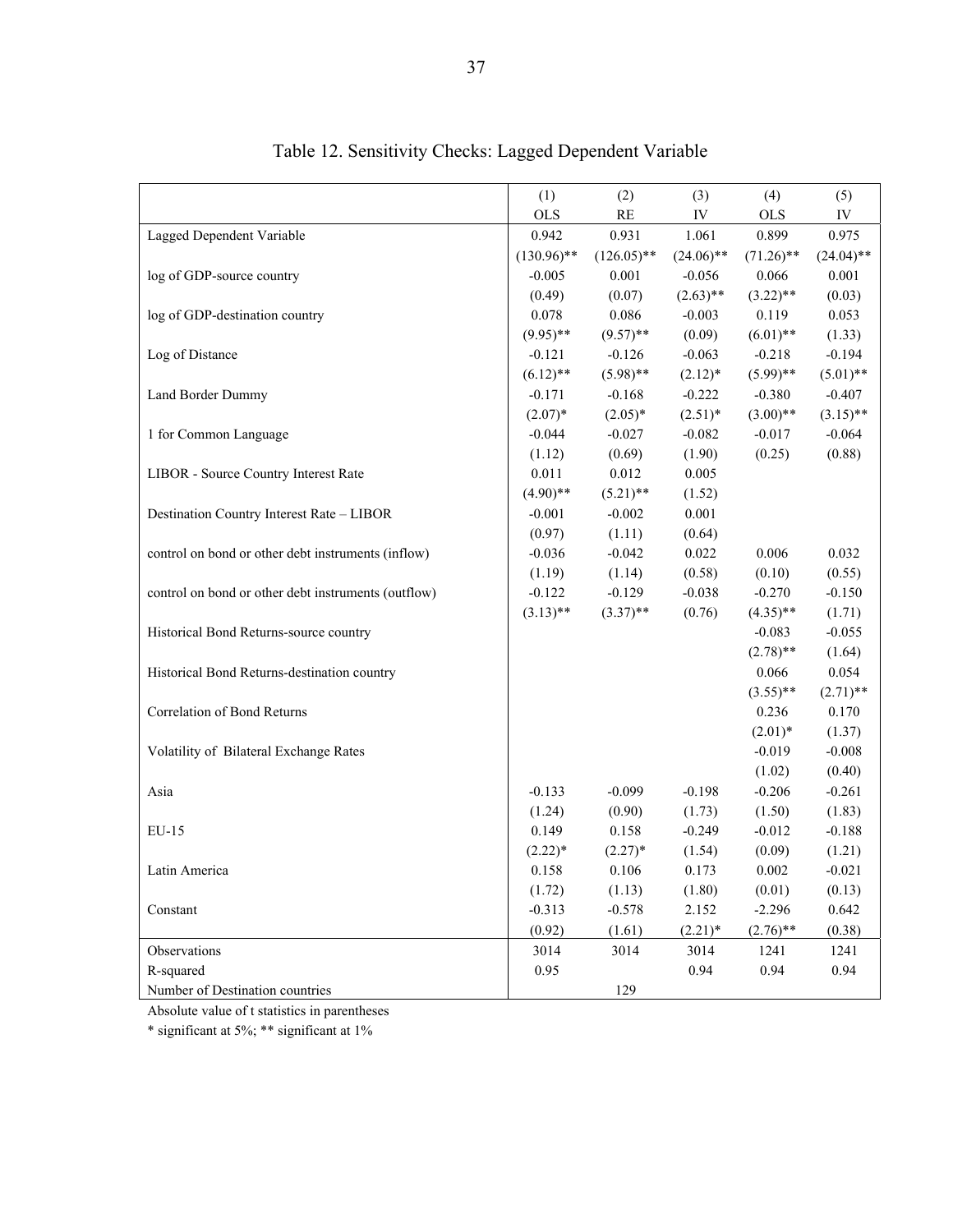|                                                     | (1)          | (2)          | (3)          | (4)          | (5)          |
|-----------------------------------------------------|--------------|--------------|--------------|--------------|--------------|
|                                                     | Full         | Full         | Full         | Exclude      | Full         |
|                                                     | Sample       | Sample       | Sample       | US and       | Sample       |
|                                                     |              |              |              | Japan        |              |
| log of GDP-source country                           | 0.473        | 0.385        | 0.416        | 0.336        | 0.669        |
|                                                     | $(21.41)$ ** | $(33.25)$ ** | $(36.39)$ ** | $(27.80)$ ** | $(36.15)$ ** |
| log of GDP-destination country                      | 0.663        | 0.653        | 0.647        | 0.624        | 0.577        |
|                                                     | $(44.35)$ ** | $(78.30)$ ** | $(79.24)$ ** | $(76.00)**$  | $(15.92)$ ** |
| Log of Distance                                     | $-0.629$     |              | $-0.778$     | $-0.779$     | $-0.537$     |
|                                                     | $(13.50)$ ** |              | $(21.55)$ ** | $(21.88)$ ** | $(12.41)$ ** |
| Time Zone Difference                                |              | $-0.050$     | 0.075        | 0.082        |              |
|                                                     |              | $(8.40)$ **  | $(9.13)$ **  | $(9.89)$ **  |              |
| phone traffic                                       |              |              |              |              | 0.000        |
|                                                     |              |              |              |              | $(9.75)$ **  |
| phone cost                                          |              |              |              |              | $-0.548$     |
|                                                     |              |              |              |              | $(11.24)$ ** |
| Land Border Dummy                                   | 0.123        | 0.955        | 0.019        | $-0.010$     | $-0.004$     |
|                                                     | (0.62)       | $(8.76)$ **  | (0.17)       | (0.09)       | (0.02)       |
| 1 for Common Language                               | 0.259        | 0.241        | 0.343        | 0.274        | 0.647        |
|                                                     | $(2.73)$ **  | $(4.52)$ **  | $(6.54)$ **  | $(5.19)$ **  | $(7.04)$ **  |
| LIBOR - Source Country Interest Rate                | 0.047        | 0.024        | 0.020        | 0.019        | 0.034        |
|                                                     | $(10.80)$ ** | $(16.82)$ ** | $(13.97)$ ** | $(13.99)$ ** | $(15.73)$ ** |
| Destination Country Interest Rate - LIBOR           | $-0.017$     | $-0.014$     | $-0.008$     | $-0.007$     | 0.014        |
|                                                     | $(5.65)$ **  | $(9.60)$ **  | $(5.28)$ **  | $(4.90)$ **  | $(4.48)$ **  |
| control on bond or other debt instruments (inflow)  | $-0.433$     | $-0.453$     | $-0.406$     | $-0.417$     | $-0.121$     |
|                                                     | $(6.11)$ **  | $(11.28)$ ** | $(10.31)$ ** | $(10.71)$ ** | (1.37)       |
| control on bond or other debt instruments (outflow) | $-0.946$     | $-0.914$     | $-0.807$     | $-0.760$     | $-1.505$     |
|                                                     | $(10.09)$ ** | $(20.55)$ ** | $(18.41)$ ** | $(17.70)$ ** | $(21.38)$ ** |
| Reserves/GDP - source country                       | 2.186        |              |              |              |              |
|                                                     | $(8.36)$ **  |              |              |              |              |
| Reserves/GDP - destination country                  | $-0.785$     |              |              |              |              |
|                                                     | $(3.56)$ **  |              |              |              |              |
| Asia                                                | $-0.044$     | 0.937        | 0.745        | 1.137        | 0.845        |
|                                                     | (0.16)       | $(6.07)$ **  | $(4.92)$ **  | $(7.31)$ **  | $(4.27)$ **  |
| $EU-15$                                             | 3.555        | 4.047        | 3.492        | 3.653        | 2.867        |
|                                                     | $(22.29)$ ** | $(46.47)$ ** | $(39.21)$ ** | $(41.94)$ ** | $(25.18)$ ** |
| Latin America                                       | 0.101        | 0.463        | 0.257        | 0.225        | 0.472        |
|                                                     | (0.51)       | $(4.13)$ **  | $(2.34)*$    | $(2.09)*$    | $(2.21)^*$   |
| Constant                                            | $-20.389$    | $-22.934$    | $-17.898$    | $-15.358$    | $-23.678$    |
|                                                     | $(27.10)**$  | $(58.51)$ ** | $(39.84)$ ** | $(33.35)$ ** | $(22.57)$ ** |
| Observations                                        | 3387         | 10654        | 10654        | 10220        | 4501         |
| R-squared                                           | 0.64         | 0.60         | 0.62         | 0.62         | 0.61         |

Table 13. Sensitivity Checks: Reserves, Distance, Time Zone, and Information Costs

Absolute value of t statistics in parentheses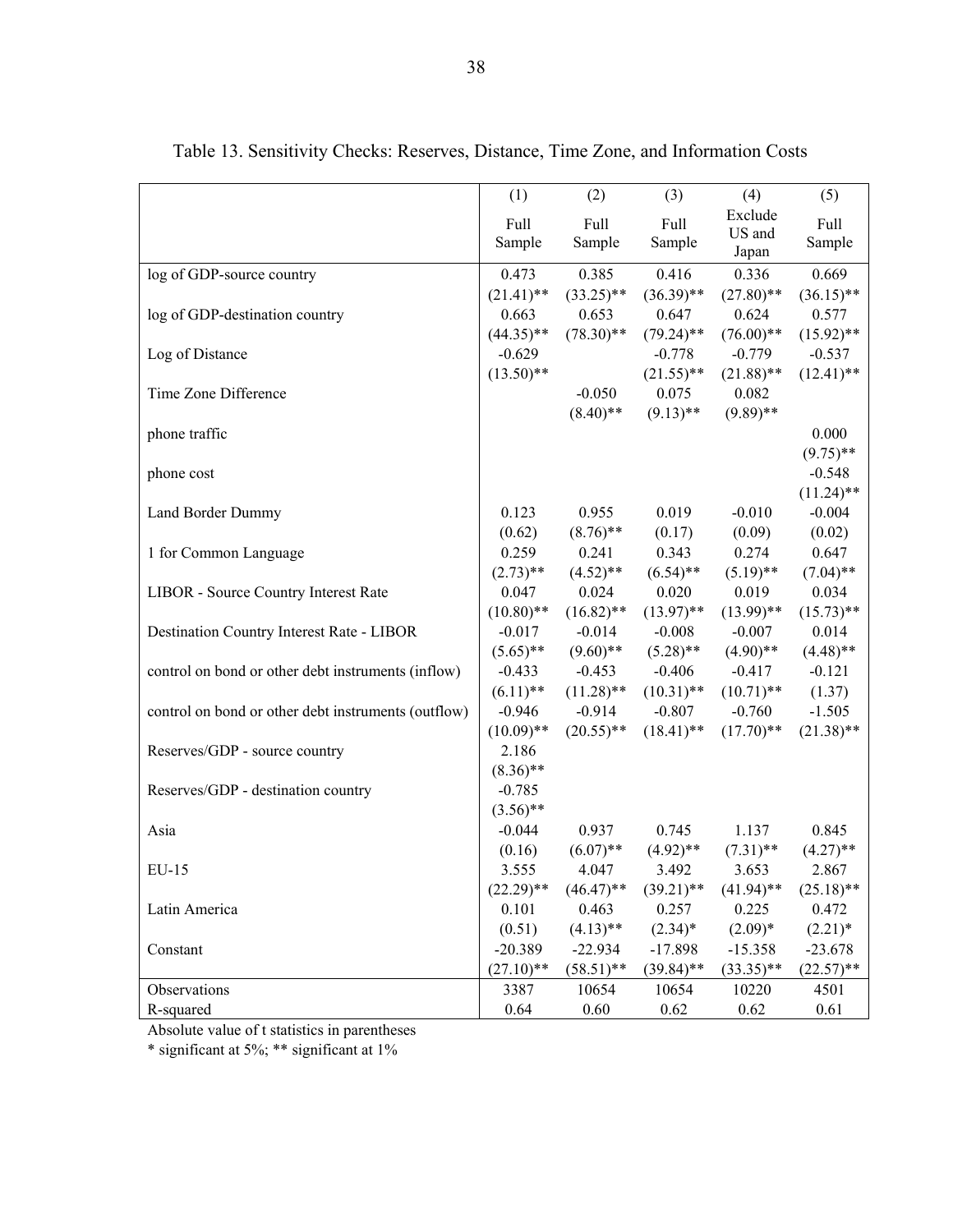|                                                 | (1)          | (2)          | (3)          | (4)          |
|-------------------------------------------------|--------------|--------------|--------------|--------------|
| log of GDP-source country                       | 0.317        | 0.336        | 0.326        | 0.418        |
|                                                 | $(28.42)$ ** | $(19.75)$ ** | $(28.13)$ ** | $(28.51)$ ** |
| log of GDP-destination country                  | 0.560        | 0.648        | 0.605        | 0.726        |
|                                                 | $(20.24)$ ** | $(17.96)$ ** | $(21.28)$ ** | $(16.13)$ ** |
| log of Distance                                 | $-0.673$     | $-0.664$     | $-0.664$     | $-0.834$     |
|                                                 | $(24.14)$ ** | $(20.25)$ ** | $(23.36)$ ** | $(24.91)$ ** |
| Land Border Dummy                               | 0.175        | 0.228        | 0.178        | 0.074        |
|                                                 | (1.71)       | $(2.04)^*$   | (1.72)       | (0.64)       |
| Common Language Dummy                           | 0.271        | 0.431        | 0.288        | 0.273        |
|                                                 | $(5.46)$ **  | $(6.39)$ **  | $(5.62)$ **  | $(4.09)$ **  |
| Control on bond transactions (inflow)           | $-0.239$     | $-0.241$     | $-0.249$     | $-0.306$     |
|                                                 | $(2.77)$ **  | $(2.28)^*$   | $(2.90)$ **  | $(2.67)$ **  |
| Control on bond transactions (outflow)          | $-0.683$     | $-0.840$     | $-0.724$     | $-0.876$     |
|                                                 | $(17.20)$ ** | $(15.66)$ ** | $(17.75)$ ** | $(16.89)$ ** |
| LIBOR - Source Country Interest Rate            | 0.012        | 0.015        | 0.008        | 0.019        |
|                                                 | $(9.48)$ **  | $(9.94)$ **  | $(6.10)$ **  | $(7.53)$ **  |
| Destination Country Interest Rate - LIBOR       | $-0.005$     | $-0.004$     | $-0.005$     | $-0.003$     |
|                                                 | (1.53)       | (0.96)       | (1.51)       | (0.43)       |
| Size of Banking Sector-source country           | 0.009        | 0.012        | 0.009        | 0.010        |
|                                                 | $(26.04)$ ** | $(24.73)$ ** | $(23.40)$ ** | $(21.17)$ ** |
| Size of Banking Sector-destination country      | 0.005        | 0.005        | 0.005        | 0.003        |
|                                                 | $(4.78)$ **  | $(4.32)$ **  | $(4.69)$ **  | $(2.07)^*$   |
| Bank Concentration Index-source country         |              | $-0.325$     |              |              |
|                                                 |              | $(2.31)^*$   |              |              |
| Bank Concentration Index-destination country    |              | $-0.224$     |              |              |
|                                                 |              | (0.80)       |              |              |
| Share of public bank assets-source country      |              |              | $-0.013$     |              |
|                                                 |              |              | $(9.28)$ **  |              |
| Share of public bank assets-destination country |              |              | $-0.007$     |              |
|                                                 |              |              | $(3.65)$ **  |              |
| Size of Stock Market-source country             |              |              |              | 0.008        |
|                                                 |              |              |              | $(19.41)$ ** |
| Size of Stock Market-destination country        |              |              |              | 0.001        |
|                                                 |              |              |              | (0.59)       |
| Asia                                            | 0.692        | 0.539        | 0.736        | 0.121        |
|                                                 | $(4.73)$ **  | $(3.37)$ **  | $(4.98)$ **  | (0.77)       |
| $EU-15$                                         | 3.015        | 2.752        | 2.932        | 2.513        |
|                                                 | $(33.99)$ ** | $(28.35)$ ** | $(32.70)$ ** | $(26.20)**$  |
| Latin America                                   | 0.042        | 0.275        | 0.160        | $-0.201$     |
|                                                 | (0.39)       | $(2.29)*$    | (1.46)       | (1.25)       |
| Constant                                        | $-15.371$    | $-18.222$    | $-16.542$    | $-21.137$    |
|                                                 | $(21.24)$ ** | $(17.70)$ ** | $(22.11)$ ** | $(18.21)$ ** |
| Observations                                    | 10557        | 7553         | 10102        | 7038         |
| Number of Destination Country                   | 132          | 89           | 124          | 85           |
| R2-overall                                      | 0.64         | 0.65         | 0.65         | 0.65         |
| R2-within                                       | 0.46         | 0.51         | 0.47         | 0.57         |
| R2-between                                      | 0.82         | 0.84         | 0.85         | 0.82         |
| Breusch-Pagan LM Test for Random Effects        | 16397.08     | 9351.59      | 11799.28     | 10667.40     |
| Prob > Chi2                                     | 0.00         | 0.00         | 0.00         | 0.00         |

Table 14. Financial Development: Recipient Country Random Effects

Absolute value of z statistics in parentheses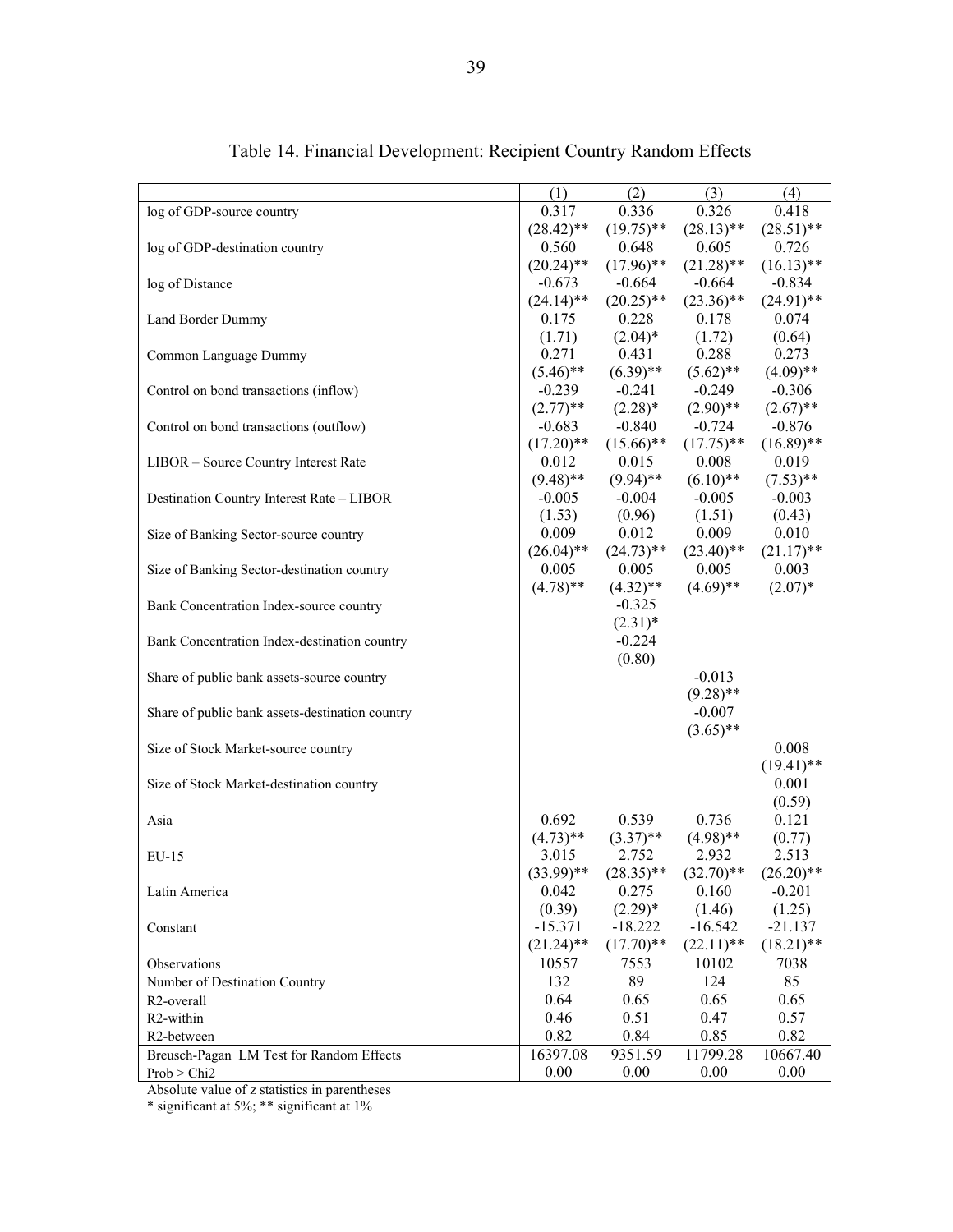|                                                                                            |                                                                                                                                                                                                                                | Destination RE                                                                                                                                                                                                                                                                                                                               |                                                                                                                                                                                                                                                                                                       |                                                                                                                                                                                                                                                                                                                                               | Destination Fl                                                                                                                                                                                                                                                                                                                                                                                                                                               |                                                                                                                                                                                                                                                                                                                   |                                                                                                                                                                                                                                                  | SUR                                                                                                                                                                                                                                                                                                                            |                                                                                                                                                                                                                                                                           |
|--------------------------------------------------------------------------------------------|--------------------------------------------------------------------------------------------------------------------------------------------------------------------------------------------------------------------------------|----------------------------------------------------------------------------------------------------------------------------------------------------------------------------------------------------------------------------------------------------------------------------------------------------------------------------------------------|-------------------------------------------------------------------------------------------------------------------------------------------------------------------------------------------------------------------------------------------------------------------------------------------------------|-----------------------------------------------------------------------------------------------------------------------------------------------------------------------------------------------------------------------------------------------------------------------------------------------------------------------------------------------|--------------------------------------------------------------------------------------------------------------------------------------------------------------------------------------------------------------------------------------------------------------------------------------------------------------------------------------------------------------------------------------------------------------------------------------------------------------|-------------------------------------------------------------------------------------------------------------------------------------------------------------------------------------------------------------------------------------------------------------------------------------------------------------------|--------------------------------------------------------------------------------------------------------------------------------------------------------------------------------------------------------------------------------------------------|--------------------------------------------------------------------------------------------------------------------------------------------------------------------------------------------------------------------------------------------------------------------------------------------------------------------------------|---------------------------------------------------------------------------------------------------------------------------------------------------------------------------------------------------------------------------------------------------------------------------|
|                                                                                            |                                                                                                                                                                                                                                | $\widehat{\circ}$                                                                                                                                                                                                                                                                                                                            |                                                                                                                                                                                                                                                                                                       |                                                                                                                                                                                                                                                                                                                                               | ତି                                                                                                                                                                                                                                                                                                                                                                                                                                                           | $\circledcirc$                                                                                                                                                                                                                                                                                                    |                                                                                                                                                                                                                                                  | $\circledast$                                                                                                                                                                                                                                                                                                                  |                                                                                                                                                                                                                                                                           |
|                                                                                            |                                                                                                                                                                                                                                |                                                                                                                                                                                                                                                                                                                                              | Mutua                                                                                                                                                                                                                                                                                                 |                                                                                                                                                                                                                                                                                                                                               |                                                                                                                                                                                                                                                                                                                                                                                                                                                              | Mutua                                                                                                                                                                                                                                                                                                             |                                                                                                                                                                                                                                                  |                                                                                                                                                                                                                                                                                                                                | Mutua                                                                                                                                                                                                                                                                     |
|                                                                                            | <b>Banks</b>                                                                                                                                                                                                                   | nsurance                                                                                                                                                                                                                                                                                                                                     | Funds                                                                                                                                                                                                                                                                                                 |                                                                                                                                                                                                                                                                                                                                               | nsurance                                                                                                                                                                                                                                                                                                                                                                                                                                                     | Funds                                                                                                                                                                                                                                                                                                             | <b>Banks</b>                                                                                                                                                                                                                                     | Insurance                                                                                                                                                                                                                                                                                                                      | Funds                                                                                                                                                                                                                                                                     |
| log of GDP-source country                                                                  | 0.927                                                                                                                                                                                                                          | 0.692                                                                                                                                                                                                                                                                                                                                        | $(58.04)$ *                                                                                                                                                                                                                                                                                           |                                                                                                                                                                                                                                                                                                                                               |                                                                                                                                                                                                                                                                                                                                                                                                                                                              | $^{*(05'27)}_{LF8.0}$                                                                                                                                                                                                                                                                                             | 0.927                                                                                                                                                                                                                                            |                                                                                                                                                                                                                                                                                                                                | 0.881                                                                                                                                                                                                                                                                     |
| log of GDP-destination country                                                             | $(36.38)$ **                                                                                                                                                                                                                   | $(25.08)$ **                                                                                                                                                                                                                                                                                                                                 |                                                                                                                                                                                                                                                                                                       |                                                                                                                                                                                                                                                                                                                                               |                                                                                                                                                                                                                                                                                                                                                                                                                                                              |                                                                                                                                                                                                                                                                                                                   |                                                                                                                                                                                                                                                  |                                                                                                                                                                                                                                                                                                                                |                                                                                                                                                                                                                                                                           |
|                                                                                            |                                                                                                                                                                                                                                |                                                                                                                                                                                                                                                                                                                                              |                                                                                                                                                                                                                                                                                                       |                                                                                                                                                                                                                                                                                                                                               |                                                                                                                                                                                                                                                                                                                                                                                                                                                              |                                                                                                                                                                                                                                                                                                                   |                                                                                                                                                                                                                                                  |                                                                                                                                                                                                                                                                                                                                |                                                                                                                                                                                                                                                                           |
| log of Distance                                                                            |                                                                                                                                                                                                                                |                                                                                                                                                                                                                                                                                                                                              |                                                                                                                                                                                                                                                                                                       |                                                                                                                                                                                                                                                                                                                                               |                                                                                                                                                                                                                                                                                                                                                                                                                                                              |                                                                                                                                                                                                                                                                                                                   |                                                                                                                                                                                                                                                  |                                                                                                                                                                                                                                                                                                                                |                                                                                                                                                                                                                                                                           |
|                                                                                            |                                                                                                                                                                                                                                |                                                                                                                                                                                                                                                                                                                                              |                                                                                                                                                                                                                                                                                                       |                                                                                                                                                                                                                                                                                                                                               |                                                                                                                                                                                                                                                                                                                                                                                                                                                              |                                                                                                                                                                                                                                                                                                                   |                                                                                                                                                                                                                                                  |                                                                                                                                                                                                                                                                                                                                |                                                                                                                                                                                                                                                                           |
| Land Border Dummy                                                                          |                                                                                                                                                                                                                                |                                                                                                                                                                                                                                                                                                                                              |                                                                                                                                                                                                                                                                                                       |                                                                                                                                                                                                                                                                                                                                               |                                                                                                                                                                                                                                                                                                                                                                                                                                                              |                                                                                                                                                                                                                                                                                                                   |                                                                                                                                                                                                                                                  |                                                                                                                                                                                                                                                                                                                                |                                                                                                                                                                                                                                                                           |
| Common Language Dummy                                                                      | $(0.666)$ $(0.39)$ $(0.39)$ $(0.39)$ $(0.39)$ $(0.39)$ $(0.39)$ $(0.39)$ $(0.39)$ $(0.39)$ $(0.39)$ $(0.39)$ $(0.39)$ $(0.39)$ $(0.39)$ $(0.39)$ $(0.39)$ $(0.39)$ $(0.39)$ $(0.39)$ $(0.39)$ $(0.39)$ $(0.39)$ $(0.39)$ $(0.$ | $\begin{array}{l} 0.648 \\ 0.62) * \\ 0.947 \\ -1.57 \\ -1.77 \\ -1.77 \\ -1.79 \\ -1.79 \\ -1.79 \\ -1.79 \\ -1.79 \\ -1.79 \\ -1.79 \\ -1.79 \\ -1.79 \\ -1.79 \\ -1.79 \\ -1.79 \\ -1.79 \\ -1.79 \\ -1.79 \\ -1.79 \\ -1.79 \\ -1.79 \\ -1.79 \\ -1.79 \\ -1.79 \\ -1.79 \\ -1.79 \\ -1.79 \\ -1.79 \\ -1.79 \\ -1.79 \\ -1.79 \\ -1.79$ | $\begin{array}{c} (530)\\ (1010)\\ (1010)**\\ (1110)\\ (1110)\\ (1110)\\ (1110)\\ (1110)\\ (1111)\\ (1111)\\ (1111)\\ (1111)\\ (1111)\\ (1111)\\ (1111)\\ (1111)\\ (1111)\\ (1111)\\ (1111)\\ (1111)\\ (1111)\\ (1111)\\ (1111)\\ (1111)\\ (1111)\\ (1111)\\ (1111)\\ (1111)\\ (1111)\\ (1111)\\ (11$ | $\begin{array}{l} \mathop{\rm{max}}\limits_{0.927}(\widehat{100}^{*}_{0.97}^{*0.7})^{*0.97}_{0.97}(\widehat{100}^{*0.7})^{*0.97}_{0.97}(\widehat{100}^{*0.7})^{*0.97}_{0.97}(\widehat{100}^{*0.7})^{*0.97}_{0.97}(\widehat{100}^{*0.7})^{*0.97}_{0.97}(\widehat{100}^{*0.7})^{*0.97}_{0.97}(\widehat{100}^{*0.7})^{*0.97}_{0.97}(\widehat{10$ | $\begin{array}{l} (1) \quad \begin{array}{l} \hline \text{1} \\ \hline \text{1} \\ \text{2} \\ \text{2} \\ \text{3} \\ \text{3} \\ \text{4} \\ \text{5} \\ \text{6} \\ \text{7} \\ \text{8} \\ \text{9} \\ \text{1} \\ \text{1} \\ \text{1} \\ \text{1} \\ \text{2} \\ \text{2} \\ \text{3} \\ \text{4} \\ \text{5} \\ \text{6} \\ \text{7} \\ \text{9} \\ \text{10} \\ \text{11} \\ \text{12} \\ \text{13} \\ \text{14} \\ \text{15} \\ \text{16} \\ \text$ | $\begin{array}{l} \Xi(3,3,3,4)\\[-1.3ex] \Xi(3,4,4)\\[-1.3ex] \Xi(3,4)\\[-1.3ex] \Xi(3,4)\\[-1.3ex] \Xi(3,4)\\[-1.3ex] \Xi(3,4)\\[-1.3ex] \Xi(3,4)\\[-1.3ex] \Xi(3,4)\\[-1.3ex] \Xi(3,4)\\[-1.3ex] \Xi(3,4)\\[-1.3ex] \Xi(3,4)\\[-1.3ex] \Xi(3,4)\\[-1.3ex] \Xi(3,4)\\[-1.3ex] \Xi(3,4)\\[-1.3ex] \Xi(3,4)\\[-1.$ | $(26.30)_{0.739}^{*4.64}$ $(21.30)_{0.739}^{*4.64}$ $(21.34)_{0.739}^{*4.64}$ $(21.33)_{0.739}^{*4.64}$ $(21.33)_{0.739}^{*4.64}$ $(21.33)_{0.739}^{*4.64}$ $(21.33)_{0.739}^{*4.64}$ $(21.33)_{0.739}^{*4.64}$ $(21.33)_{0.739}^{*4.64}$ $(21.$ | $\begin{array}{l} 0.681 \\ 0.683^{*}_{1} \\ 0.734^{*}_{2} \\ 0.734^{*}_{3} \\ 0.734^{*}_{4} \\ 0.734^{*}_{5} \\ 0.734^{*}_{6} \\ 0.734^{*}_{7} \\ 0.734^{*}_{8} \\ 0.734^{*}_{9} \\ 0.734^{*}_{1} \\ 0.734^{*}_{1} \\ 0.734^{*}_{1} \\ 0.734^{*}_{1} \\ 0.734^{*}_{1} \\ 0.734^{*}_{1} \\ 0.734^{*}_{1} \\ 0.734^{*}_{1} \\ 0$ | $(26.70)$<br>$(3.64)$<br>$(1.79)$<br>$(3.66)$<br>$(3.66)$<br>$(3.66)$<br>$(3.66)$<br>$(3.66)$<br>$(3.66)$<br>$(3.66)$<br>$(3.66)$<br>$(3.66)$<br>$(3.66)$<br>$(3.66)$<br>$(3.66)$<br>$(3.66)$<br>$(3.66)$<br>$(3.66)$<br>$(3.66)$<br>$(3.66)$<br>$(3.66)$<br>$(3.66)$<br> |
|                                                                                            |                                                                                                                                                                                                                                |                                                                                                                                                                                                                                                                                                                                              |                                                                                                                                                                                                                                                                                                       |                                                                                                                                                                                                                                                                                                                                               |                                                                                                                                                                                                                                                                                                                                                                                                                                                              |                                                                                                                                                                                                                                                                                                                   |                                                                                                                                                                                                                                                  |                                                                                                                                                                                                                                                                                                                                |                                                                                                                                                                                                                                                                           |
| Control on bond transactions (inflow)                                                      |                                                                                                                                                                                                                                |                                                                                                                                                                                                                                                                                                                                              |                                                                                                                                                                                                                                                                                                       |                                                                                                                                                                                                                                                                                                                                               |                                                                                                                                                                                                                                                                                                                                                                                                                                                              |                                                                                                                                                                                                                                                                                                                   |                                                                                                                                                                                                                                                  |                                                                                                                                                                                                                                                                                                                                |                                                                                                                                                                                                                                                                           |
|                                                                                            |                                                                                                                                                                                                                                |                                                                                                                                                                                                                                                                                                                                              |                                                                                                                                                                                                                                                                                                       |                                                                                                                                                                                                                                                                                                                                               |                                                                                                                                                                                                                                                                                                                                                                                                                                                              |                                                                                                                                                                                                                                                                                                                   |                                                                                                                                                                                                                                                  |                                                                                                                                                                                                                                                                                                                                |                                                                                                                                                                                                                                                                           |
| Control on bond transactions (outflow)                                                     |                                                                                                                                                                                                                                |                                                                                                                                                                                                                                                                                                                                              |                                                                                                                                                                                                                                                                                                       |                                                                                                                                                                                                                                                                                                                                               |                                                                                                                                                                                                                                                                                                                                                                                                                                                              |                                                                                                                                                                                                                                                                                                                   |                                                                                                                                                                                                                                                  |                                                                                                                                                                                                                                                                                                                                |                                                                                                                                                                                                                                                                           |
|                                                                                            |                                                                                                                                                                                                                                |                                                                                                                                                                                                                                                                                                                                              |                                                                                                                                                                                                                                                                                                       |                                                                                                                                                                                                                                                                                                                                               |                                                                                                                                                                                                                                                                                                                                                                                                                                                              |                                                                                                                                                                                                                                                                                                                   |                                                                                                                                                                                                                                                  |                                                                                                                                                                                                                                                                                                                                |                                                                                                                                                                                                                                                                           |
| Bond Returns-source country                                                                |                                                                                                                                                                                                                                |                                                                                                                                                                                                                                                                                                                                              |                                                                                                                                                                                                                                                                                                       |                                                                                                                                                                                                                                                                                                                                               |                                                                                                                                                                                                                                                                                                                                                                                                                                                              |                                                                                                                                                                                                                                                                                                                   |                                                                                                                                                                                                                                                  |                                                                                                                                                                                                                                                                                                                                |                                                                                                                                                                                                                                                                           |
| Bond Returns-destination country                                                           |                                                                                                                                                                                                                                |                                                                                                                                                                                                                                                                                                                                              |                                                                                                                                                                                                                                                                                                       |                                                                                                                                                                                                                                                                                                                                               |                                                                                                                                                                                                                                                                                                                                                                                                                                                              |                                                                                                                                                                                                                                                                                                                   |                                                                                                                                                                                                                                                  |                                                                                                                                                                                                                                                                                                                                |                                                                                                                                                                                                                                                                           |
|                                                                                            |                                                                                                                                                                                                                                |                                                                                                                                                                                                                                                                                                                                              |                                                                                                                                                                                                                                                                                                       |                                                                                                                                                                                                                                                                                                                                               |                                                                                                                                                                                                                                                                                                                                                                                                                                                              |                                                                                                                                                                                                                                                                                                                   |                                                                                                                                                                                                                                                  |                                                                                                                                                                                                                                                                                                                                |                                                                                                                                                                                                                                                                           |
| Correlation of Bond Returns                                                                |                                                                                                                                                                                                                                |                                                                                                                                                                                                                                                                                                                                              |                                                                                                                                                                                                                                                                                                       |                                                                                                                                                                                                                                                                                                                                               |                                                                                                                                                                                                                                                                                                                                                                                                                                                              |                                                                                                                                                                                                                                                                                                                   |                                                                                                                                                                                                                                                  |                                                                                                                                                                                                                                                                                                                                |                                                                                                                                                                                                                                                                           |
|                                                                                            |                                                                                                                                                                                                                                |                                                                                                                                                                                                                                                                                                                                              |                                                                                                                                                                                                                                                                                                       |                                                                                                                                                                                                                                                                                                                                               |                                                                                                                                                                                                                                                                                                                                                                                                                                                              |                                                                                                                                                                                                                                                                                                                   |                                                                                                                                                                                                                                                  |                                                                                                                                                                                                                                                                                                                                |                                                                                                                                                                                                                                                                           |
| Volatility of Bilateral Exchange Rates                                                     |                                                                                                                                                                                                                                |                                                                                                                                                                                                                                                                                                                                              |                                                                                                                                                                                                                                                                                                       |                                                                                                                                                                                                                                                                                                                                               |                                                                                                                                                                                                                                                                                                                                                                                                                                                              |                                                                                                                                                                                                                                                                                                                   |                                                                                                                                                                                                                                                  |                                                                                                                                                                                                                                                                                                                                |                                                                                                                                                                                                                                                                           |
|                                                                                            |                                                                                                                                                                                                                                |                                                                                                                                                                                                                                                                                                                                              |                                                                                                                                                                                                                                                                                                       |                                                                                                                                                                                                                                                                                                                                               |                                                                                                                                                                                                                                                                                                                                                                                                                                                              |                                                                                                                                                                                                                                                                                                                   |                                                                                                                                                                                                                                                  |                                                                                                                                                                                                                                                                                                                                |                                                                                                                                                                                                                                                                           |
| Asia                                                                                       |                                                                                                                                                                                                                                |                                                                                                                                                                                                                                                                                                                                              |                                                                                                                                                                                                                                                                                                       |                                                                                                                                                                                                                                                                                                                                               |                                                                                                                                                                                                                                                                                                                                                                                                                                                              |                                                                                                                                                                                                                                                                                                                   |                                                                                                                                                                                                                                                  |                                                                                                                                                                                                                                                                                                                                |                                                                                                                                                                                                                                                                           |
| EU-15                                                                                      |                                                                                                                                                                                                                                |                                                                                                                                                                                                                                                                                                                                              |                                                                                                                                                                                                                                                                                                       |                                                                                                                                                                                                                                                                                                                                               |                                                                                                                                                                                                                                                                                                                                                                                                                                                              |                                                                                                                                                                                                                                                                                                                   |                                                                                                                                                                                                                                                  |                                                                                                                                                                                                                                                                                                                                |                                                                                                                                                                                                                                                                           |
|                                                                                            |                                                                                                                                                                                                                                |                                                                                                                                                                                                                                                                                                                                              |                                                                                                                                                                                                                                                                                                       |                                                                                                                                                                                                                                                                                                                                               |                                                                                                                                                                                                                                                                                                                                                                                                                                                              |                                                                                                                                                                                                                                                                                                                   |                                                                                                                                                                                                                                                  |                                                                                                                                                                                                                                                                                                                                |                                                                                                                                                                                                                                                                           |
| Latin America                                                                              |                                                                                                                                                                                                                                |                                                                                                                                                                                                                                                                                                                                              |                                                                                                                                                                                                                                                                                                       |                                                                                                                                                                                                                                                                                                                                               |                                                                                                                                                                                                                                                                                                                                                                                                                                                              |                                                                                                                                                                                                                                                                                                                   |                                                                                                                                                                                                                                                  |                                                                                                                                                                                                                                                                                                                                |                                                                                                                                                                                                                                                                           |
|                                                                                            |                                                                                                                                                                                                                                |                                                                                                                                                                                                                                                                                                                                              |                                                                                                                                                                                                                                                                                                       |                                                                                                                                                                                                                                                                                                                                               |                                                                                                                                                                                                                                                                                                                                                                                                                                                              |                                                                                                                                                                                                                                                                                                                   |                                                                                                                                                                                                                                                  |                                                                                                                                                                                                                                                                                                                                | $(0.24)$<br>-33.245<br>23.78)**                                                                                                                                                                                                                                           |
| Constant                                                                                   |                                                                                                                                                                                                                                |                                                                                                                                                                                                                                                                                                                                              |                                                                                                                                                                                                                                                                                                       |                                                                                                                                                                                                                                                                                                                                               |                                                                                                                                                                                                                                                                                                                                                                                                                                                              |                                                                                                                                                                                                                                                                                                                   |                                                                                                                                                                                                                                                  |                                                                                                                                                                                                                                                                                                                                |                                                                                                                                                                                                                                                                           |
|                                                                                            | $19.81$ <sup>**</sup>                                                                                                                                                                                                          |                                                                                                                                                                                                                                                                                                                                              |                                                                                                                                                                                                                                                                                                       |                                                                                                                                                                                                                                                                                                                                               |                                                                                                                                                                                                                                                                                                                                                                                                                                                              |                                                                                                                                                                                                                                                                                                                   |                                                                                                                                                                                                                                                  |                                                                                                                                                                                                                                                                                                                                |                                                                                                                                                                                                                                                                           |
| Observations                                                                               | $\frac{2,517}{52}$<br>0.81                                                                                                                                                                                                     |                                                                                                                                                                                                                                                                                                                                              |                                                                                                                                                                                                                                                                                                       |                                                                                                                                                                                                                                                                                                                                               |                                                                                                                                                                                                                                                                                                                                                                                                                                                              |                                                                                                                                                                                                                                                                                                                   |                                                                                                                                                                                                                                                  |                                                                                                                                                                                                                                                                                                                                |                                                                                                                                                                                                                                                                           |
| Number of Destination Country                                                              |                                                                                                                                                                                                                                |                                                                                                                                                                                                                                                                                                                                              |                                                                                                                                                                                                                                                                                                       |                                                                                                                                                                                                                                                                                                                                               |                                                                                                                                                                                                                                                                                                                                                                                                                                                              |                                                                                                                                                                                                                                                                                                                   |                                                                                                                                                                                                                                                  |                                                                                                                                                                                                                                                                                                                                |                                                                                                                                                                                                                                                                           |
| R-squared                                                                                  |                                                                                                                                                                                                                                |                                                                                                                                                                                                                                                                                                                                              |                                                                                                                                                                                                                                                                                                       |                                                                                                                                                                                                                                                                                                                                               |                                                                                                                                                                                                                                                                                                                                                                                                                                                              |                                                                                                                                                                                                                                                                                                                   | 0.68                                                                                                                                                                                                                                             | 0.72                                                                                                                                                                                                                                                                                                                           | 0.63                                                                                                                                                                                                                                                                      |
| Absolute value of t statistics in parentheses<br>* significant at 5%; ** significant at 1% |                                                                                                                                                                                                                                |                                                                                                                                                                                                                                                                                                                                              |                                                                                                                                                                                                                                                                                                       |                                                                                                                                                                                                                                                                                                                                               |                                                                                                                                                                                                                                                                                                                                                                                                                                                              |                                                                                                                                                                                                                                                                                                                   |                                                                                                                                                                                                                                                  |                                                                                                                                                                                                                                                                                                                                |                                                                                                                                                                                                                                                                           |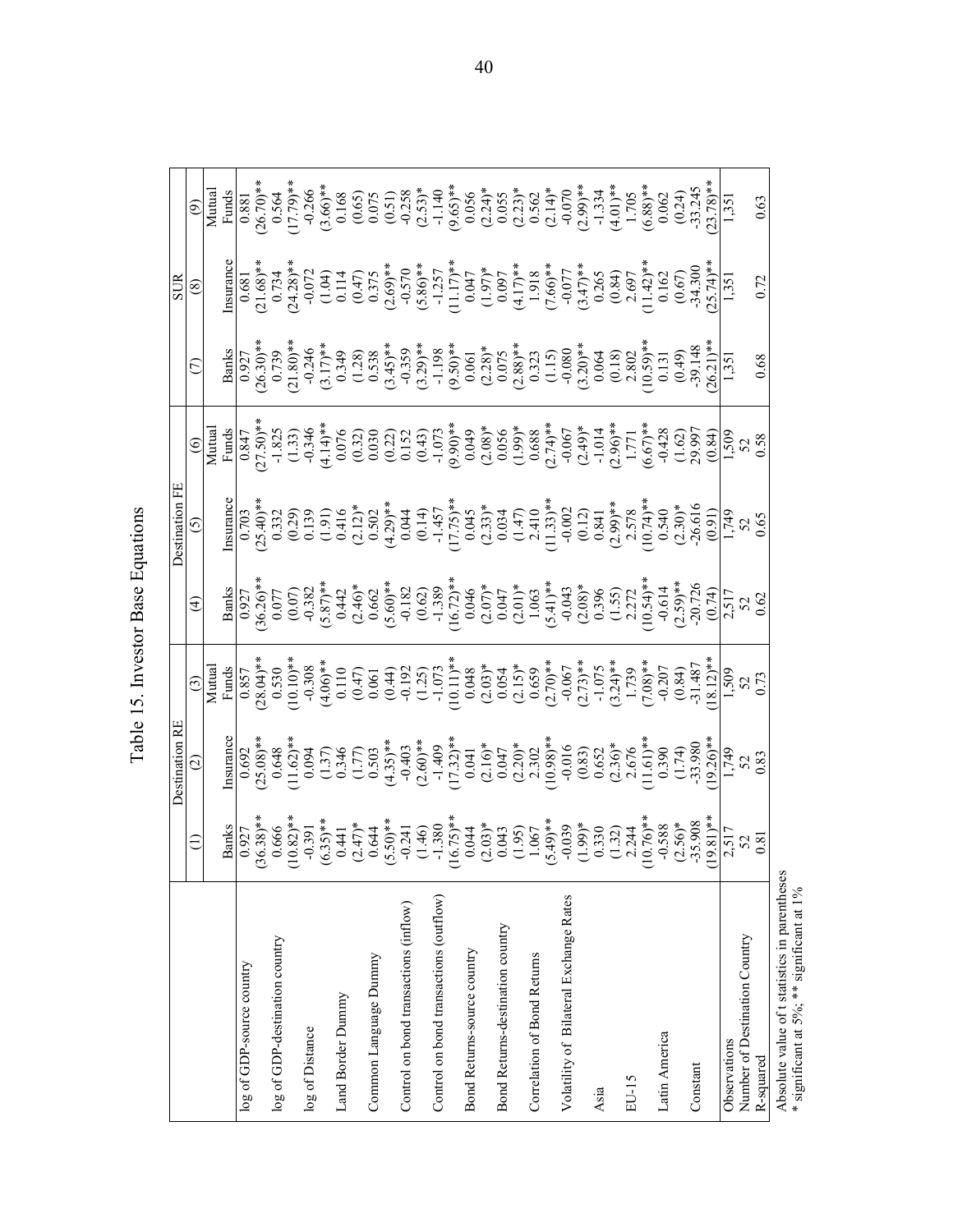|                         | 2001              | 2002                         | 2003              |                                     | 2001                         | 2002             | 2003                  |
|-------------------------|-------------------|------------------------------|-------------------|-------------------------------------|------------------------------|------------------|-----------------------|
| Argentina               | 1                 |                              | 1                 | Malta                               | 1                            | 1                | 1                     |
| Aruba                   | 1                 | 1<br>1                       | $\mathbf{1}$      | Mauritius                           | $\mathbf{1}$                 | 1                | 1                     |
| Australia               | 1                 | 1                            | $\mathbf{1}$      | Mexico                              | $\boldsymbol{0}$             | $\boldsymbol{0}$ | 1                     |
| Austria                 | $\mathbf{1}$      | $\mathbf{1}$                 | $\mathbf{1}$      | Netherlands                         | $\mathbf{1}$                 | $\mathbf{1}$     |                       |
|                         | $\mathbf{1}$      | $\mathbf{1}$                 | $\mathbf{1}$      |                                     | $\mathbf{1}$                 | $\mathbf{1}$     | $\mathbf{1}$<br>$\,1$ |
| Bahamas, The<br>Bahrain |                   | $\mathbf{0}$                 | $\overline{0}$    | Netherlands Antilles<br>New Zealand |                              |                  | $\mathbf{1}$          |
|                         | 1                 | $\mathbf{0}$                 |                   |                                     | $\mathbf{1}$                 | $\mathbf{1}$     | 1                     |
| <b>Barbados</b>         | $\boldsymbol{0}$  |                              | 1                 | Norway<br>Pakistan                  | 1                            | $\mathbf{1}$     | 1                     |
| Belgium<br>Bermuda      | 1<br>$\mathbf{1}$ | $\mathbf{1}$<br>$\mathbf{1}$ | 1<br>$\mathbf{1}$ |                                     | $\mathbf{0}$<br>$\mathbf{1}$ | 1<br>$\mathbf 1$ |                       |
|                         | $\mathbf{1}$      | $\mathbf{1}$                 | $\mathbf{1}$      | Panama                              | $\mathbf{1}$                 | $\mathbf{1}$     | 1<br>$\mathbf{1}$     |
| <b>Brazil</b>           |                   |                              |                   | Philippines                         |                              |                  |                       |
| Bulgaria                | $\mathbf{1}$      | $\mathbf{1}$                 | 1                 | Poland                              | $\mathbf{1}$                 | $\mathbf{1}$     |                       |
| Canada                  | $\mathbf{1}$      | $\mathbf{1}$                 | $\mathbf{1}$      | Portugal                            | $\mathbf{1}$                 | $\mathbf{1}$     | 1                     |
| Cayman Islands          | $\mathbf{1}$      | $\mathbf{1}$                 | 1                 | Romania                             | $\mathbf{1}$                 | $\mathbf{1}$     | 1<br>1                |
| Chile                   | $\mathbf{1}$      | $\mathbf{1}$                 | $\mathbf{1}$      | Russia                              | $\mathbf{1}$                 | $\mathbf{1}$     | $\mathbf{1}$          |
| Colombia                | 1                 | 1                            | 1                 | Singapore                           | $\mathbf{1}$                 | $\mathbf{1}$     |                       |
| Costa Rica              | $\mathbf{1}$      | $\mathbf{1}$                 | 1                 | Slovak Republic                     | $\mathbf{1}$                 | $\mathbf{1}$     |                       |
| Cyprus                  | $\mathbf{1}$      | 1                            | $\mathbf{1}$      | South Africa                        | $\mathbf{1}$                 | $\mathbf{1}$     |                       |
| Czech Republic          | $\mathbf{1}$      | $\mathbf{1}$                 | 1                 | Spain                               | $\mathbf{1}$                 | 1                |                       |
| Denmark                 | $\mathbf{1}$      | $\mathbf{1}$                 | 1                 | Sweden                              | $\mathbf{1}$                 | 1                |                       |
| Egypt                   | 1                 | $\mathbf{1}$                 | $\mathbf{1}$      | Switzerland                         | $\mathbf{1}$                 | $\mathbf{1}$     |                       |
| Estonia                 | $\,1$             | $\mathbf{1}$                 | $\mathbf{1}$      | Thailand                            | $\mathbf{1}$                 | $\mathbf{1}$     |                       |
| Finland                 | $\mathbf{1}$      | $\mathbf{1}$                 | $\mathbf{1}$      | Turkey                              | $\mathbf{1}$                 | $\mathbf{1}$     |                       |
| France                  | $\mathbf{1}$      | $\mathbf{1}$                 | $\mathbf{1}$      | Ukraine                             | $\mathbf{1}$                 | $\mathbf{1}$     |                       |
| Germany                 | $\mathbf{1}$      | $\mathbf{1}$                 | $\mathbf{1}$      | United Kingdom                      | $\mathbf{1}$                 | $\mathbf 1$      |                       |
| Greece                  | $\mathbf{1}$      | $\mathbf{1}$                 | $\mathbf{1}$      | <b>United States</b>                | $\mathbf{1}$                 | $\mathbf{1}$     |                       |
| Guernsey                | $\,1$             | $\mathbf{1}$                 | 1                 | Uruguay                             | $\mathbf{1}$                 | 1                |                       |
| Hong Kong SAR           | 1                 | 1                            | 1                 | Vanuatu                             | 1                            | 1                |                       |
| Hungary                 | $\mathbf{1}$      | $\mathbf{1}$                 | $\mathbf{1}$      | Venezuela                           | $\mathbf{1}$                 | $\mathbf{1}$     |                       |
| Iceland                 | $\mathbf{1}$      | $\mathbf{1}$                 | $\mathbf{1}$      |                                     |                              |                  |                       |
| Indonesia               | $\mathbf{1}$      | $\mathbf{1}$                 | $\mathbf{1}$      | Total                               | 67                           | 67               | 69                    |
| Ireland                 | $\mathbf{1}$      | $\mathbf{1}$                 | $\mathbf{1}$      |                                     |                              |                  |                       |
| Isle of Man             | 1                 | 1                            | $\mathbf{1}$      |                                     |                              |                  |                       |
| Israel                  | $\,1$             | $\,1$                        | $\mathbf{1}$      |                                     |                              |                  |                       |
| Italy                   | $\mathbf{1}$      | $\mathbf{1}$                 | $\mathbf{1}$      |                                     |                              |                  |                       |
| Japan                   | $\,1$             | 1                            | $\mathbf{1}$      |                                     |                              |                  |                       |
| Jersey                  | $\mathbf{1}$      | 1                            | $\mathbf{1}$      |                                     |                              |                  |                       |
| Kazakhstan              | $\mathbf{1}$      | 1                            | $\mathbf{1}$      |                                     |                              |                  |                       |
| Korea, Republic of      | $\mathbf{1}$      | $\mathbf{1}$                 | $\mathbf{1}$      |                                     |                              |                  |                       |
| Lebanon                 | $\,1$             | $\mathbf{1}$                 | $\mathbf{1}$      |                                     |                              |                  |                       |
| Luxembourg              | $\mathbf{1}$      | 1                            | $\mathbf{1}$      |                                     |                              |                  |                       |
| Macao SAR               | $\,1$             | $\mathbf{1}$                 | $\mathbf{1}$      |                                     |                              |                  |                       |
| Malaysia                | $\mathbf{1}$      | $\mathbf{1}$                 | $\mathbf{1}$      |                                     |                              |                  |                       |

# Appendix I: List of Participants in CPIS

|                       | 2001           | 2002           | 2003         |
|-----------------------|----------------|----------------|--------------|
| Malta                 | 1              | 1              | 1            |
| Mauritius             | $\mathbf{1}$   | $\overline{1}$ | $\mathbf{1}$ |
| Mexico                | $\overline{0}$ | $\overline{0}$ | 1            |
| Netherlands           | $\mathbf{1}$   | $\mathbf{1}$   | $\mathbf{1}$ |
| Netherlands Antilles  | $\mathbf{1}$   | $\mathbf{1}$   | $\mathbf{1}$ |
| New Zealand           | $\mathbf{1}$   | 1              | $\mathbf{1}$ |
| Norway                | $\mathbf{1}$   | $\mathbf{1}$   | $\mathbf{1}$ |
| Pakistan              | $\overline{0}$ | $\mathbf{1}$   | $\mathbf{1}$ |
| Panama                | $\mathbf{1}$   | $\mathbf{1}$   | 1            |
| Philippines           | $\mathbf{1}$   | $\mathbf{1}$   | $\mathbf{1}$ |
| Poland                | $\mathbf{1}$   | 1              | 1            |
| Portugal              | $\mathbf{1}$   | $\mathbf{1}$   | $\mathbf{1}$ |
| Romania               | $\mathbf{1}$   | $\mathbf{1}$   | $\mathbf{1}$ |
| Russia                | $\mathbf{1}$   | $\mathbf{1}$   | $\mathbf{1}$ |
| Singapore             | $\overline{1}$ | $\mathbf{1}$   | $\mathbf{1}$ |
| Slovak Republic       | $\mathbf{1}$   | $\mathbf{1}$   | $\mathbf{1}$ |
| South Africa          | $\overline{1}$ | $\mathbf{1}$   | $\mathbf{1}$ |
| Spain                 | $\mathbf{1}$   | $\mathbf{1}$   | $\mathbf{1}$ |
| Sweden                | $\mathbf{1}$   | $\mathbf 1$    | $\mathbf{1}$ |
| Switzerland           | $\mathbf{1}$   | $\mathbf{1}$   | $\mathbf{1}$ |
| Thailand              | $\overline{1}$ | 1              | $\mathbf{1}$ |
| Turkey                | $\mathbf{1}$   | $\mathbf{1}$   | $\mathbf{1}$ |
| Ukraine               | $\mathbf{1}$   | 1              | $\mathbf 1$  |
| <b>United Kingdom</b> | $\overline{1}$ | $\mathbf{1}$   | $\mathbf{1}$ |
| <b>United States</b>  | $\mathbf{1}$   | $\mathbf{1}$   | $\mathbf{1}$ |
| Uruguay               | $\mathbf{1}$   | $\mathbf{1}$   | $\mathbf{1}$ |
| Vanuatu               | $\mathbf{1}$   | 1              | $\mathbf{1}$ |
| Venezuela             | 1              | 1              | 1            |
|                       |                |                |              |
| Total                 | 67             | 67             | 69           |